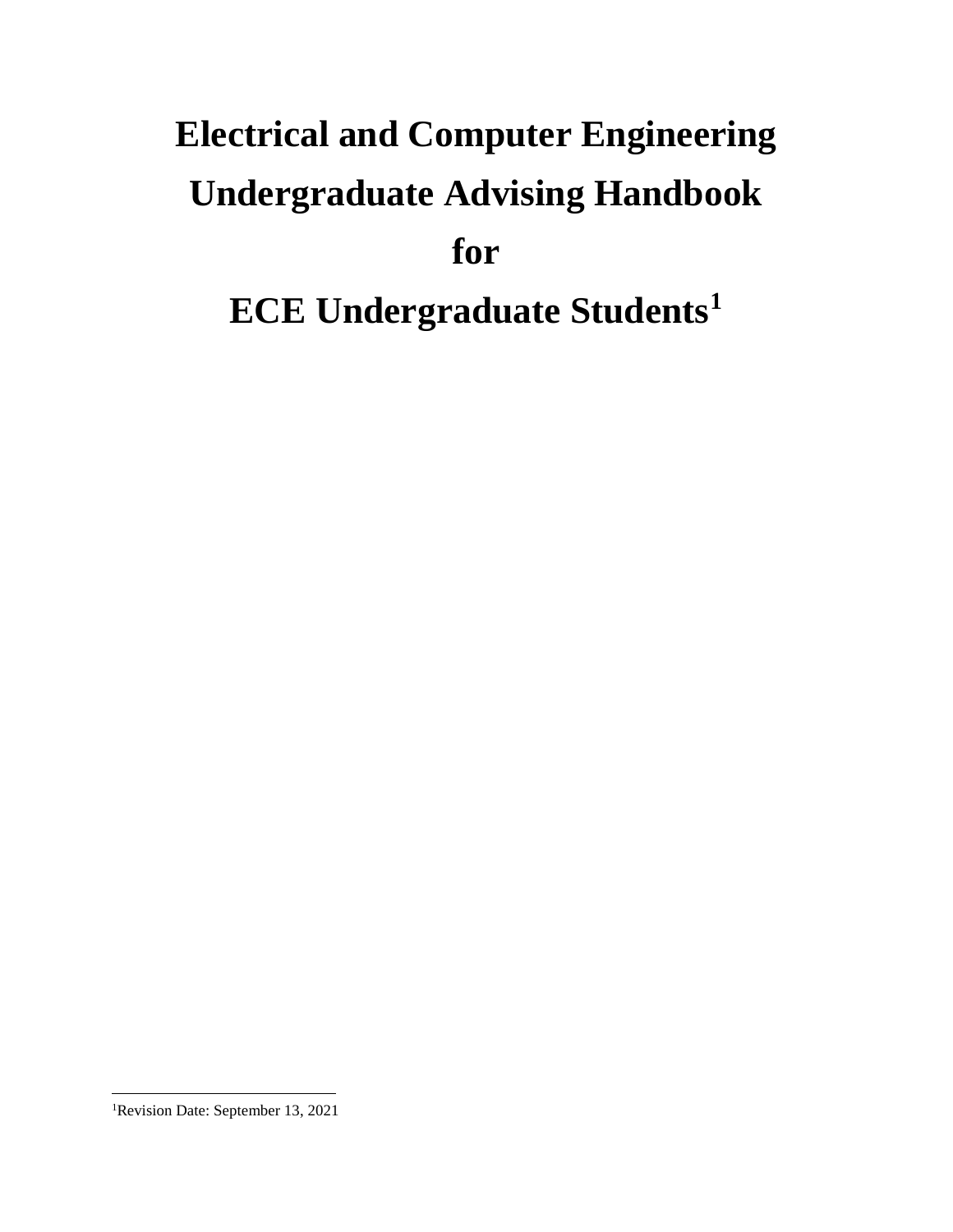#### **Table of Contents**

#### Introduction

Electrical Engineering Degree: Course Advising Sheet Electrical Engineering: Suggested Course Combinations for Various Job Titles Electrical Engineering Degree: Flow Chart Computer Engineering Degree: Course Advising Sheet Computer Engineering Degree: Flow Chart Computer Engineering Degree - Software Engineering Option: Course Advising Sheet Computer Engineering Degree - Software Engineering Option: Flow Chart Electrical Engineering and Computer Engineering Dual Degree: Course Advising Sheet Electrical Engineering, Computer Engineering, and Software Engineering: Course Advising Sheet Summary: Electrical and Computer Engineering 2000, 3000, and 4000 level courses Electrical and Computer Engineering Faculty List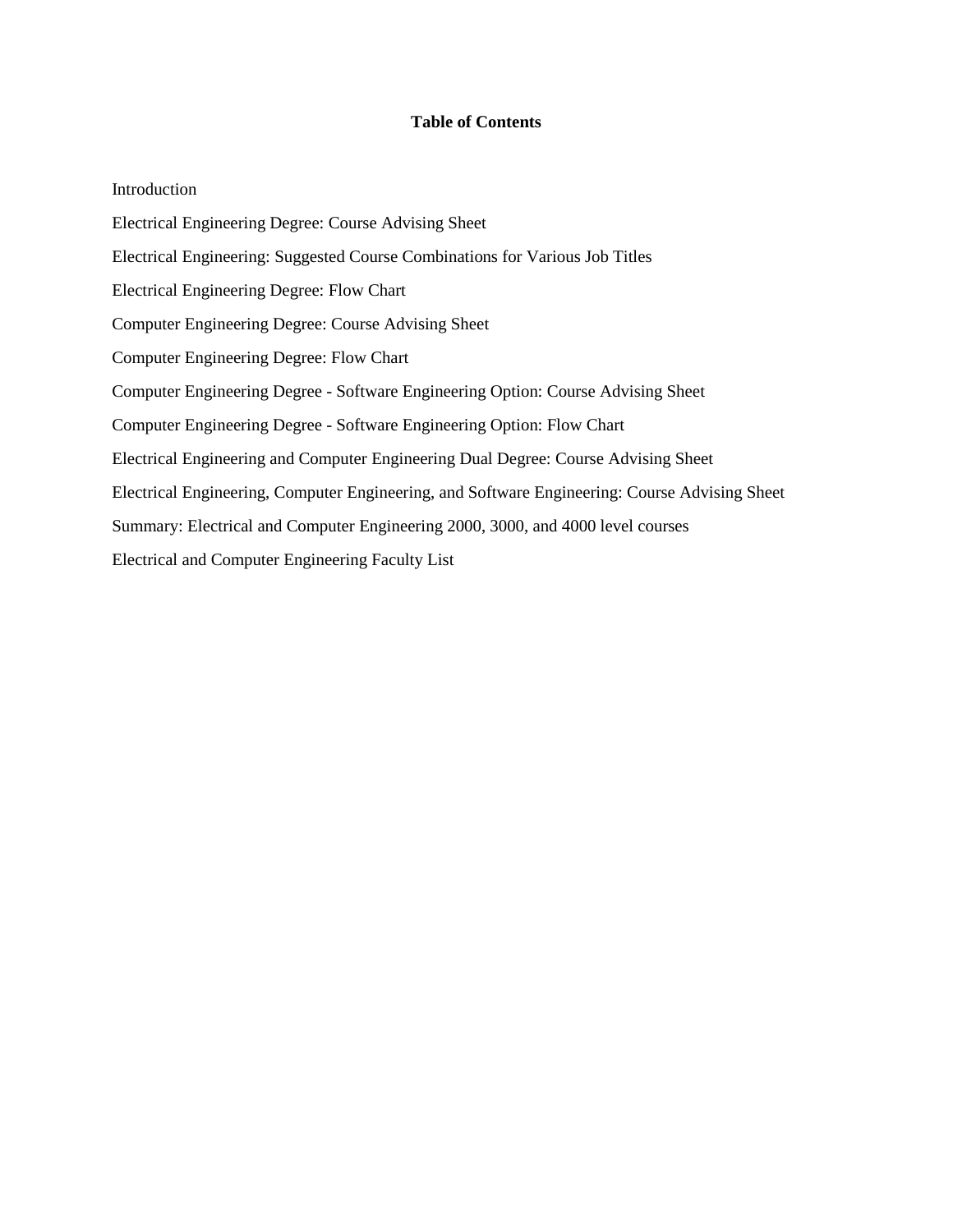## **Introduction[1](#page-2-0)**

The School of Electrical and Computer Engineering (ECE) has compiled this advising handbook for undergraduate students to assist them with the selection of their courses and to help them complete their degree in a timely and orderly fashion. This handbook is not intended to replace or supersede the official degree sheets for the Bachelor of Science (BS) in Electrical Engineering (EE) or the BS in Computer Engineering (CpE) degree programs. The student is expected to meet all requirements listed on the official Degree Requirement Sheet corresponding to the year of matriculation. Per the University Catalog: "**The responsibility for satisfying all requirements for a degree rests with the student. Advisers, faculty members and administrators offer help to the student in meeting this responsibility**."

Upon admission into ECE as either a new student or transfer student, a student is assigned an Academic Staff Adviser. That adviser will assist students with course selections, prerequisite compliance, degree audit, graduation requirements, and other nuances associated with the ECE programs. Once enrolled in ECEN 3714, Network Analysis, the student will also be assigned an ECE Faculty Adviser. Students are strongly encouraged to discuss with their faculty adviser all aspects of the ECE curriculum and inquire about the career and technologies of electrical engineering and/or computer engineering. The faculty adviser assignment can be found using Banner (https://my.okstate.edu).

Many lower division ECE courses have rigorous "C or better" prerequisites. For example, a "C" or better grade in ECEN 2714, MATH 2233, and PHYS 2114 is required to be enrolled in ECEN 3714. Students who do not satisfy such prerequisites will not be allowed to enroll in the intended course (e.g., ECEN 3714) or stay enrolled if they "slip" through the enrollment system. Students are strongly encouraged to review course listings in the *OSU General Catalog* to be fully informed about any course and its prerequisites.

Transfer students are encouraged to discuss previously completed courses taken at a non-OSU university with their academic adviser. Transferable courses are determined on a case-by-case basis unless an articulation agreement has been established between OSU and the non-OSU university. Students who wish to transfer a course as an equivalent ECEN course must have earned a "C" or better in that course and taken it from an ABET (or equivalent) accredited institution. In most cases, the School does not accept engineering technology courses.

Students pursuing the BS degree in Electrical Engineering (BSEE) are given the opportunity during their junior year and senior year to take courses that align with their personal interests and career goals. These "elective" courses cover many electrical engineering sub-disciplines including a) communications (Com), control systems, and digital signal processing (DSP), b) electric power

 $\overline{a}$ 

<span id="page-2-0"></span><sup>1</sup> Revised September 13, 2021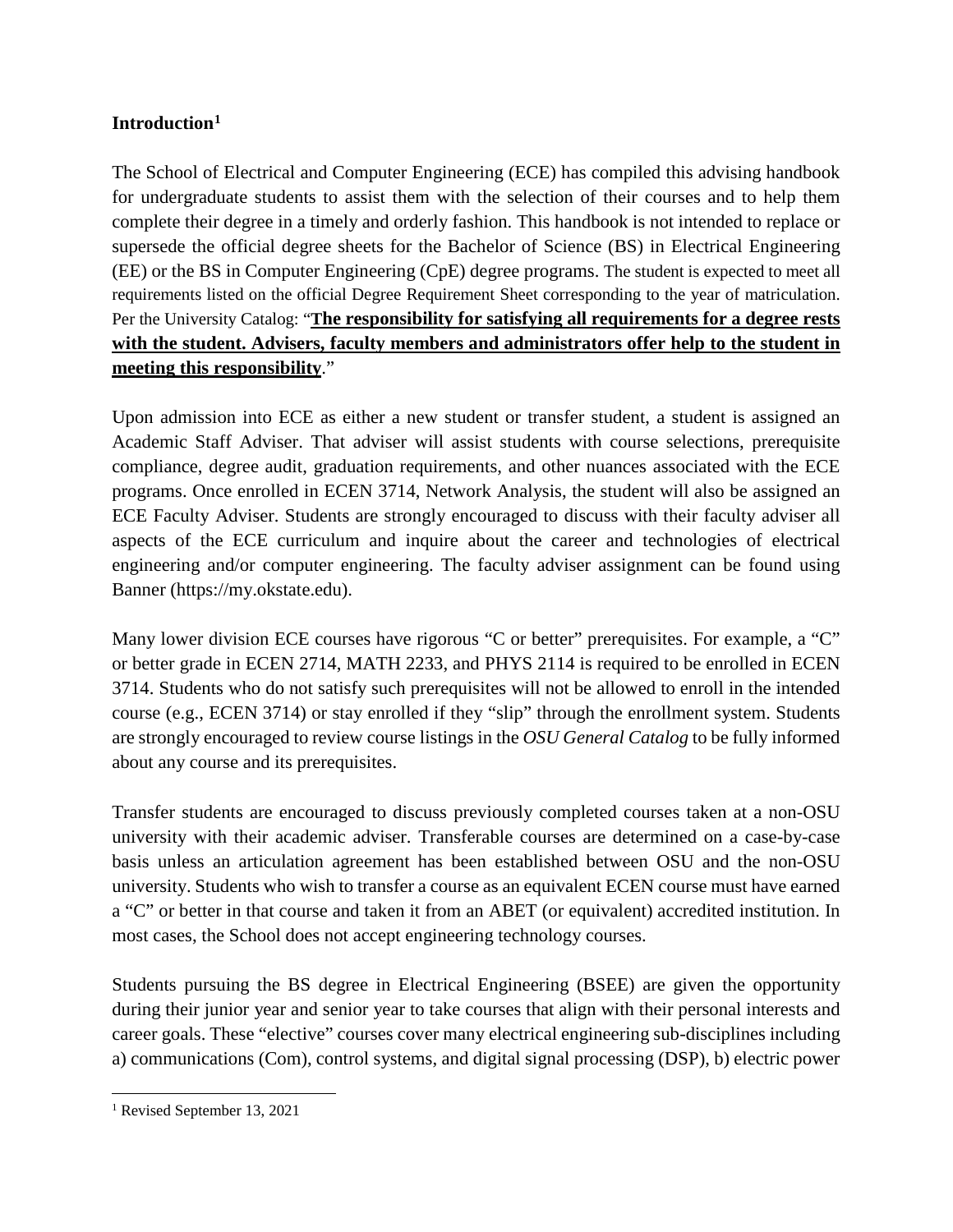and energy, c) computer architecture, embedded systems, and digital electronics, d) solid-state and analog electronics, and e) microwaves and photonics. ECE faculty can provide advice about the alignment of a student's career goals with any given sub-discipline. To facilitate a conversation between BSEE students and faculty, the following list provides a brief overview of each subdiscipline:

- Communications: wireless technologies, internet, information theory, data networks, encryption, security, digital and analog modulation, encoding and decoding, noise, telecommunications, GPS, internet-of-things
- Control Systems: Robotics, mechatronics, autonomous vehicles, embedded control, feedback, compensation, stability, neural networks, optimization, intelligent systems
- Digital Signal Processing: Machine vision, artificial intelligence, pattern and voice recognition, speech synthesis, video and image processing, digital filters, analog/digital interfaces, data mining, graphical processors
- Electric Power and Energy: Generation, transmission, electric machines, protection, smart and micro-grids, power electronics, electric drives, electro-mechanical transducers, sustainability, renewable energy, energy storage, reliability, batteries, energy conversion and transformation
- Computer Architecture, Embedded Systems, and Digital Electronics: Computer architectures, VLSI design, central and graphical processing units, networking, memory and storage devices, software engineering and coding, embedded controllers, computer arithmetic, internet-of-things, cloud computing, sequential and combinational logic, peripherals
- Solid-State and Analog Electronics: Transistors, diodes, semiconductors, microelectronics, transmitters, receivers, amplifiers, mixers, detectors, regulators, mixed-signal devices, filters, operational amplifiers, oscillators, instrumentation, high speed and low power devices, systems-on-a-chip
- Microwaves and Photonics: Radar, lasers, LIDAR, antennas, wireless transmission, fiber optics, THz communications, medical diagnostics and surgery, beamforming, wave scattering, electromagnetic interference, lumped and distributed circuits, optoelectronics, holography, LED's, photodetectors, imaging systems, spectroscopy

Students pursuing the BS degree in Computer Engineering (BSCpE) are by default taking a set of courses in Computer Architecture, Embedded Systems, and Digital Electronics with additional topics in computer science, including discrete mathematics, programming, data structures, and operating systems. Computer Engineering students have the opportunity to enroll in the Software Engineering Option (BSCpE+SOFT). This option adds three credit hours to the BSCpE degree program and specifies a total of 12 credit hours of software-specific courses that need to be taken.

Students also have the option to pursue a dual degree in electrical engineering and computer engineering (BSEE+BSCpE). This dual degree program requires 137 credit hours to complete (i.e.,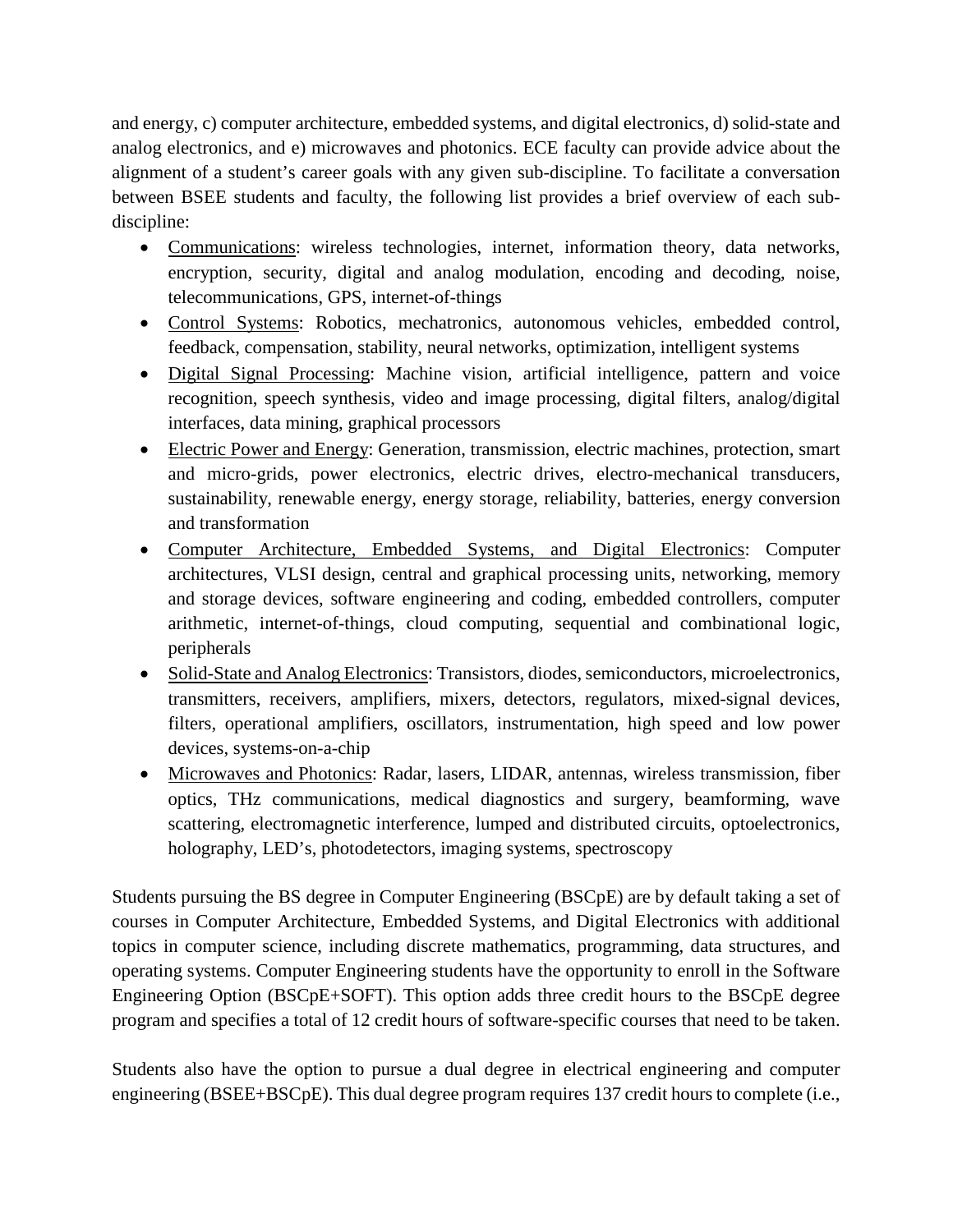12 credit hours beyond the BSCpE program plus ENSC 2113, Statics). In principle, it can be completed in four years by taking approximately 17 credit hours each semester.

Likewise, Students can pursue a BSEE and BSCpE dual degree with a Software Engineering Option (BSEE+BSCpE+SOFT). This joint degree program requires 143 credit hours to complete. In principle, it can be completed in four years by taking approximately 18 credit hours each semester.

In addition to the dual degree program, the School also offers a "4+1" program that combines the BSEE or BSCpE program with the School's Master of Engineering in Electrical Engineering (MEngEE) program. Effectively, this program adds 24 credit hours of graduate courses to the BSEE/BSCpE programs to obtain a BSEE/BSCpE degree and MEngEE degree, thus suggesting that the program requires four years to complete the BSEE/BSCpE degree and one year to complete the MEngEE degree (i.e., "4+1"). Specific details of the "4+1" program can be found on the web in the "Memorandum to Graduate Students"; see https://ece.okstate.edu/.

Students are highly encouraged to discuss the BSEE+BSCpE, BSCpE+SOFT, BSEE+BSCpE+SOFT, and "4+1" programs with their faculty and school advisers. These valueadded programs have been devised to provide students a competitive edge in the workforce by giving them broader and deeper knowledge of the electrical and computer engineering disciplines.

Cooperative (co-op) experiences are oftentimes available that allow a student to earn credit towards their degree while being employed at a participating organization. Such experiences allow a student to be educated in a real-world setting about the engineering profession. When such experiences are available with participating organizations, students, with department permission, can enroll in ECEN 4030. The number of credit hours assigned to the co-op experience is determined on a case-by-case basis in accordance with the nature and duration of the proposed work. Department permission must be granted to enroll in co-op courses and to allow such courses to be applied to the degree requirements. Summer employment and/or internships do not necessarily qualify without preapproval from ECE.

Course advising sheets for ECE's various degree programs are available in this Handbook. Flow charts are also provided to show how some of these programs can be potentially completed in four years.

This handbook also lists the 2000, 3000, and 4000 level courses offered by the ECE along with their corresponding course catalog entries. In most cases, the ECEN course numbering scheme adheres to the following algorithm: ECEN ABXY:

- $A = 1 \rightarrow$  Freshman Course
- $A = 2 \rightarrow$  Sophomore Course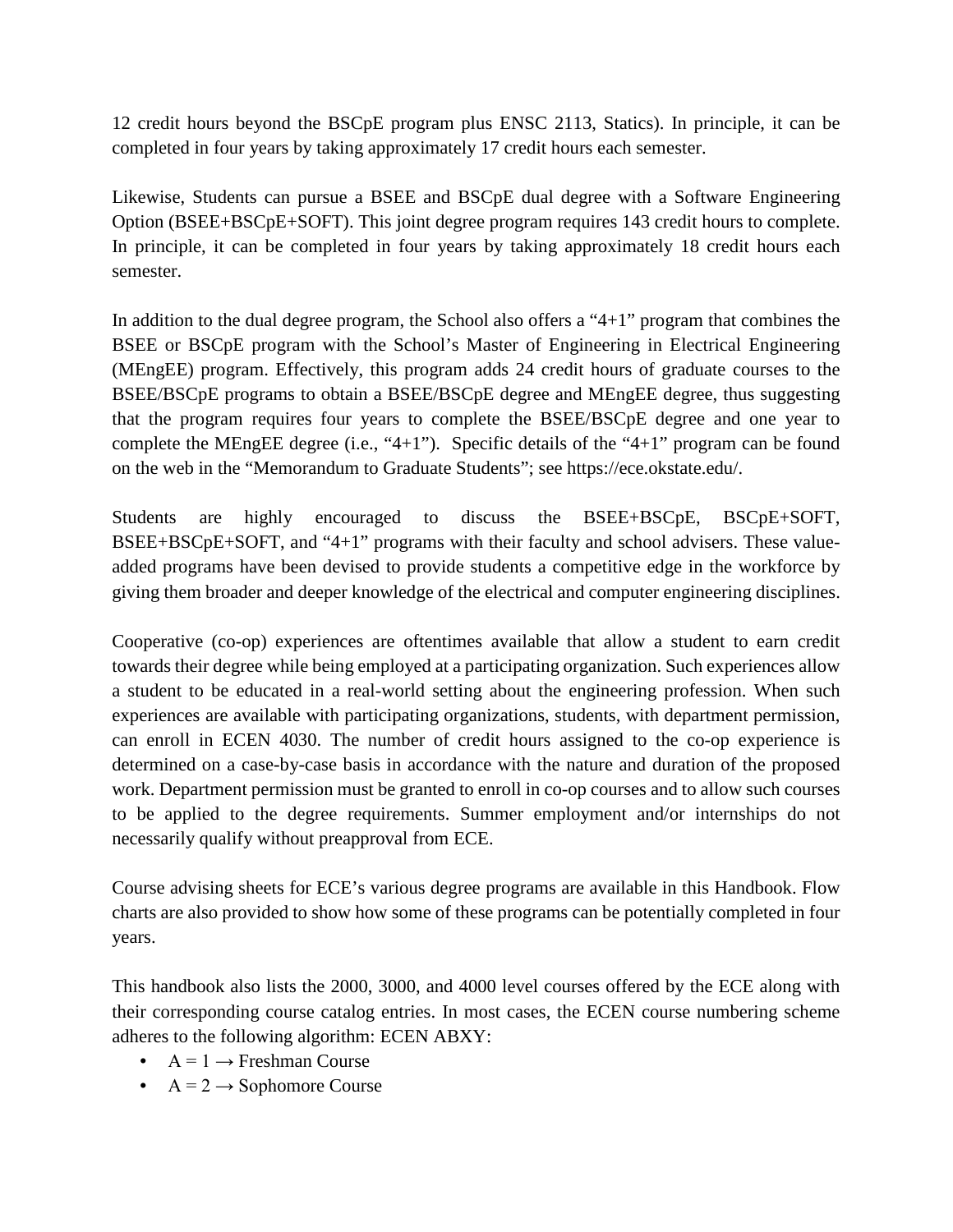- $A = 3 \rightarrow$  Junior Course
- $A = 4 \rightarrow$  Senior Course
- $A = 5 \rightarrow$  Graduate Course
- $A = 6 \rightarrow PhD$  Course
- $B = 1 \rightarrow$  Electric Power and Energy
- $B = 2 \rightarrow$  Computer Architecture, Embedded Systems, and Digital Electronic
- $B = 3 \rightarrow$  Solid-State and Analog Electronics
- $B = 4 \rightarrow$  Control Systems
- $B = 5 \rightarrow$  Communications
- $B = 6 \rightarrow$  Microwaves and Electromagnetics
- $B = 7 \rightarrow$  Signal Processing
- $B = 8 \rightarrow$  Photonics

l

- $X = 1, 2, \ldots, 9$  for any given course in an area
- $Y =$  Number of credit hours (CH)

For example, ECEN 4613 is a three credit hour, senior level course in the area of microwaves<sup>[2](#page-5-0)</sup>.

A list of the ECE faculty is provided in this handbook along with their area of specialization. In general, all faculty will be able to advise any undergraduate student. However, students are encouraged to contact any faculty member to get detailed information about any area or course.

The number of occupations associated with electrical engineering or computer engineering is quite large—too large to tabulate within this document. However, some course lists are provided that may be applicable for various generic position titles. The courses on the list are suggested courses; students have the flexibility to pick and choose courses as they see fit in accordance with this handbook and the official degree sheets.

<span id="page-5-0"></span> $2$  It should be noted that ECE is the name of the School (i.e., School of ECE); ECEN is the four letter OSU course prefix (e.g., ECEN 4613).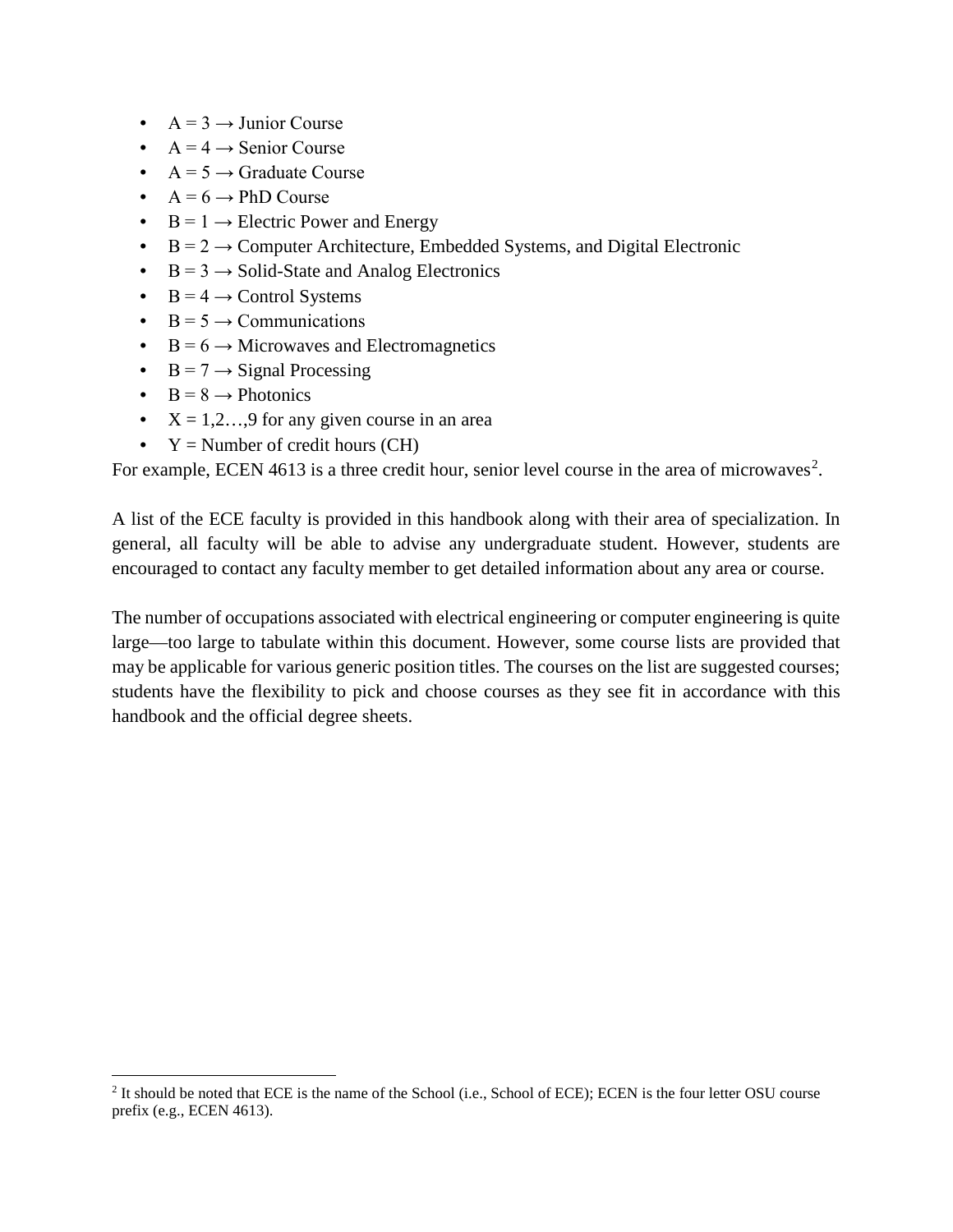## **Electrical Engineering (124 CH): Course Advising Sheet[1](#page-6-0)**

I. Required Courses (91 CH):

- ENGL 1113, POLS 1113, HIST 1103, ENGL 3323
- ENGR 1111, ENSC 2113, ENSC 2611, IEM 3503
- CS1113, CS 2433
- MATH 2144, MATH 2153, MATH 2233, MATH 2163, MATH 3013
- CHEM 1414, PHYS 2014, PHYS 2114
- ECEN 2714, ECEN 3213, ECEN 3233, ECEN 3314, ECEN 3513, ECEN 3613, ECEN 3714, ECEN 3903, ECEN 4013, ECEN 4024, ECEN 4503

II. ECEN Junior Elective (3 CH): Choose one course from the following list. (Depending departmental resources and instructor availability, courses on this list may or may not be offered in any given academic year or semester.)

- ECEN 3113 Energy, Environment and Economics
- ECEN 3623 Applied Fields and Waves II
- ECEN 3723 Systems I
- ECEN 3913 Solid State Electronic Devices

III. ECEN Electives (18 CH): Choose six ECEN courses, not previously chosen, from the following list. (Depending on departmental resources and instructor availability, courses on this list may or may not be offered in any given academic year or semester. Note that ECEN 3723 is a prerequisite to ECEN 4413. All of other courses listed below only have required courses as prerequisites.)

- ECEN 3113 Energy, Environment and Economics
- ECEN 3623 Applied Fields and Waves II
- ECEN 3723 Systems I
- ECEN 3913 Solid State Electronic Devices
- ECEN 4133 Power Electronics
- ECEN 4153 Power System Analysis and Design
- ECEN 4213 Embedded Computer Systems Design
- ECEN 4233 High Speed Computer Arithmetic
- ECEN 4243 Computer Architecture
- ECEN 4273 Software Engineering
- ECEN 4283 Computer Networks
- ECEN 4303 Digital Integrated Circuit Design
- ECEN 4313 Linear Electronics Circuit Design
- ECEN 4353 Communication Electronics

<span id="page-6-0"></span><sup>&</sup>lt;sup>1</sup> Revision Date: September 13, 2021  $\overline{a}$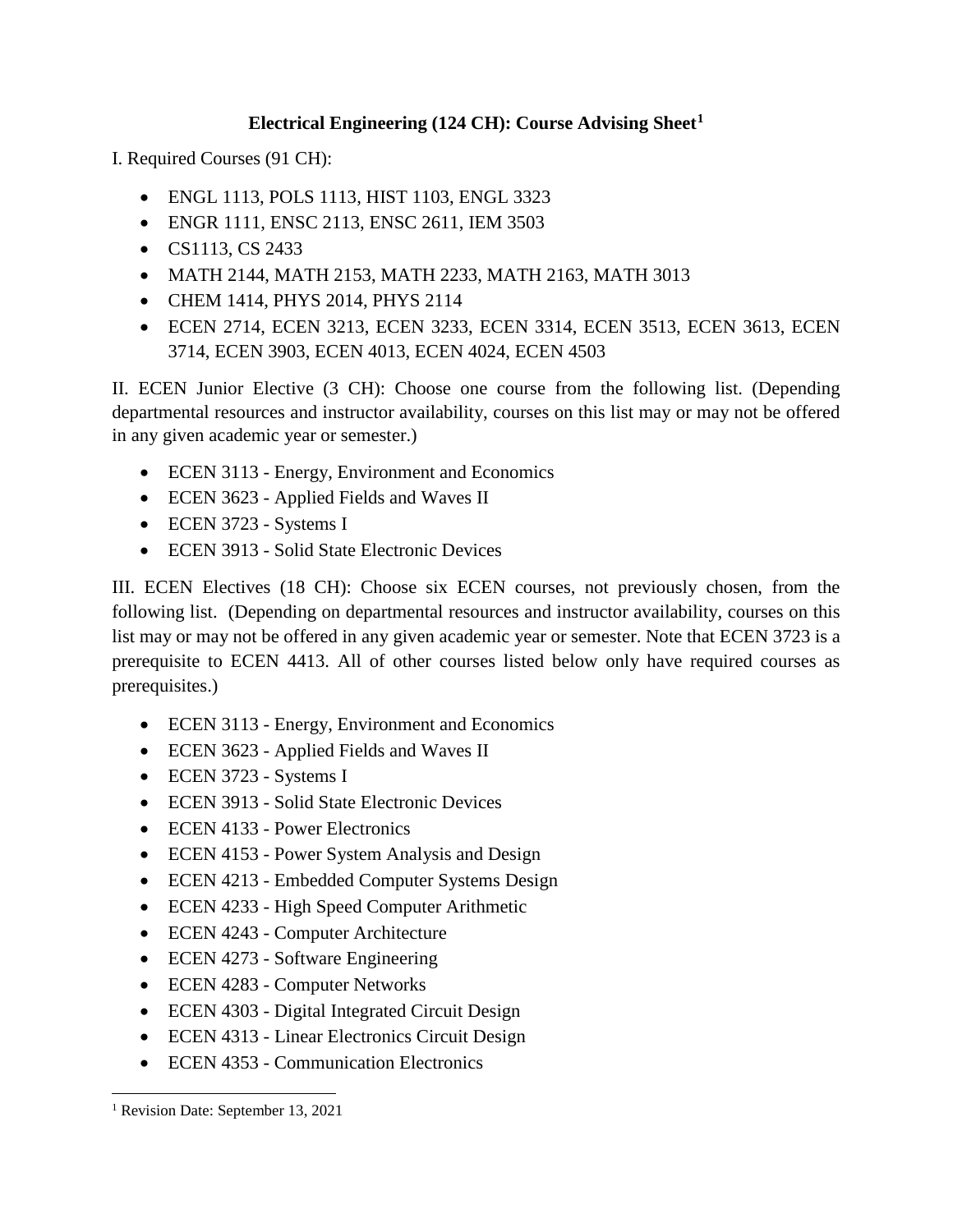- ECEN 4413 Automatic Control Systems
- ECEN 4523 Communication Theory
- ECEN 4533 Data Communications
- ECEN 4613 Microwave Engineering
- ECEN 4743 Introduction to Biomedical Engineering Modeling and Systems
- ECEN 4763 Introduction to Digital Signal Processing
- ECEN 4773 Real Time Digital Signal Processing
- ECEN 4823 Design of Optical Systems
- ECEN 4843 Design of Lasers and Systems

IV. Controlled Elective (3 CH): Choose a) ENSC 2123, ENSC 2143, ENSC 2213, ENSC 3233, or ENSC 3313, or b) any course, 3000 level or above from ECEN, BAE, MAE, CIVE, IEM, PHYS, MATH, CHEM, STAT, or CS. Exclusions or with ECE approval (and in some cases, approval from other departments):

- All ENGR Courses
- ECEN 3020
- BAE 4001, BAE 4012, BAE 4400
- CHEM 4990
- CIVE 4010, CIVE 4041, CIVE 4043
- CS 3570, CS 4570, CS 4993
- IEM 4010, IEM 4020, IEM 4913, IEM 4931
- MAE 4010, MAE 4342, MAE 4344, MAE 4353, MAE 4354, MAE 4363, MAE 4374
- MATH 3403, MATH 3603, MATH 3910, MATH 3933, MATH 4033, MATH 4590, MATH 4900, MATH 4910
- PHYS 4010, PHYS 4712, PHYS 4993
- STAT 4053, STAT 4063, STAT 4910, STAT 4981, STAT 4991, STAT 4993

V. Humanities, Social Science, International, & Diversity Electives (9 CH): A total of at least 6 credits designated as "H" and 3 credits designated as "S" is required. Of these, 3 CH must meet the International Dimensions "I" component and 3 CH must meet the Diversity "D" component.

VI. Co-Op Experience (6 CH maximum): With department pre-approval, student may enroll in ECEN 4030 to get degree credit for their co-op experience. Depending on the agreement with a participating organization, a student may receive between one to six credit hours for their experience. Multiple experiences are allowed with permission. Up to three credit hours of co-op experience may be applied to the Controlled Elective degree requirement and up to an additional three credit hours of co-op experience may be applied to the ECEN Elective degree requirement for a maximum of six credit hours. Note: The Controlled Elective is satisfied first before the ECEN Elective requirement.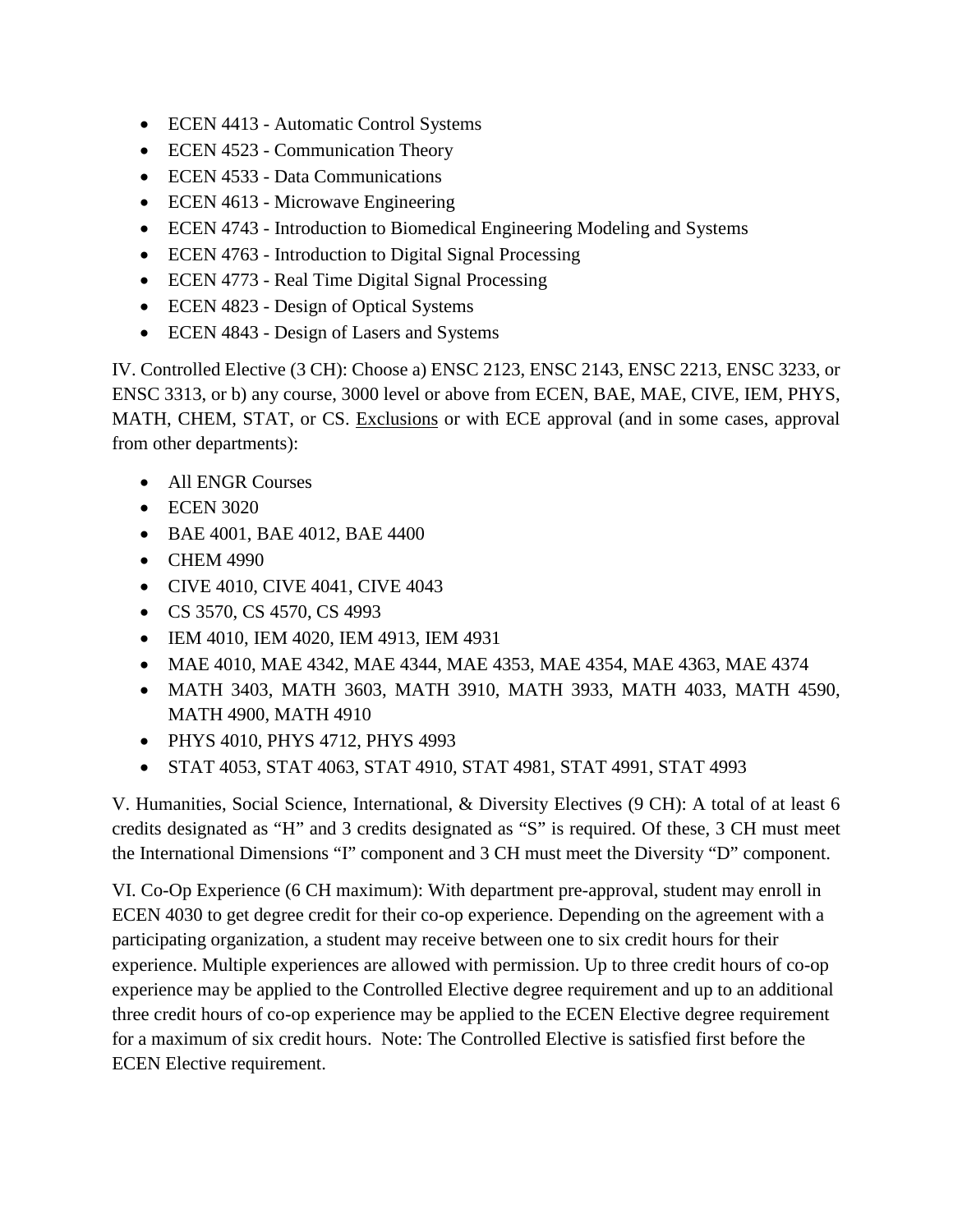## **BSEE Program: Suggested Course Combinations for Various Job Titles1**

The following lists are suggested courses that a student may wish to take as electives for a given job title. Students, however, may mix and match courses as they see fit. Although the number of job titles is quite large, the following titles are representative of common titles found in industry and laboratories.

Communications Systems Engineer:

- ECEN 3723, Systems I
- ECEN 4523, Communication Theory
- ECEN 4533, Data Communications
- ECEN 4763, Intro to Digital Signal Processing

Control Systems Engineer:

- ECEN 3723, Systems I
- ECEN 4413, Automatic Control Systems (Prereq. ECEN 3723)
- ECEN 4763, Intro to Digital Signal Processing
- ECEN 4773, Real-Time Digital Signal Processing (Prereq. ECEN 4673)

Digital Hardware Designer and/or Computer Architect:

- ECEN 4233, High-Speed Computer Arithmetic
- ECEN 4243, Computer Architecture
- ECEN 4303, Digital Integrated Circuits

Electronics Engineer:

- ECEN 3723, Systems I
- ECEN 4303, Digital Integrated Circuit Design
- ECEN 4313, Linear Electronics Circuit Design
- ECEN 4353, Communication Electronics

Embedded or Computer Systems Engineer:

- ECEN 4243, Computer Architecture
- ECEN 4273, Software Engineering
- ECEN 4213, Embedded Computer System Design
- ECEN 4283/CS 4283, Computer Networks

Microwave, Antenna or Radar Engineer:

- ECEN 3623, Applied Fields and Waves II
- ECEN 4353, Communication Electronics

<sup>1</sup> Created: September 13, 2021  $\overline{a}$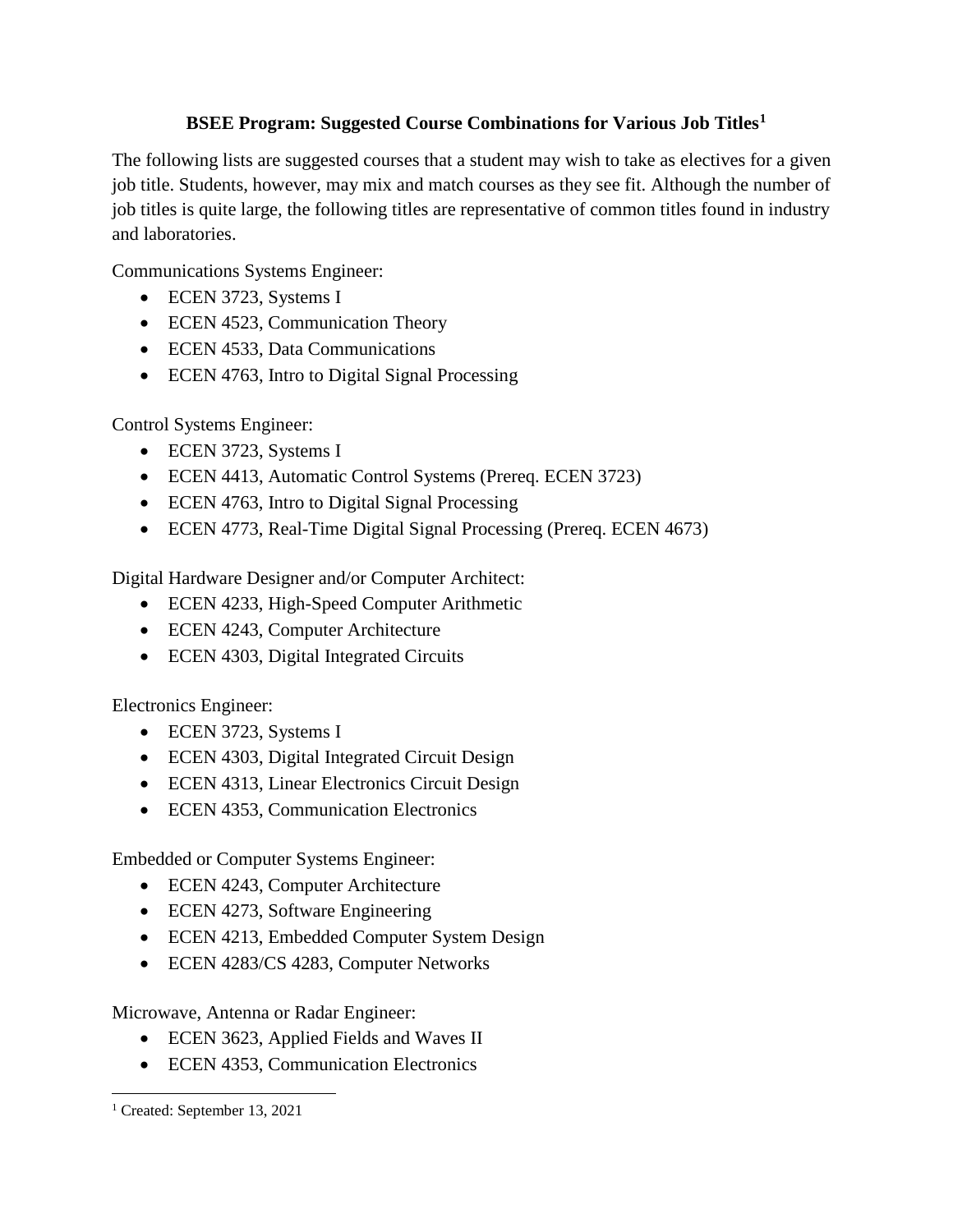- ECEN 4613, Microwave Engineering
- ECEN 4843, Design of Lasers and Systems

Optics and Photonics Engineer:

- ECEN 3623, Applied Fields and Waves II
- ECEN 3913, Solid State Electronic Devices
- ECEN 4613, Microwave Engineering
- ECEN 4843, Design of Lasers and Systems

Power Electronics Engineer

- ECEN 3113, Energy, Environment and Economics
- ECEN 3913, Solid State Electronic Devices
- ECEN 4133, Power Electronics
- ECEN 4153, Power System Analysis and Design

Power Systems Engineer:

- ECEN 3723, Systems I
- ECEN 3113, Energy, Environment and Economics
- ECEN 4133, Power Electronics
- ECEN 4153, Power System Analysis and Design

Radio Frequency (RF) Systems Engineer:

- ECEN 3723, Systems I
- ECEN 3623, Applied Fields and Waves II
- ECEN 4353, Communication Electronics
- ECEN 4613, Microwave Engineering

Signal Processing Engineer:

- ECEN 3723, Systems I
- ECEN 4743, Introduction Biomedical Engineering (Prereq. ECEN 4673)
- ECEN 4763, Introduction to Digital Signal Processing
- ECEN 4773, Real-Time Digital Signal Processing (Prereq. ECEN 4673)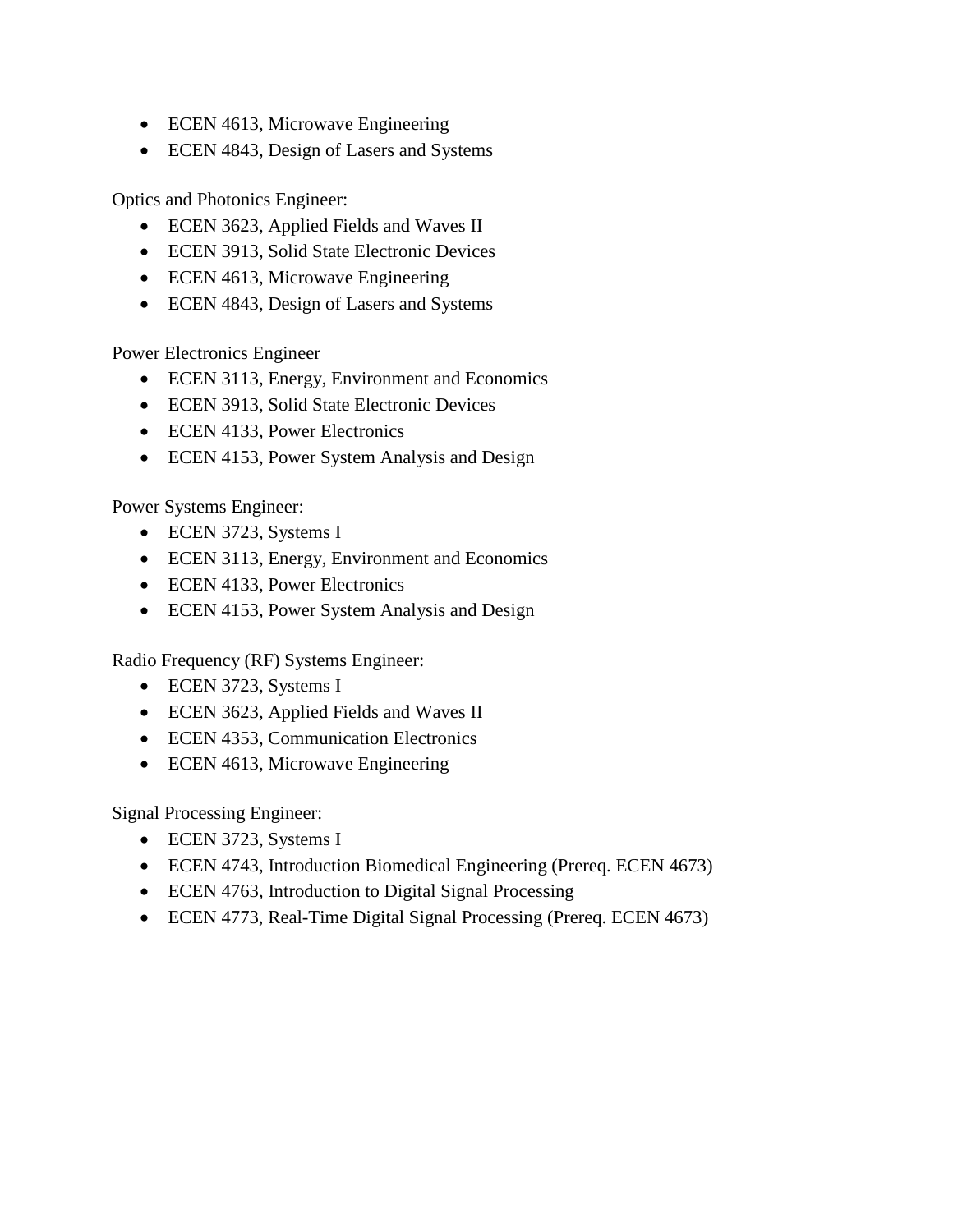## 2021-2022

## **Electrical Engineering** Electrical Engineering Course Plan (EE) Years 1 and 2





**OSU Requirement CEAT Requirement ECE Requirement Elective**

#### **NOTES:**

|                                                                                                                                                                                                                                                                                                                                                                                                                                                                                                                                       | 1101120.                                                                                                                                                                                                                                                                                                                                                                                                                                                                                                                                                                                                                                                                                                                                                                                   |
|---------------------------------------------------------------------------------------------------------------------------------------------------------------------------------------------------------------------------------------------------------------------------------------------------------------------------------------------------------------------------------------------------------------------------------------------------------------------------------------------------------------------------------------|--------------------------------------------------------------------------------------------------------------------------------------------------------------------------------------------------------------------------------------------------------------------------------------------------------------------------------------------------------------------------------------------------------------------------------------------------------------------------------------------------------------------------------------------------------------------------------------------------------------------------------------------------------------------------------------------------------------------------------------------------------------------------------------------|
| <b>Suggested Course Plan</b><br>The anticipation at OSU and most institutions of higher education is that for one<br>semester credit hour (SCH) the student spends one hour per week in lecture<br>(two for lab courses) and two hours studying outside of class (one for lab<br>courses). A three credit hour class requires about nine hours per week. This<br>study plan is recommended for students who will devote full time to university<br>studies and do not have excessive extracurricular activities or other obligations. | $\overline{1}$ ) CHEM 1515 may be substituted for CHEM 1414 and should be taken by all students considering medical school.<br>2) Students with less than a "B" in ENGL 1113 or 1313 must take ENGL 1213 or 1413 prior to ENGL 3323.<br>3) A total of at least 6 hours designated "H" and 3 hours designated "S" is required. Of these, 3 hrs must meet the<br>International Dimension "I" component and 3 hrs must meet the Diversity "D" component.<br>4 4) ECEN 2714 replaces ENSC 2613 effective fall 2018.<br>$\vert$ 5) MATH 2233 and PHYS 2114 must be taken prior to or at the same time as ECEN 2714.<br>  6) General Physics I and II are key prerequisites and should be taken at the earliest possible time.<br>7) Must be at least 3 SCH.<br>8) ECEN 3213 replaces ENSC 3213. |
|                                                                                                                                                                                                                                                                                                                                                                                                                                                                                                                                       |                                                                                                                                                                                                                                                                                                                                                                                                                                                                                                                                                                                                                                                                                                                                                                                            |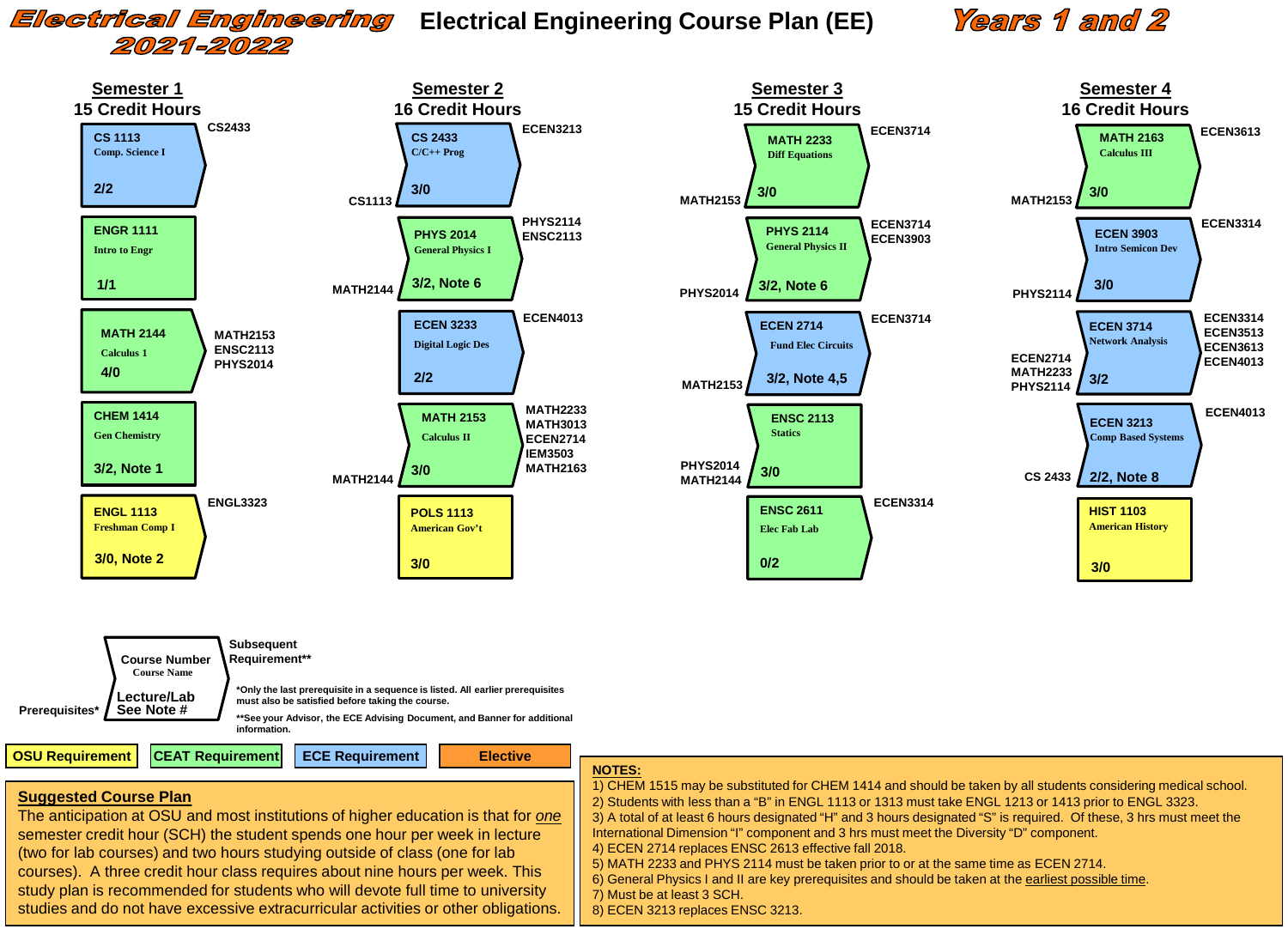# 2021-2022

## **Electrical Engineering** Electrical Engineering Course Plan (EE)

## Years 3 and 4



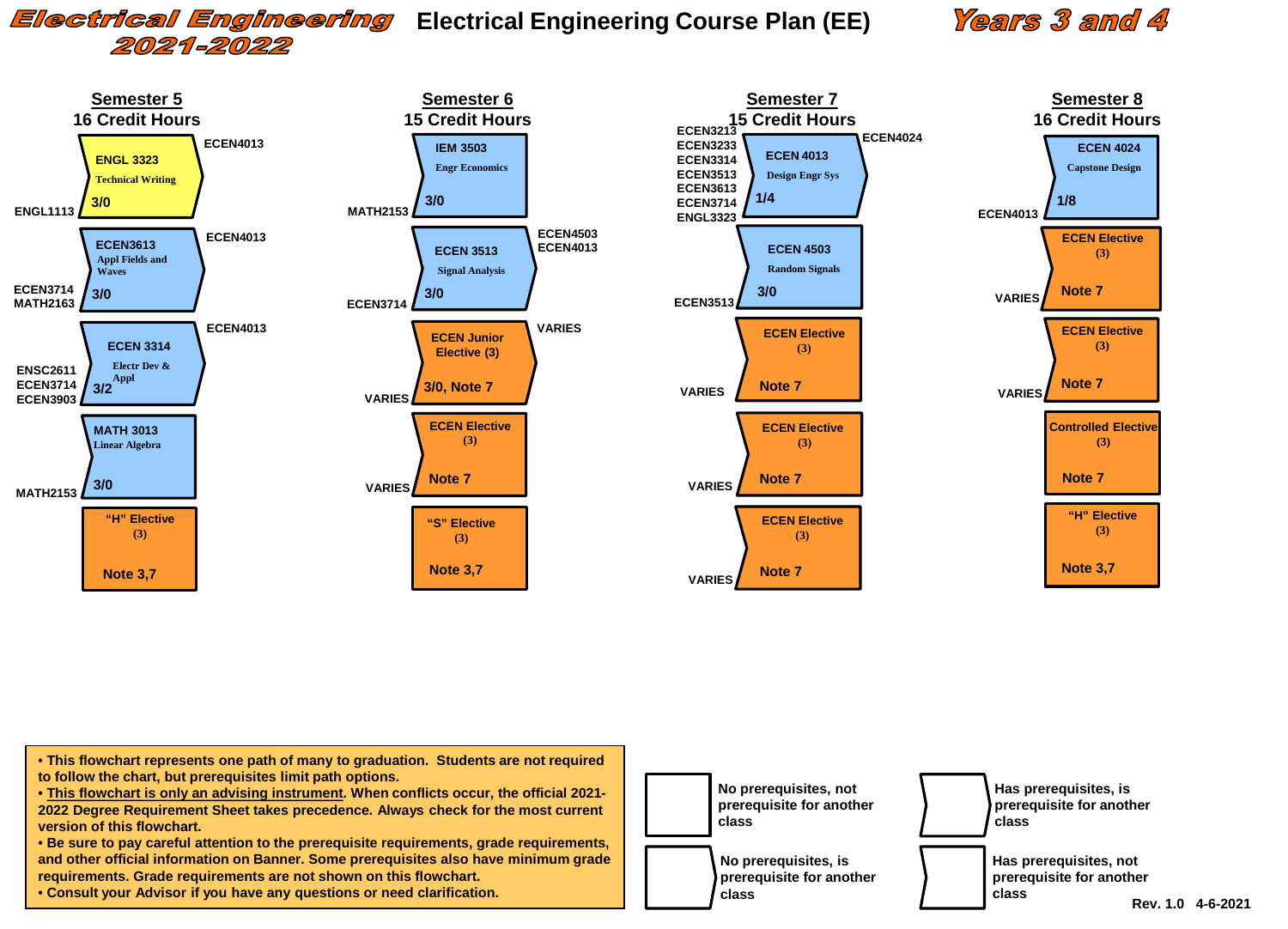## **Computer Engineering (125 CH): Course Advising Sheet[1](#page-12-0)**

I. Required Courses (107 CH):

- ENGL 1113, POLS 1113, HIST 1103, ENGL 3323
- ENGR 1111, ENSC 2611, IEM 3503
- CS 1113, CS 2433, CS 2351, CS 3353, CS 3653; CS 4323 or ECEN 4283.
- MATH 2144, MATH 2153, MATH 2233, MATH 2163, MATH 3013
- CHEM 1414, PHYS 2014, PHYS 2114
- ECEN 2714, ECEN 3213, ECEN 3233, ECEN 3314, ECEN 3513, ECEN 3613, ECEN 3714, ECEN 3903, ECEN 4013, ECEN 4024, ECEN 4213, ECEN 4243, ECEN 4303, ECEN 4503

II ECEN Electives (6 CH): Choose two ECEN courses from the following list. (Depending on departmental resources and instructor availability, courses on this list may or may not be offered in any given academic year or semester. Note that ECEN 3723 is a prerequisite to ECEN 4413. All of other courses listed below only have required courses as prerequisites.)

- ECEN 3113 Energy, Environment and Economics
- ECEN 3623 Applied Fields and Waves II
- ECEN 3723 Systems I
- ECEN 3913 Solid State Electronic Devices
- ECEN 4133 Power Electronics
- ECEN 4153 Power System Analysis and Design
- ECEN 4273 Software Engineering
- ECEN 4283 Computer Networks
- ECEN 4313 Linear Electronics Circuit Design
- ECEN 4353 Communication Electronics
- ECEN 4413 Automatic Control Systems
- ECEN 4523 Communication Theory
- ECEN 4533 Data Communications
- ECEN 4613 Microwave Engineering
- ECEN 4743 Introduction to Biomedical Engineering Modeling and Systems
- ECEN 4763 Introduction to Digital Signal Processing
- ECEN 4773 Real Time Digital Signal Processing
- ECEN 4823 Design of Optical Systems
- ECEN 4843 Design of Lasers and Systems

III. Controlled Elective (3 CH): Choose a) ENSC 2113, ENSC 2123, ENSC 2143, ENSC 2213, ENSC 3233, or ENSC 3313, or b) any course, 3000 level or above from ECEN, BAE, MAE, CIVE,

 $\overline{a}$ 

<span id="page-12-0"></span><sup>&</sup>lt;sup>1</sup> Revision Date: September 13, 2021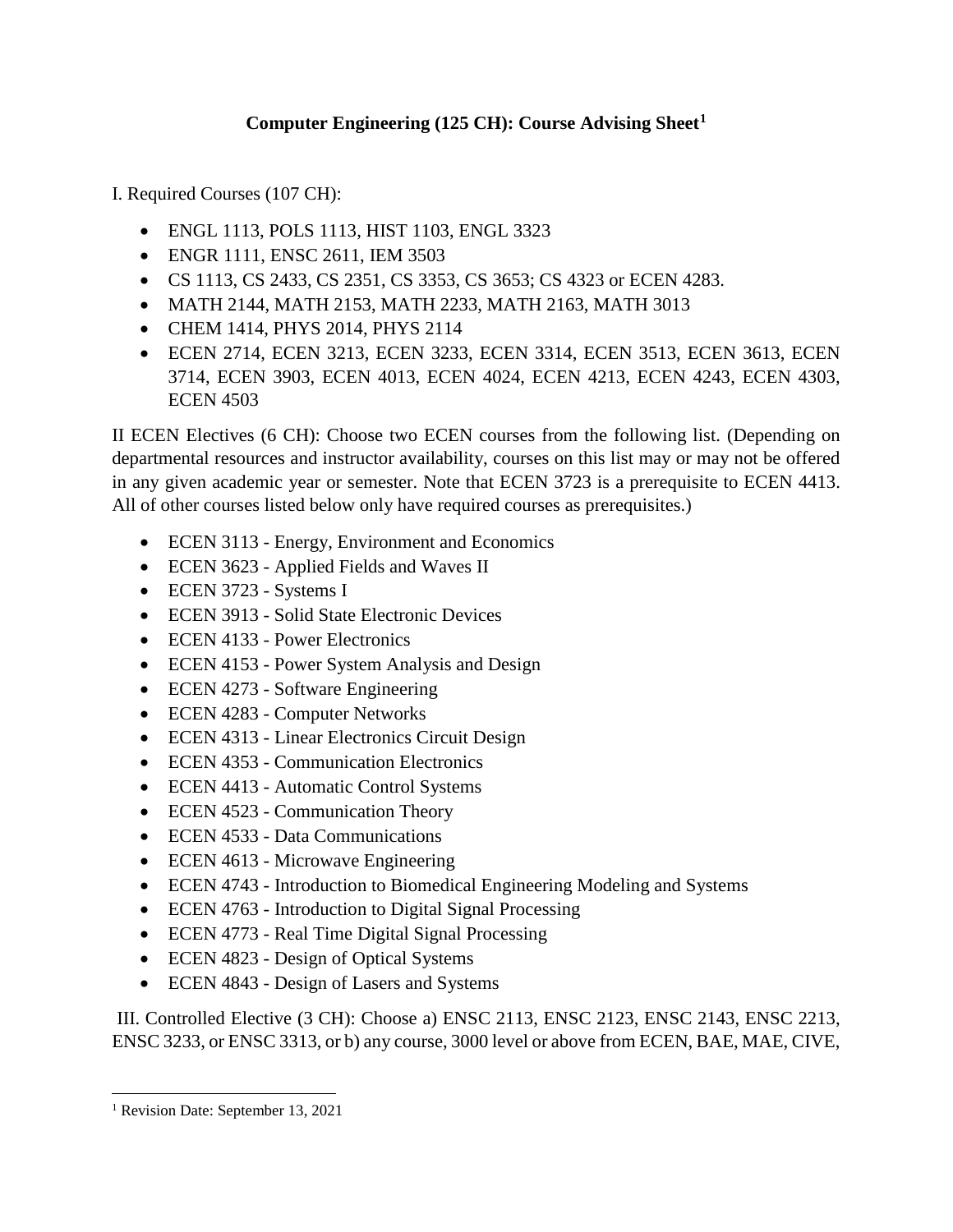IEM, PHYS, MATH, CHEM, STAT, or CS. Exclusions or with ECE approval (and in some cases, approval from other departments):

- All ENGR Courses
- ECEN 3020
- BAE 4001, BAE 4012, BAE 4400
- CHEM 4990
- CIVE 4010, CIVE 4041, CIVE 4043
- CS 3570, CS 4570, CS 4993
- IEM 4010, IEM 4020, IEM 4913, IEM 4931
- MAE 4010, MAE 4342, MAE 4344, MAE 4353, MAE 4354, MAE 4363, MAE 4374
- MATH 3403, MATH 3603, MATH 3910, MATH 3933, MATH 4033, MATH 4590, MATH 4900, MATH 4910
- PHYS 4010, PHYS 4712, PHYS 4993
- STAT 4053, STAT 4063, STAT 4910, STAT 4981, STAT 4991, STAT 4993

IV. Humanities, Social Science, International, & Diversity Electives (9 CH): A total of at least 6 credits designated as "H" and 3 credits designated as "S" is required. Of these, 3 CH must meet the International Dimensions "I" component and 3 CH must meet the Diversity "D" component.

V. Co-Op Experience (6 CH maximum): With department pre-approval, student may enroll in ECEN 4030 to get degree credit for their co-op experience. Depending on the agreement with a participating organization, a student may receive between one to six credit hours for their experience. Multiple experiences are allowed with permission. Up to three credit hours of co-op experience may be applied to the Controlled Elective degree requirement and up to an additional three credit hours of co-op experience may be applied to the ECEN Elective degree requirement for a maximum of six credit hours. Note: The Controlled Elective is satisfied first before the ECEN Elective requirement.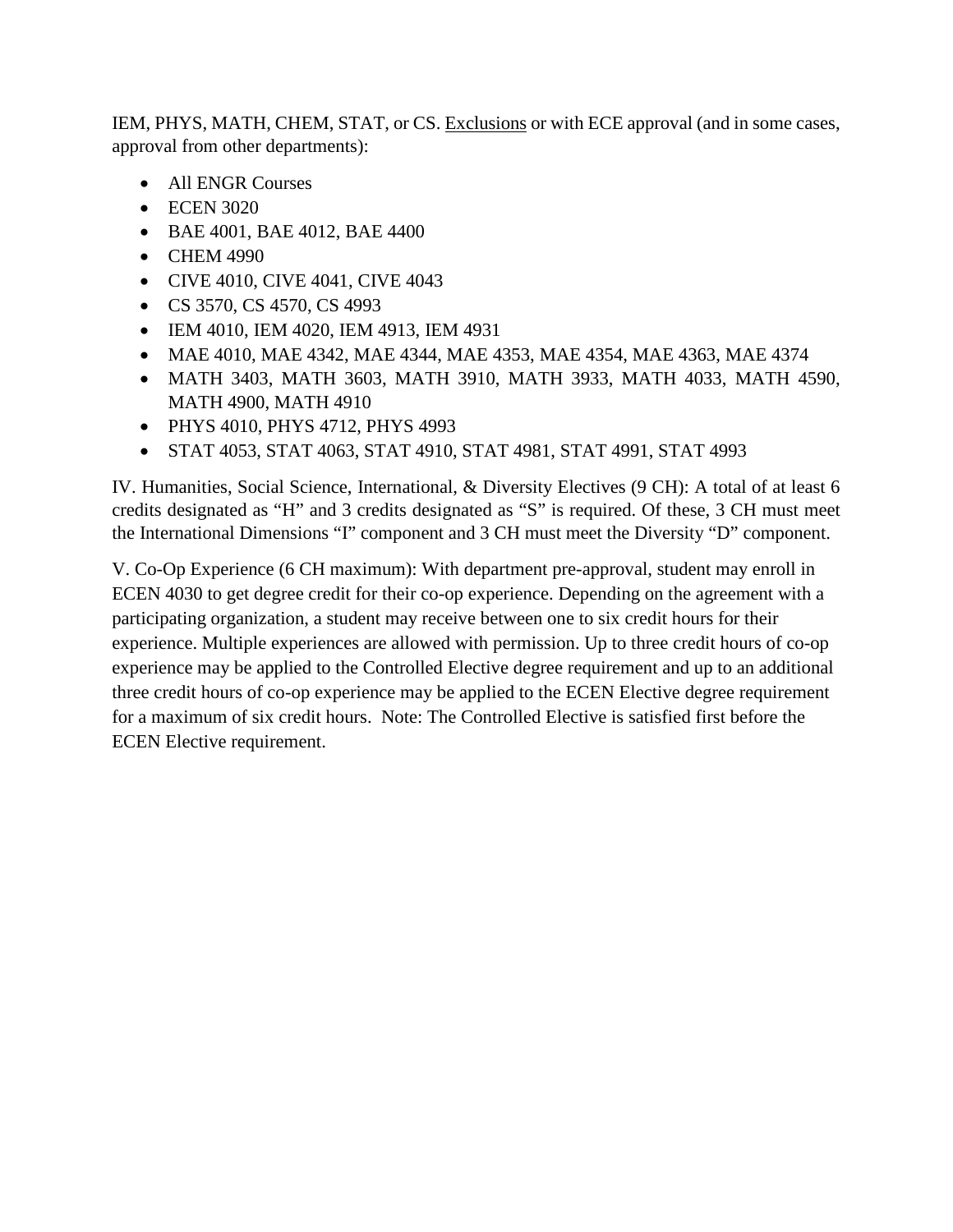## **Computer Engineering Computer Engineering Course Plan (CpE)** 2021-2022

## **Years 1 and 2**



courses). A three credit hour class requires about nine hours per week. This study plan is recommended for students who will devote full time to university studies and do not have excessive extracurricular activities or other obligations.

5) General Physics I and II are key prerequisites and should be taken at the earliest possible time.

6) Must be at least 3 SCH.

7) MATH 2233 and PHYS 2114 must be taken prior to or at the same time as ECEN 2714.

8) Either CS 4323 or ECEN 4283 (if not previously used) is acceptable. Refer to the CpE Course Advising Sheet.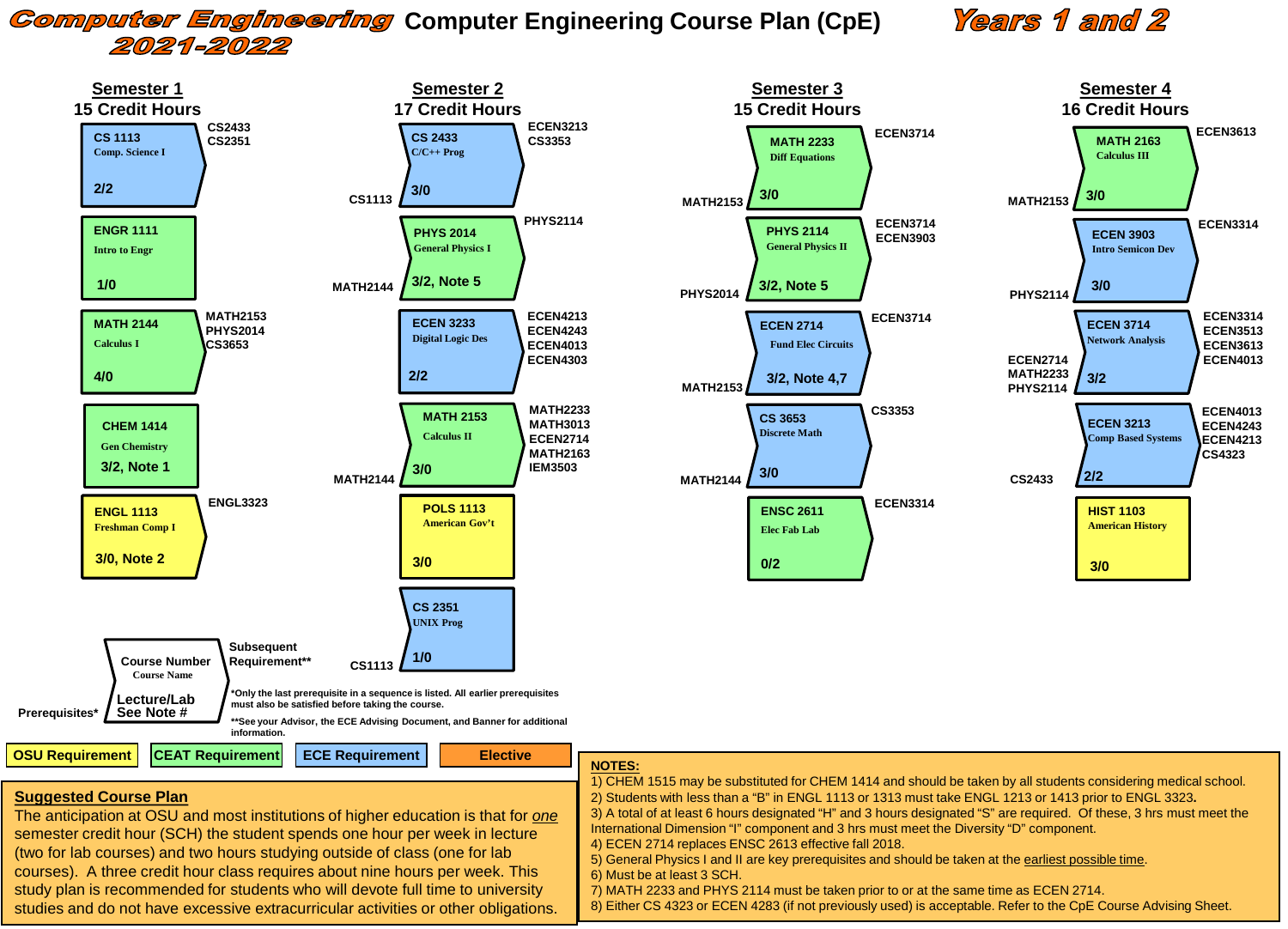## **Computer Engineering Computer Engineering Course Plan (CpE)** 2021-2022

## Years 3 and 4



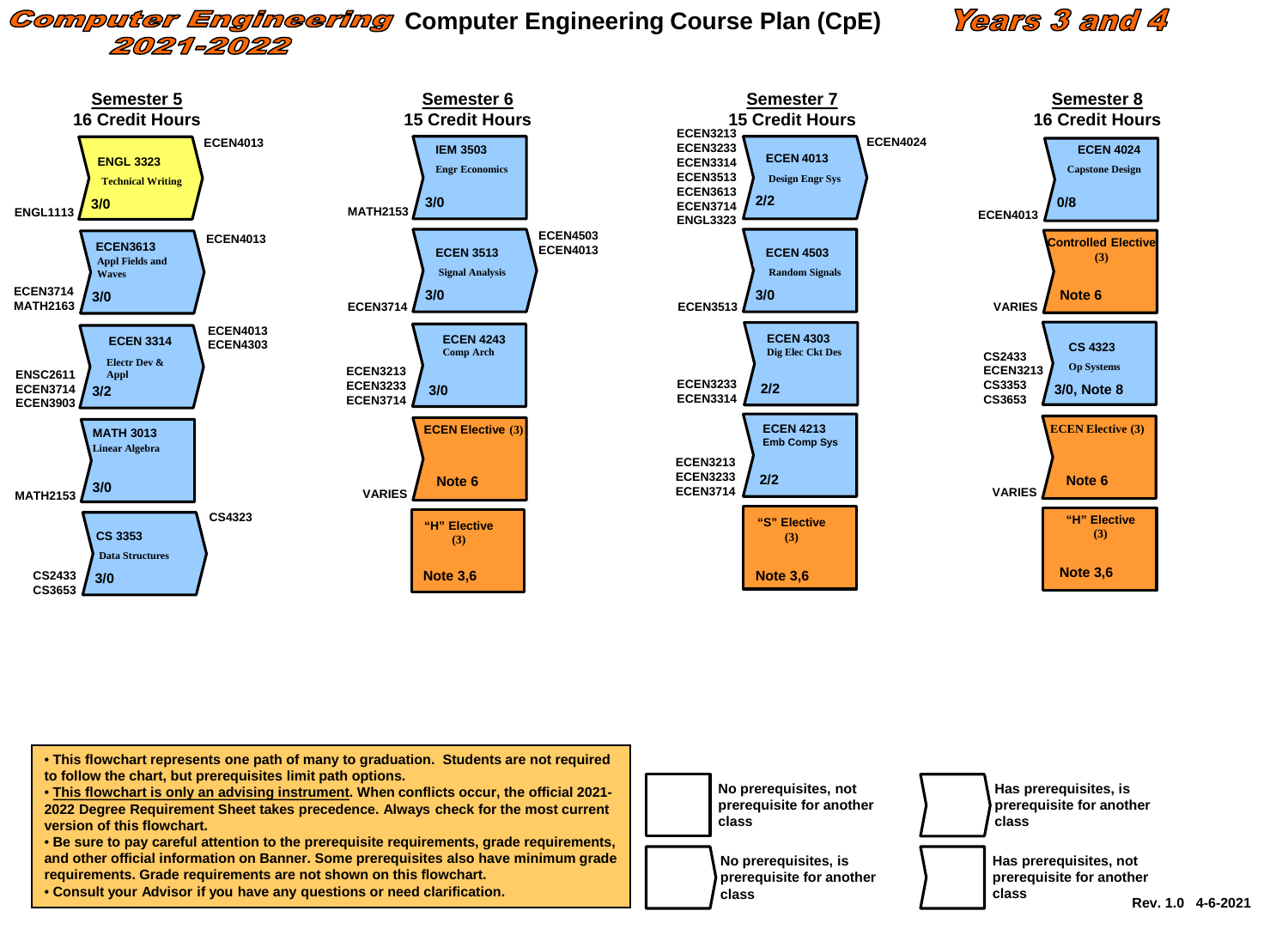## **Computer Engineering plus Software Engineering Option (128 CH) Course Advising Sheet1**

I. Required Courses (107 CH):

- ENGL 1113, POLS 1113, HIST 1103, ENGL 3323
- ENGR 1111, ENSC 2611, IEM 3503
- CS 1113, CS 2433, CS 2351, CS 3353, CS 3653, CS 4323
- MATH 2144, MATH 2153, MATH 2233, MATH 2163, MATH 3013
- CHEM 1414, PHYS 2014, PHYS 2114
- ECEN 2714, ECEN 3213, ECEN 3233, ECEN 3314, ECEN 3513, ECEN 3613, ECEN 3714, ECEN 3903, ECEN 4013, ECEN 4024, ECEN 4213, ECEN 4243, ECEN 4303, ECEN 4503

II. BSCpE/SOFT Requirement (12 CH):

- CS 3363 Organization of Programming Languages
- ECEN 4273 Software Engineering
- ECEN 4283 Computer Networks
- Choose one of the following:
	- o CS 4153 Mobile Applications Development
	- o CS 4243 Introduction to Computer Security
	- o CS 4623 Introduction to Cyber Physical Systems

III. Humanities, Social Science, International, & Diversity Electives (9 CH): A total of at least 6 credits designated as "H" and 3 credits designated as "S" is required. Of these, 3 CH must meet the International Dimensions "I" component and 3 CH must meet the Diversity "D" component.

IV. Co-Op Experience (3 CH maximum): With department pre-approval, student may enroll in ECEN 4030 to get degree credit for their co-op experience. Depending on the agreement with a participating organization, a student may receive between one to three credit hours for their experience. Multiple experiences are allowed with permission. Up to three credit hours of co-op experience, provided that the experience is software intensive, may be applied to the BSCpE/SOFT requirement in lieu of CS 3363, CS, 4153, CS 4243, or CS 4623.

 $\overline{a}$ 

<sup>&</sup>lt;sup>1</sup> Revision Date: September 13, 2021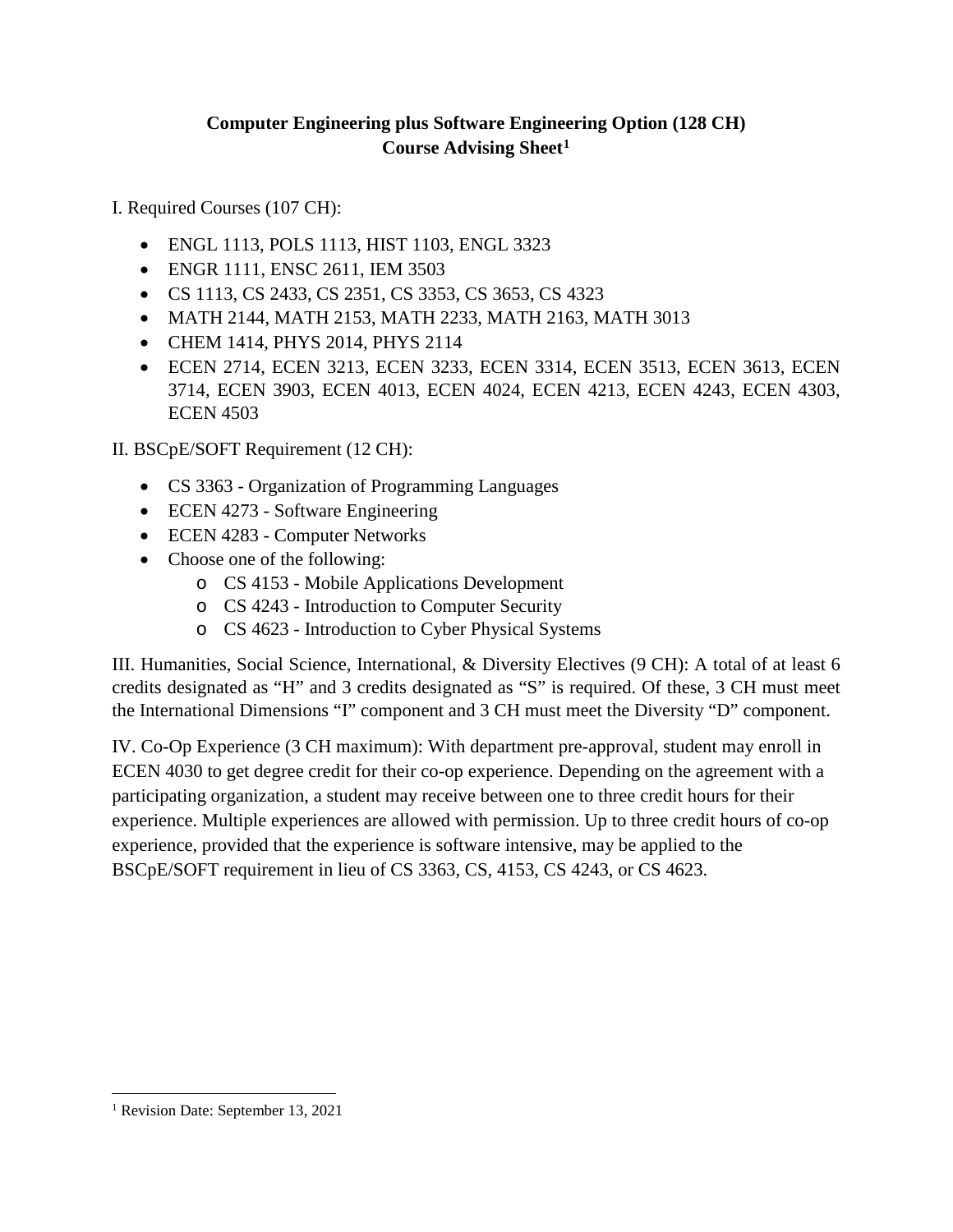#### **Computer Engineering** Computer Engineering – Software Engineering (SOFT) Years 1 and 2 **Course Plan (CpE)** 2021-2022



#### **Suggested Course Plan (128 hours)**

**NOTES:**

The anticipation at OSU and most institutions of higher education is that for *one* semester credit hour (SCH) the student spends one hour per week in lecture (two for lab courses) and two hours studying outside of class (one for lab courses). A three credit hour class requires about nine hours per week. This study plan is recommended for students who will devote full time to university studies and do not have excessive extracurricular activities or other obligations. 1) CHEM 1515 may be substituted for CHEM 1414 and should be taken by all students considering medical school. 2) Students with less than a "B" in ENGL 1113 or 1313 must take ENGL 1213 or 1413 prior to ENGL 3323**.** 3) A total of at least 6 hours designated "H" and 3 hours designated "S" are required. Of these, 3 hrs must meet the International Dimension "I" component and 3 hrs must meet the Diversity "D" component. 4) ECEN 2714 replaces ENSC 2613 effective fall 2018. 5) General Physics I and II are key prerequisites and should be taken at the earliest possible time. 6) MATH 2233 and PHYS 2114 must be taken prior to or at the same time as ECEN 2714.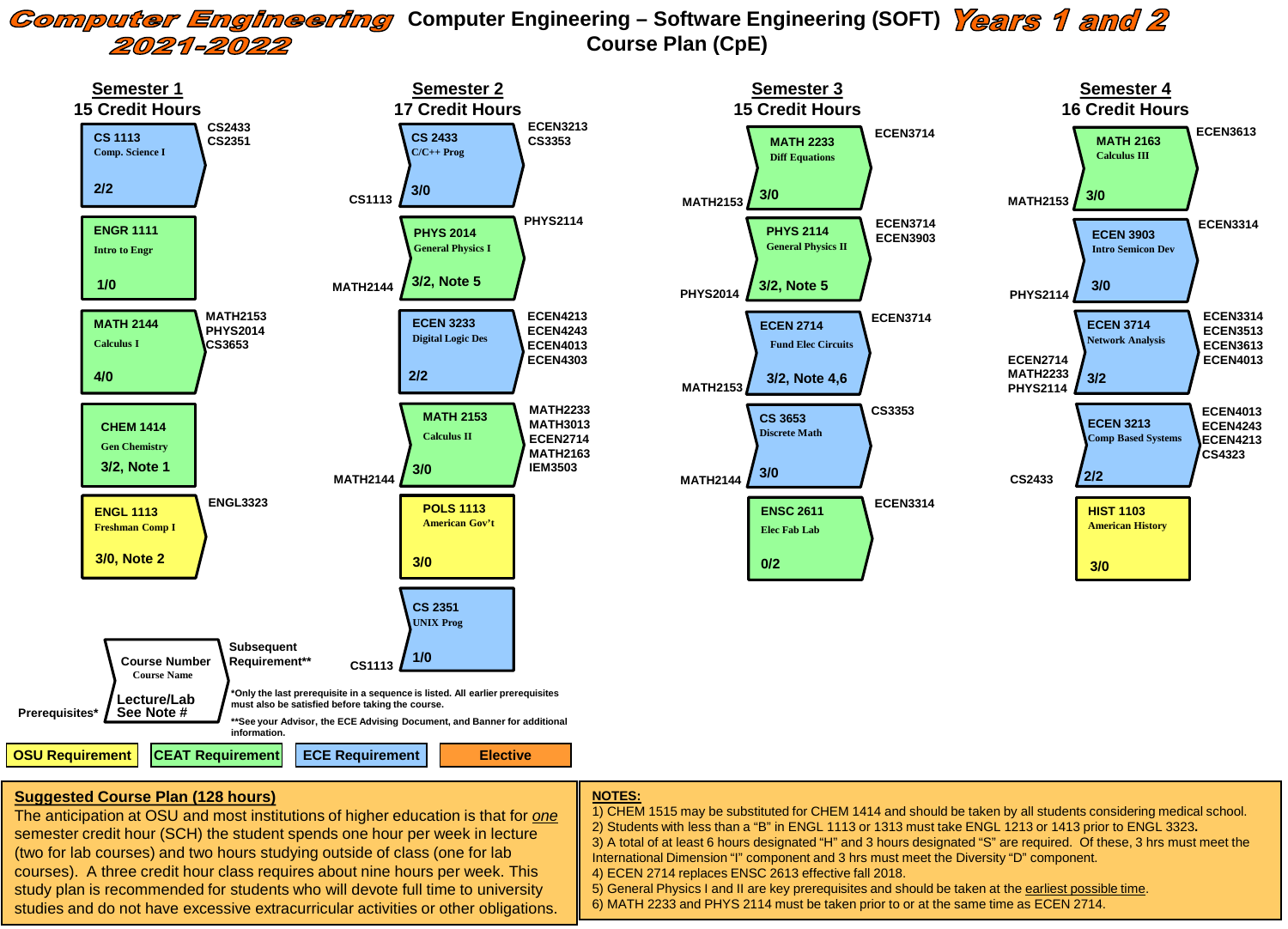#### **Computer Engineering** Computer Engineering – Software Engineering (SOFT) Years 3 and 4 **Course Plan (CpE)** 2021-2022



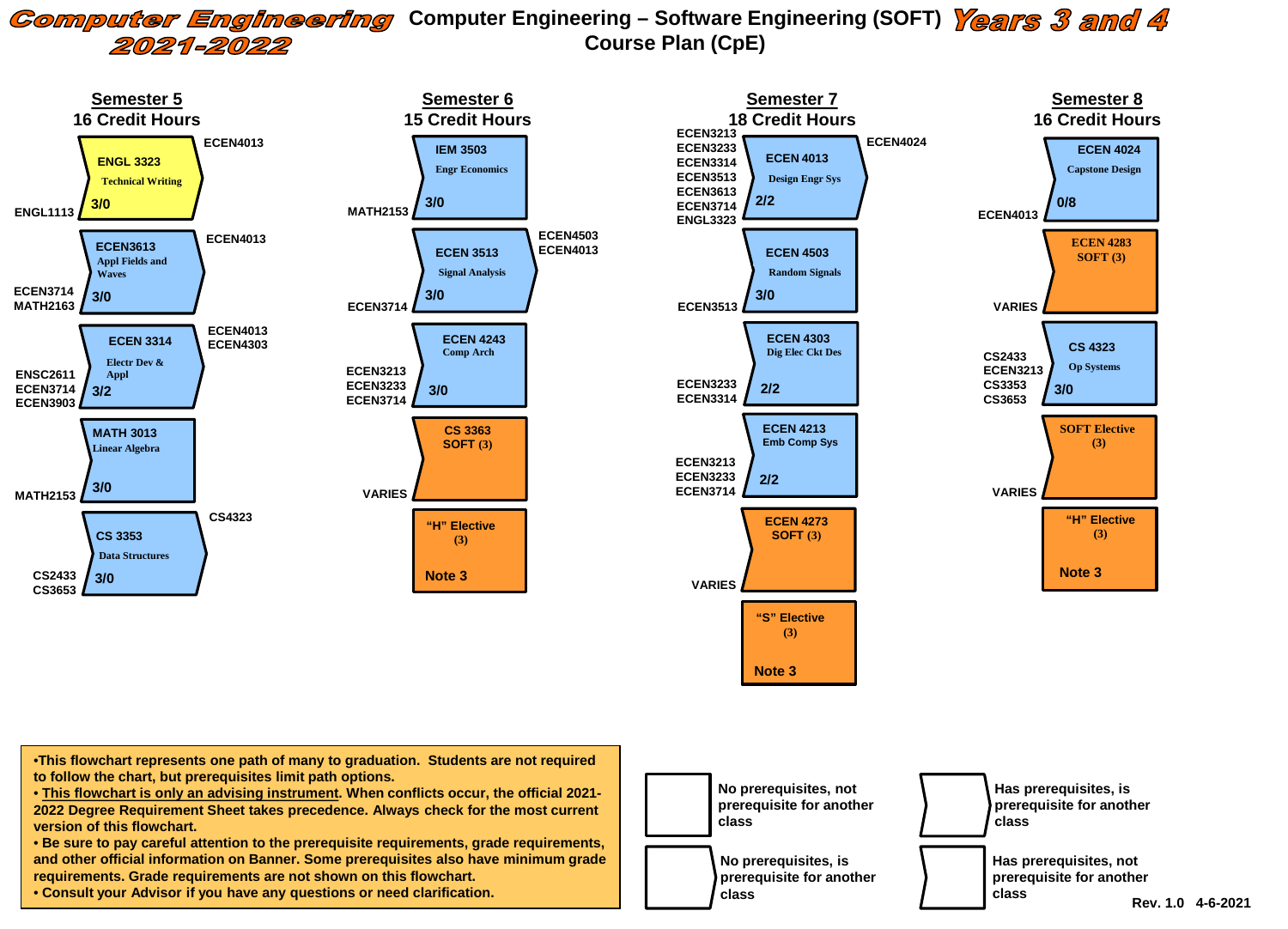## **Computer Engineering and Electrical Engineering Dual Degree (137 CH) Course Advising Sheet1**

I. Required Courses (110 CH):

- ENGL 1113, POLS 1113, HIST 1103, ENGL 3323
- ENGR 1111, ENSC 2113, ENSC 2611, IEM 3503
- CS 1113, CS 2433, CS 2351, CS 3353, CS 3653; CS 4323 or ECEN 4283.
- MATH 2144, MATH 2153, MATH 2233, MATH 2163, MATH 3013
- CHEM 1414, PHYS 2014, PHYS 2114
- ECEN 2714, ECEN 3213, ECEN 3233, ECEN 3314, ECEN 3513, ECEN 3613, ECEN 3714, ECEN 3903, ECEN 4013, ECEN 4024, ECEN 4213, ECEN 4243, ECEN 4303, ECEN 4503

II. ECEN Junior Elective (3 CH): Choose one course from the following list. (Depending departmental resources and instructor availability, courses on this list may or may not be offered in any given academic year or semester.)

- ECEN 3113 Energy, Environment and Economics
- ECEN 3623 Applied Fields and Waves II
- ECEN 3723 Systems I
- ECEN 3913 Solid State Electronic Devices

III. ECEN BSEE Electives (9 CH): Choose three ECEN courses, not previously chosen, from the following list. (Depending departmental resources and instructor availability, courses on this list may or may not be offered in any given academic year or semester. Note that ECEN 3723 is a prerequisite to ECEN 4413. All of other courses listed below only have required courses as prerequisites.)

- ECEN 3113 Energy, Environment and Economics
- ECEN 3623 Applied Fields and Waves II
- ECEN 3723 Systems I
- ECEN 3913 Solid State Electronic Devices
- ECEN 4133 Power Electronics
- ECEN 4153 Power System Analysis and Design
- ECEN 4313 Linear Electronics Circuit Design
- ECEN 4353 Communication Electronics
- ECEN 4413 Automatic Control Systems
- ECEN 4523 Communication Theory
- ECEN 4533 Data Communications
- ECEN 4613 Microwave Engineering

<sup>&</sup>lt;sup>1</sup> Revision Date: September 13, 2021  $\overline{a}$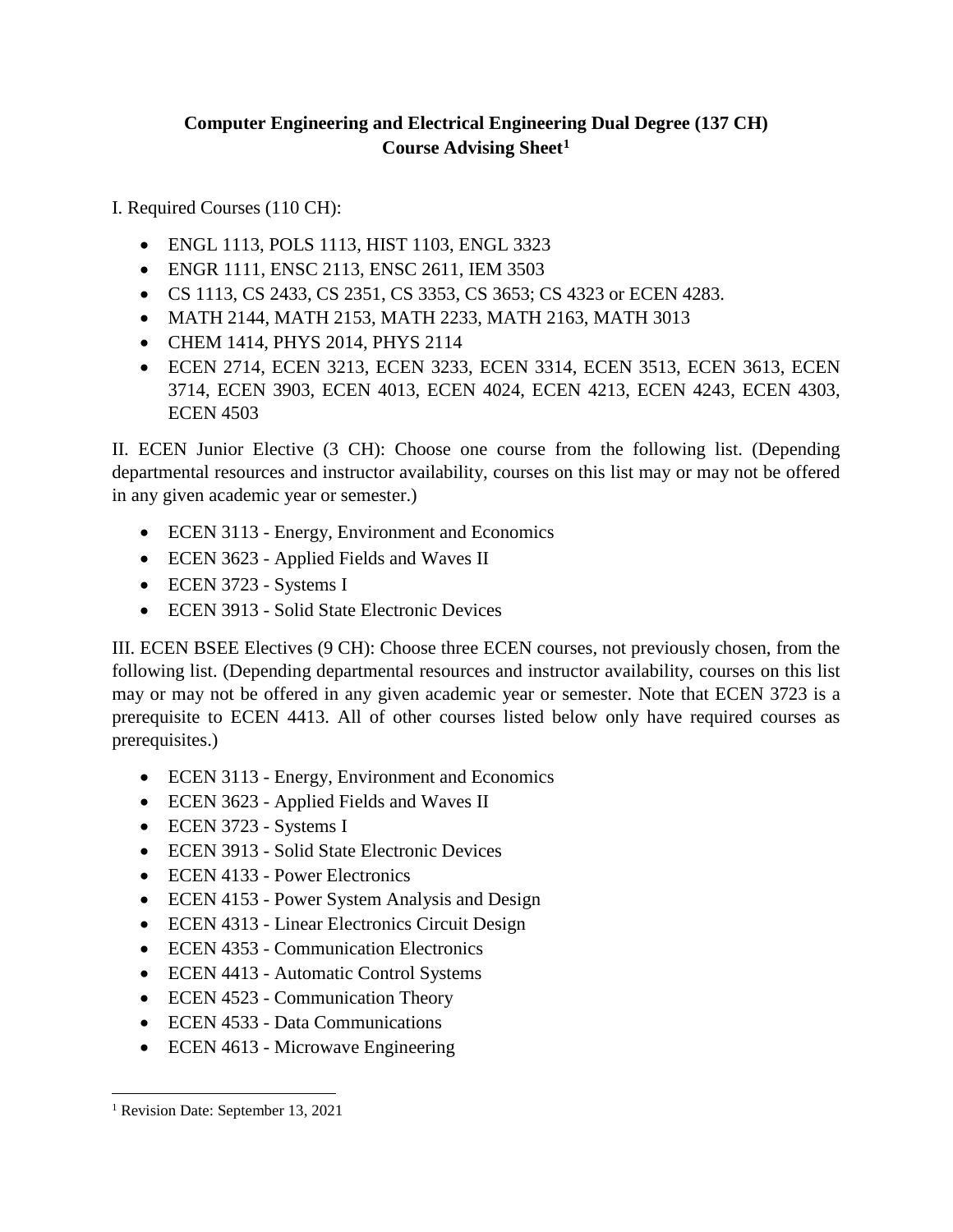- ECEN 4743 Introduction to Biomedical Engineering Modeling and Systems
- ECEN 4763 Introduction to Digital Signal Processing
- ECEN 4773 Real Time Digital Signal Processing
- ECEN 4823 Design of Optical Systems
- ECEN 4843 Design of Lasers and Systems

IV. ECEN BSCpE Electives (6 CH): Choose two ECEN courses, not previously chosen, from the following list. (Depending departmental resources and instructor availability, courses on this list may or may not be offered in any given academic year or semester.)

- ECEN 3113 Energy, Environment and Economics
- ECEN 3623 Applied Fields and Waves II
- ECEN 3723 Systems I
- ECEN 3913 Solid State Electronic Devices
- ECEN 4133 Power Electronics
- ECEN 4153 Power System Analysis and Design
- ECEN 4233 High Speed Computer Arithmetic
- ECEN 4273 Software Engineering
- ECEN 4283 Computer Networks
- ECEN 4313 Linear Electronics Circuit Design
- ECEN 4353 Communication Electronics
- ECEN 4413 Automatic Control Systems
- ECEN 4523 Communication Theory
- ECEN 4533 Data Communications
- ECEN 4613 Microwave Engineering
- ECEN 4743 Introduction to Biomedical Engineering Modeling and Systems
- ECEN 4763 Introduction to Digital Signal Processing
- ECEN 4773 Real Time Digital Signal Processing
- ECEN 4823 Design of Optical Systems
- ECEN 4843 Design of Lasers and Systems

V. Controlled Elective: Automatically satisfied under the EE requirement when ENSC 2113 is completed; see Section I.

VI. Humanities, Social Science, International, & Diversity Electives (9 CH): A total of at least 6 credits designated as "H" and 3 credits designated as "S" is required. Of these, 3 CH must meet the International Dimensions "I" component and 3 CH must meet the Diversity "D" component.

VII. Co-Op Experience (3 CH maximum): With department pre-approval, student may enroll in ECEN 4030 to get degree credit for their co-op experience. Depending on the agreement with a participating organization, a student may receive between one to three credit hours for their experience. Multiple experiences are allowed with permission. Up to three credit hours of co-op experience may be applied to the ECEN Elective degree requirement.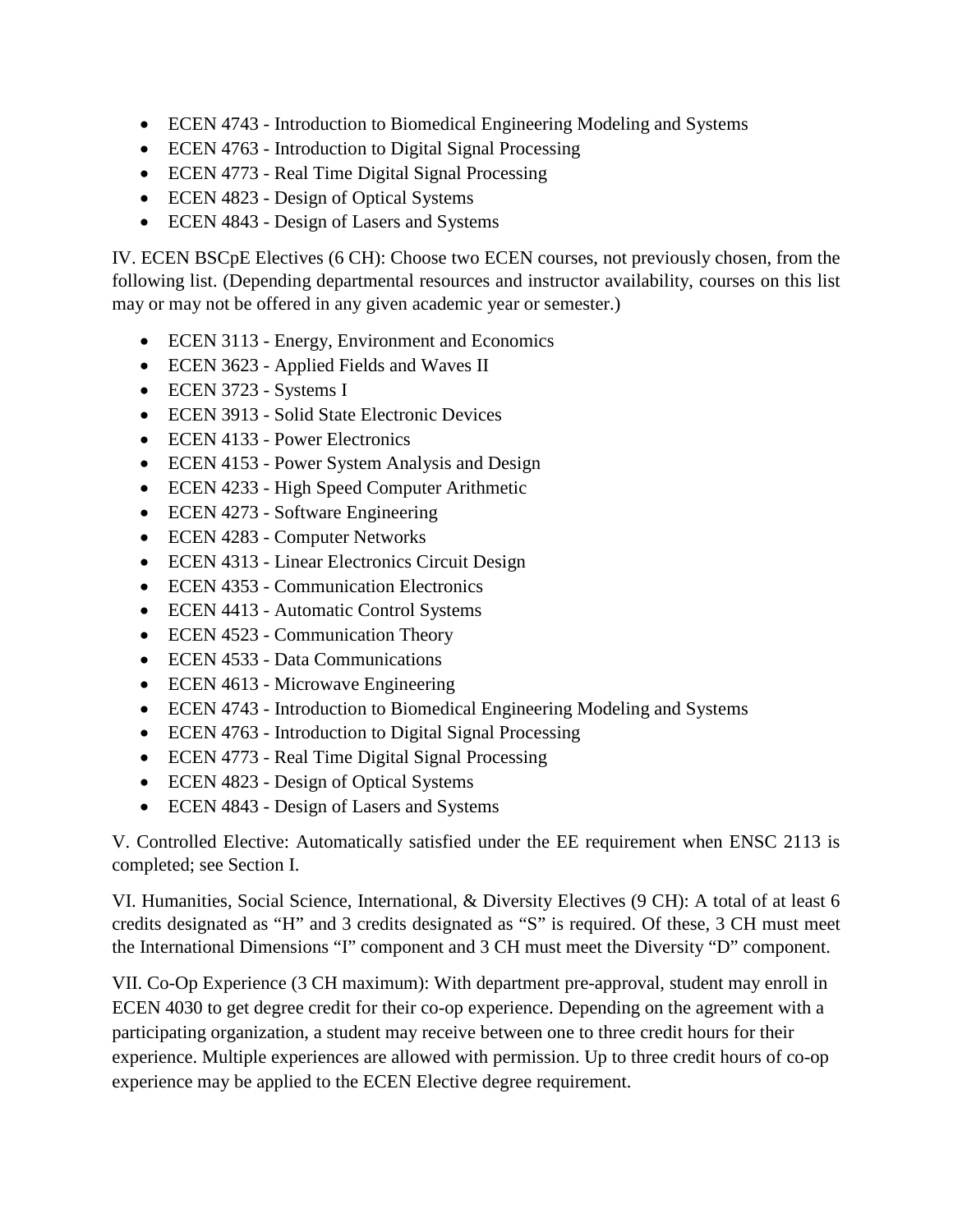## **Electrical Engineering, Computer Engineering, and Software Engineering Multiple Degree Program (143 CH) Course Advising Sheet1**

I. Required Courses (110 CH):

- ENGL 1113, POLS 1113, HIST 1103, ENGL 3323
- ENGR 1111, ENSC 2113, ENSC 2611, IEM 3503
- CS 1113, CS 2433, CS 2351, CS 3353, CS 3653, CS 4323
- MATH 2144, MATH 2153, MATH 2233, MATH 2163, MATH 3013
- CHEM 1414, PHYS 2014, PHYS 2114
- ECEN 2714, ECEN 3213, ECEN 3233, ECEN 3314, ECEN 3513, ECEN 3613, ECEN 3714, ECEN 3903, ECEN 4013, ECEN 4024, ECEN 4213, ECEN 4243, ECEN 4303, ECEN 4503

II. ECEN Junior Elective (3 CH): Choose one course from the following list. (Depending departmental resources and instructor availability, courses on this list may or may not be offered in any given academic year or semester.)

- ECEN 3113 Energy, Environment and Economics
- ECEN 3623 Applied Fields and Waves II
- ECEN 3723 Systems I
- ECEN 3913 Solid State Electronic Devices

III. ECEN BSEE Electives (9 CH): Choose three ECEN courses, not previously chosen, from the following list. (Depending departmental resources and instructor availability, courses on this list may or may not be offered in any given academic year or semester. Note that ECEN 3723 is a prerequisite to ECEN 4413. All of other courses listed below only have required courses as prerequisites.)

- ECEN 3113 Energy, Environment and Economics
- ECEN 3623 Applied Fields and Waves II
- ECEN 3723 Systems I
- ECEN 3913 Solid State Electronic Devices
- ECEN 4133 Power Electronics
- ECEN 4153 Power System Analysis and Design
- ECEN 4313 Linear Electronics Circuit Design
- ECEN 4353 Communication Electronics
- ECEN 4413 Automatic Control Systems
- ECEN 4523 Communication Theory
- ECEN 4533 Data Communications

 $\overline{a}$ 

<sup>&</sup>lt;sup>1</sup> Revision Date: September 13, 2021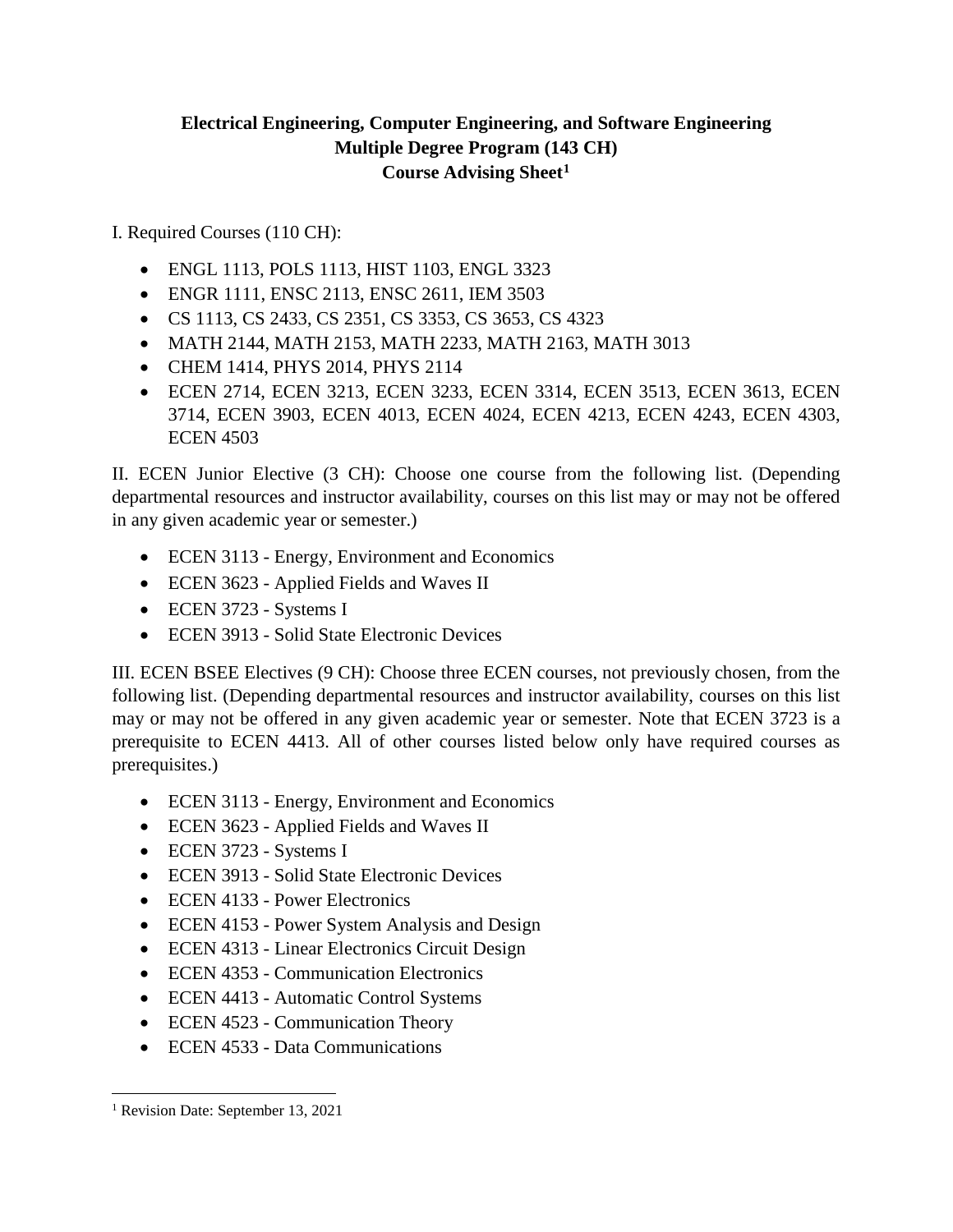- ECEN 4613 Microwave Engineering
- ECEN 4743 Introduction to Biomedical Engineering Modeling and Systems
- ECEN 4763 Introduction to Digital Signal Processing
- ECEN 4773 Real Time Digital Signal Processing
- ECEN 4823 Design of Optical Systems
- ECEN 4843 Design of Lasers and Systems

IV. BSCpE/SOFT Requirement (12 CH):

- CS 3363 (Organization of Programming Languages)
- ECEN 4273 (Software Engineering)
- ECEN 4283 (Computer Networks)
- Choose one of the following:
	- o CS 4153 (Mobile Applications Development)
	- o CS 4243 (Introduction to Computer Security)
	- o CS 4623 (Introduction to Cyber Physical Systems)

V. Controlled Elective: Automatically satisfied under the EE requirement when ENSC 2113 is completed; see Section I.

VI. Humanities, Social Science, International, & Diversity Electives (9 CH): A total of at least 6 credits designated as "H" and 3 credits designated as "S" is required. Of these, 3 CH must meet the International Dimensions "I" component and 3 CH must meet the Diversity "D" component.

VII. Co-Op Experience (3 CH maximum): With department pre-approval, student may enroll in ECEN 4030 to get degree credit for their co-op experience. Depending on the agreement with a participating organization, a student may receive between one to three credit hours for their experience. Multiple experiences are allowed with permission. Depending on the nature of the experience, up to three credit hours of co-op experience may be applied to the ECEN Electives and/or CpE/SOFT requirement as specified by ty the staff adviser and the instructor of ECEN 4030.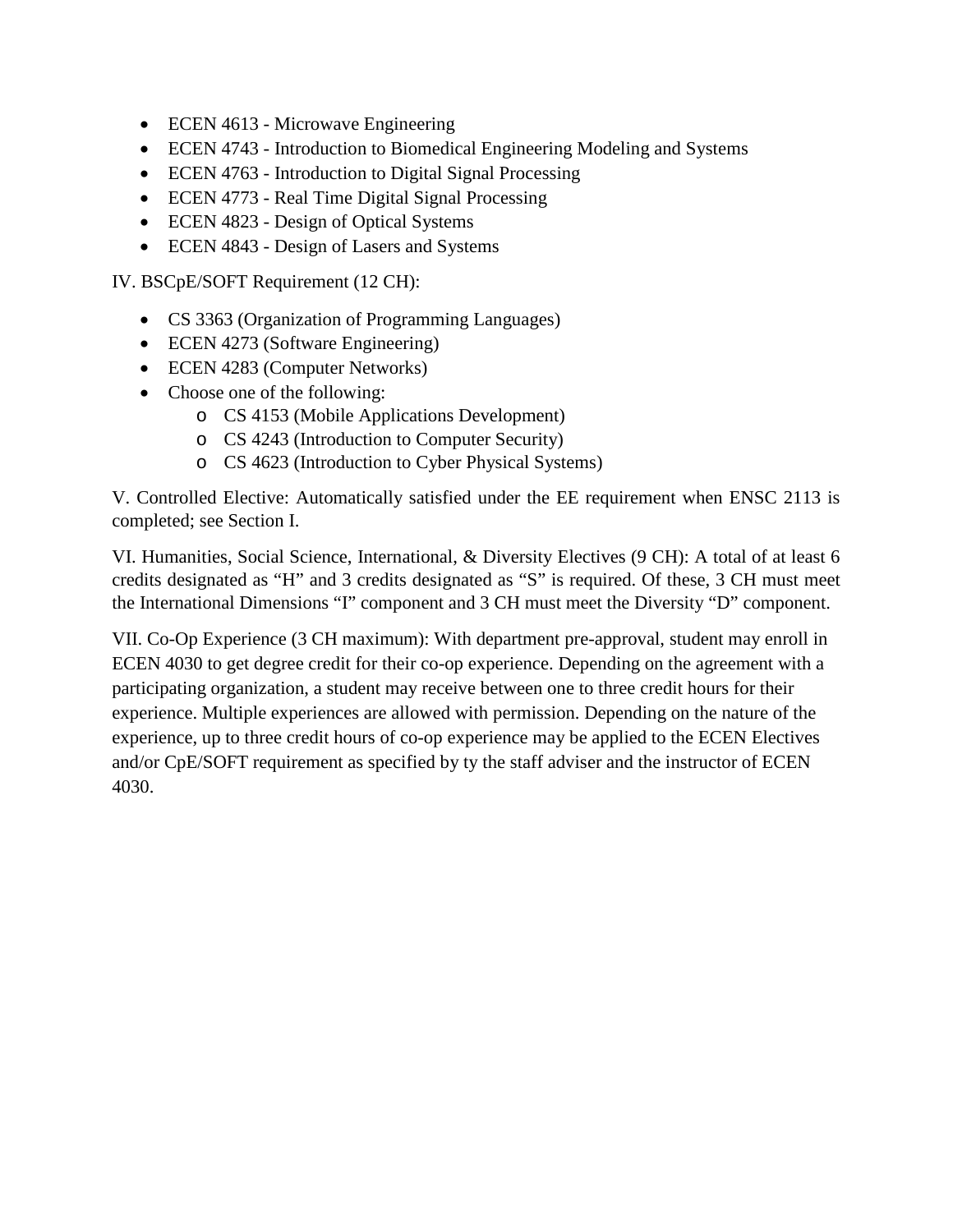## **ELECTR & COMPUTER ENGINEERING (ECEN)**

#### **ECEN 2011 Experimental Methods I**

**Prerequisites:** PHYS 2114 with a "C" or better or concurrent enrollment advisor permission required.

**Description:** Laboratory associated with ECEN 2714 taken mostly by transfer students who have completed a similar course as ECEN 2714 without the accompanying laboratory. Previously offered as ECEN 3013. **Credit hours:** 1

**Contact hours:** Lab: 2 Contact: 2 **Levels:** Undergraduate **Schedule types:** Lab **Department/School:** Elec & Computer Engr

### **ECEN 2714 Fundamentals of Electric Circuits**

**Prerequisites:** MATH 2153 with a "C" or better and (PHYS 2114 and MATH 2233 with a "C" or better or concurrent enrollment). **Description:** Circuit analysis techniques including equivalent networks and mesh/node formulation of network equations; operational amplifiers; RL, RC and RLC transient and steady-state circuit analysis; energy and power; electrical measurements and instrumentation.

**Credit hours:** 4

**Contact hours:** Lecture: 3 Lab: 2 Contact: 5 **Levels:** Undergraduate **Schedule types:** Lab, Lecture, Combined lecture and lab **Department/School:** Elec & Computer Engr

#### **ECEN 3020 Supervised Research Project**

**Prerequisites:** Consent of instructor and ECEN department head. **Description:** Supervised research project for qualified students. May be repeated no more than three times for a total of three credit hours. Offered for variable credit, 1-3 credit hours, maximum of 3 credit hours. **Credit hours:** 1

**Contact hours:** Contact: 1 Other: 1 **Levels:** Undergraduate **Schedule types:** Independent Study **Department/School:** Elec & Computer Engr

#### **ECEN 3113 Energy, Environment and Economics**

**Prerequisites:** ECEN 3714 with a "C" or better.

**Description:** Topics relevant to understanding the close relationship between energy use, its impact on the environment, and overall economic implications. Green energy technologies (wind, solar, hydro) will be considered along with conventional techniques. Both conventional and non-conventional energy technologies will be discussed.

**Credit hours:** 3 **Contact hours:** Lecture: 3 Contact: 3 **Levels:** Undergraduate **Schedule types:** Lecture **Department/School:** Elec & Computer Engr

#### **ECEN 3213 Computer Based Systems in Engineering**

**Prerequisites:** CS 2433 with a "C" or better.

**Description:** A comprehensive introduction to technology and applications of microprocessors. Topics include computer hardware, software, programming, computation, interfacing, I/O, communication, data acquisition, data representation, and numerical analysis. Applications of general-purpose and application-specific processors in various disciplines of engineering and engineering problem solving. Previously offered as ENSC 3213.

**Credit hours:** 3

**Contact hours:** Lecture: 2 Lab: 2 Contact: 4 **Levels:** Undergraduate **Schedule types:** Lab, Lecture, Combined lecture and lab **Department/School:** Elec & Computer Engr

#### **ECEN 3233 Digital Logic Design**

**Description:** Boolean algebra, optimization of logic networks. Design using SSI, and MSI, LSI components. ROM and PLA applications. Analysis and design of clock sequential logic networks. Flip-flops, counters, registers. Asynchronous circuit design and analysis. Laboratory experience in implementing combinational and sequential logic devices. **Credit hours:** 3

**Contact hours:** Lecture: 2 Lab: 2 Contact: 4 **Levels:** Undergraduate **Schedule types:** Lab, Lecture, Combined lecture and lab **Department/School:** Elec & Computer Engr

#### **ECEN 3314 Electronic Devices and Applications**

**Prerequisites:** ECEN 3714 and ENSC 2611 with a "C" or better and (PHYS 3313 or ECEN 3903 with a "C" or better).

**Description:** Semiconductor electronic components including MOSFETs, BJTs, JFETs, and OpAmps. Emphasis on device models and use of solid state electronic devices to analyze, synthesize and design amplifiers and switching circuits. SPICE simulations are extensively utilized. Basic building blocks for analog and digital applications. Theoretical concepts and methods are demonstrated and reinforced through laboratory exercises. Course previously offered as ECEN 3313.

**Credit hours:** 4

**Contact hours:** Lecture: 3 Lab: 2 Contact: 5 **Levels:** Undergraduate **Schedule types:** Lab, Lecture, Combined lecture and lab **Department/School:** Elec & Computer Engr

#### **ECEN 3513 Signal Analysis**

**Prerequisites:** ECEN 3714 with a "C" or better. **Description:** Deterministic signals. Fourier series and Fourier transforms. Impulse response, convolution and correlation. Sampling theorem. Analog modulation techniques. **Credit hours:** 3

**Contact hours:** Lecture: 3 Contact: 3 **Levels:** Undergraduate **Schedule types:** Lecture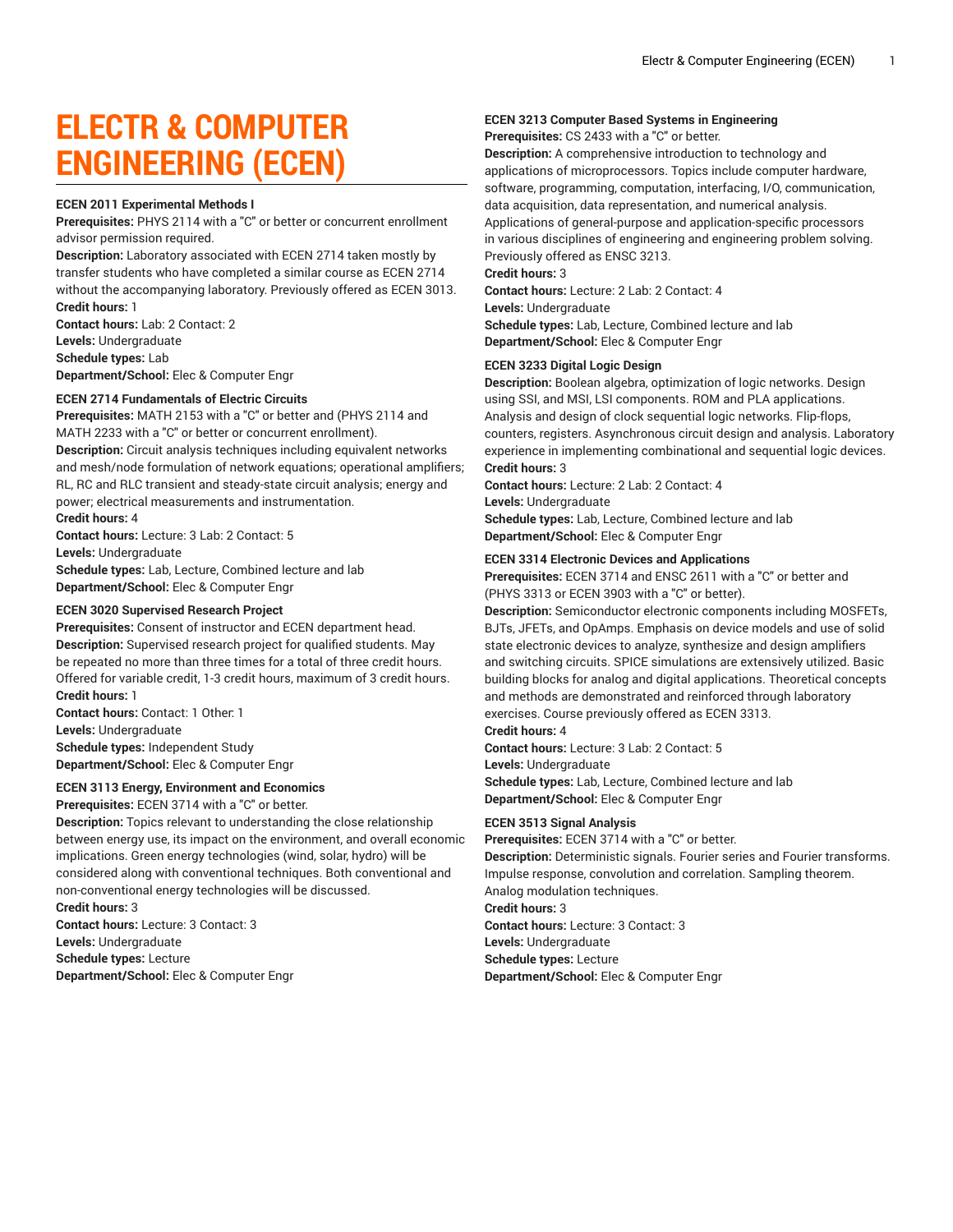#### **ECEN 3613 Applied Fields and Waves I**

**Prerequisites:** MATH 2163 and ECEN 3714 with a "C" or better. **Description:** Circuit model of transmission lines, wave propagation, energy transfer, impedance mismatch, and transients. Field analysis of voltage, current, resistance, capacitance, and inductance. Coupled circuits.

**Credit hours:** 3 **Contact hours:** Lecture: 3 Contact: 3 **Levels:** Undergraduate

**Schedule types:** Lecture **Department/School:** Elec & Computer Engr

## **ECEN 3623 Applied Fields and Waves II**

#### **Prerequisites:** ECEN 3613.

**Description:** Continuation of ECEN 3613. Plane-wave propagation in free space, power flow, reflection and transmission. Guided waves and resonators. Radiation and introduction to antenna systems. Boundary value problem analysis.

**Credit hours:** 3

**Contact hours:** Lecture: 3 Contact: 3 **Levels:** Undergraduate **Schedule types:** Lecture

**Department/School:** Elec & Computer Engr

#### **ECEN 3714 Network Analysis**

**Prerequisites:** MATH 2233 and ECEN 2714 and PHYS 2114 with a grade of "C" or better.

**Description:** Advanced mathematical analysis techniques used in circuit analysis including Laplace transforms, Fourier transforms, and Fourier series. Circuit frequency response, Bode plots, and filters, including passive, active, low-pass, high-pass, and band-pass filters. Theory of linear circuits; two-port circuit models and parameters. Course previously offered as ECEN 3713.

**Credit hours:** 4

**Contact hours:** Lecture: 3 Lab: 2 Contact: 5 **Levels:** Undergraduate

**Schedule types:** Lab, Lecture, Combined lecture and lab **Department/School:** Elec & Computer Engr

#### **ECEN 3723 Systems I**

**Prerequisites:** ENSC 3714 and ENSC 2113 with a "C" or better and (MATH 3013 with a "C" or better or concurrent enrollment). **Description:** Physical and mathematical modeling of electrical and mechanical dynamic systems. Transient response of first and second order systems. Laplace transform techniques for solving differential equations, transfer functions, frequency response and resonance. Course

previously offered as ECEN 3413. **Credit hours:** 3 **Contact hours:** Lecture: 3 Contact: 3 **Levels:** Undergraduate **Schedule types:** Lecture **Department/School:** Elec & Computer Engr

#### **ECEN 3903 Introduction to Semiconductor Devices**

**Prerequisites:** PHYS 2114 with a "C" or better.

**Description:** Crystal structure, the quantum theory of solids. The physics of semiconductor materials and the projunction, with an emphasis on applications to semiconductor devices. Same course as PHYS 3313. **Credit hours:** 3

**Contact hours:** Lecture: 3 Contact: 3 **Levels:** Undergraduate **Schedule types:** Lecture **Department/School:** Elec & Computer Engr

#### **ECEN 3913 Solid State Electronic Devices**

**Prerequisites:** ECEN 3714 with a "C" or better and (PHYS 3313 or ECEN 3903 with a "C" or better).

**Description:** Solid state physics basis of modern electronic devices. Introductory quantum mechanics. Energy bands in solids. Electronic properties of semiconductors. Junction diodes. Bipolar transistors. Field effect transistor.

#### **Credit hours:** 3

**Contact hours:** Lecture: 3 Contact: 3 **Levels:** Undergraduate **Schedule types:** Lecture **Department/School:** Elec & Computer Engr

#### **ECEN 4010 Special Topics**

**Prerequisites:** ECEN 3233, and (ECEN 3213 or ENSC 3213) and ECEN 3714 with a "C" or better or advisor permission.

**Description:** Engineering topics not normally included in existing courses. Repeat credit may be earned with different course subtitles assigned. Offered for variable credit, 1-12 credit hours, maximum of 12 credit hours. **Credit hours:** 1-12 **Contact hours:** Contact: 1-12 Other: 1-12 **Levels:** Undergraduate

**Schedule types:** Independent Study

**Department/School:** Elec & Computer Engr

#### **ECEN 4013 Design of Engineering Systems**

**Prerequisites:** (ECEN 3213 or ENSC 3213), ECEN 3233, and ECEN 3714 with a grade of "C" or better and ECEN 3613, ECEN 3513, ECEN 3314 and (ENGL 3323 with a grade of "C" or better or concurrent enrollment). **Description:** Complete design cycle for several small design projects, each including establishing objectives, synthesis, analysis, construction, testing and evaluation. Use of modern lab equipment and fabrication techniques. Development of communication skills.

**Credit hours:** 3

**Contact hours:** Lecture: 2 Lab: 2 Contact: 4

**Levels:** Undergraduate

**Schedule types:** Lab, Lecture, Combined lecture and lab **Department/School:** Elec & Computer Engr

#### **ECEN 4024 Capstone Design**

**Prerequisites:** ECEN 4013.

**Description:** Continuation of ECEN 4013. Student project teams design, build, test and present results for realistic projects from university and industrial sponsors. Formulation of specifications, consideration of alternative solutions, feasibility considerations, detailed system descriptions, economic factors, safety, reliability, aesthetics, ethics and social impact. Course previously offered as ECEN 4023.

**Credit hours:** 4

**Contact hours:** Lab: 8 Contact: 8 **Levels:** Undergraduate **Schedule types:** Lab **Department/School:** Elec & Computer Engr

#### **ECEN 4030 Undergraduate Professional Practice**

**Prerequisites:** Approval of ECEN department head.

**Description:** Experience in application of electrical engineering principles to typical problems encountered in industry. Solutions to the problems by student participation in the role of engineer or engineering intern. Offered for variable credit, 1-8 credit hours, maximum of 8 credit hours.

**Credit hours:** 1-8 **Contact hours:** Contact: 1-8 Other: 1-8

**Levels:** Undergraduate **Schedule types:** Independent Study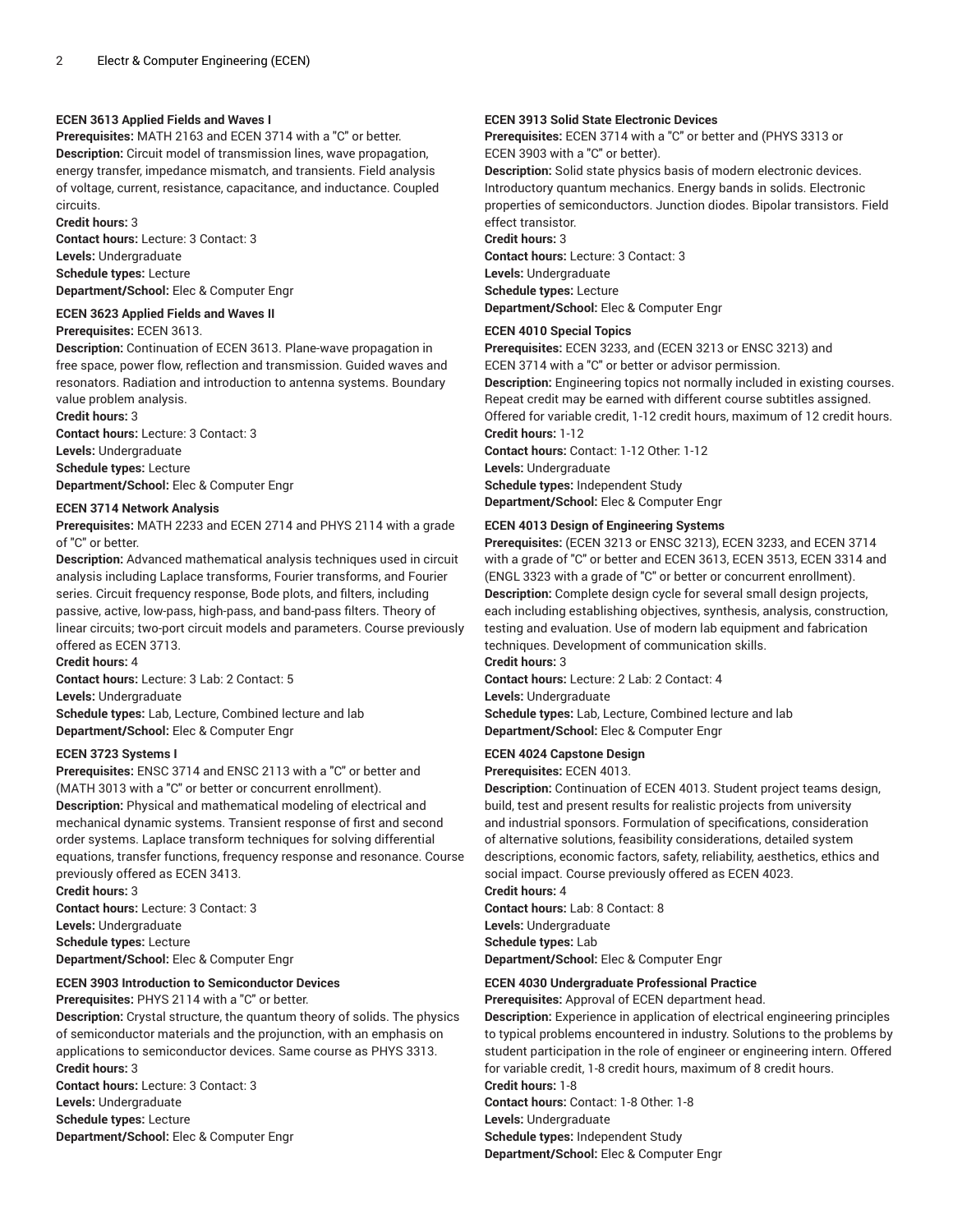#### **ECEN 4133 Power Electronics**

**Prerequisites:** ECEN 3714 with a grade of "C" or better. **Description:** Power electronic devices, components, and their characteristics; DC to AC conversion; fundamentals of inverters and waveshaping devices; application aspects; control aspects; characteristics and state-of-the-art of advanced power inverter and power conditioning topologies.

**Credit hours:** 3 **Contact hours:** Lecture: 3 Contact: 3 **Levels:** Undergraduate **Schedule types:** Lecture

**Department/School:** Elec & Computer Engr

## **ECEN 4153 Power System Analysis and Design**

**Prerequisites:** ECEN 3714, "C" or better.

**Description:** Power system component models from circuit theory. Formulation and design of the load flow model and the optimum economic generator allocation problem utilizing computer methods. **Credit hours:** 3

**Contact hours:** Lecture: 3 Contact: 3 **Levels:** Undergraduate **Schedule types:** Lecture **Department/School:** Elec & Computer Engr

#### **ECEN 4213 Embedded Computer Systems Design**

**Prerequisites:** (ECEN 3213 or ENSC 3213), ECEN 3233 and ECEN 3714 with a "C" or better.

**Description:** Design of microprocessor-based systems through proper integration of hardware and software. Serial and parallel communications, sensor interfacing, computer control of external devices, and color graphics hardware. Design of PASCAL and assembly language modules for optimum real-time system performance. **Credit hours:** 3

**Contact hours:** Lecture: 2 Lab: 2 Contact: 4 **Levels:** Undergraduate **Schedule types:** Lab, Lecture, Combined lecture and lab **Department/School:** Elec & Computer Engr

#### **ECEN 4233 High Speed Computer Arithmetic**

**Prerequisites:** ECEN 3233, (ECEN 3213 or ENSC 3213) and ECEN 3714 with a "C" or better.

**Description:** Course covers computer arithmetic as applied to general purpose and application-specific processors. Focus is on developing high-speed arithmetic algorithms and understanding their implementation in VLSI technology at the gate level.

**Credit hours:** 3 **Contact hours:** Lecture: 3 Contact: 3 **Levels:** Undergraduate

**Schedule types:** Lecture

**Department/School:** Elec & Computer Engr

#### **ECEN 4243 Computer Architecture**

**Prerequisites:** (ECEN 3213 or ENSC 3213), ECEN 3233, and ECEN 3714 with a "C" or better.

**Description:** Functional organization and hardware design of digital computer systems with emphasis on microprocessor-based systems. CPU organization, features of microprocessors including advanced 32 bit CPU's, memory system design including cache, virtual memory, error detection and correction, I/O operations, including direct memory access and peripheral interface design.

**Credit hours:** 3 **Contact hours:** Lecture: 2 Lab: 2 Contact: 4

**Levels:** Undergraduate

**Schedule types:** Lab, Lecture, Combined lecture and lab **Department/School:** Elec & Computer Engr

#### **ECEN 4273 Software Engineering**

**Prerequisites:** (ECEN 3213 or ENSC 3213), ECEN 3233, CS 3653, and ECEN 3714 with a "C" or better.

**Description:** Functional organization and hardware design of digital computer systems with emphasis on microprocessor-based systems. CPU organization, features of microprocessors including advanced 32 bit CPU's memory system design including cache, virtual memory, error detection and correction, I/O operations, including direct memory access and peripheral interface design. Same course as CS 4273.

**Credit hours:** 3

**Contact hours:** Lecture: 3 Contact: 3 **Levels:** Undergraduate **Schedule types:** Lecture **Department/School:** Elec & Computer Engr

#### **ECEN 4283 Computer Networks**

**Prerequisites:** (ECEN 3213 or ENSC 3213), ECEN 3233 and ECEN 3714 with a "C" or better.

**Description:** Computer networks, distributed systems and their systematic design. Introduction to the use, structure, and architecture of computer networks. Networking experiments to describe network topology. ISO reference model. Same course as CS 4283. **Credit hours:** 3

**Contact hours:** Lecture: 3 Contact: 3 **Levels:** Undergraduate **Schedule types:** Lecture **Department/School:** Elec & Computer Engr

#### **ECEN 4303 Digital Integrated Circuit Design**

**Prerequisites:** ECEN 3314 and (ECEN 3233 with a "C" or better). **Description:** Theory of digital and electronics circuits. Digital logic families TTL, IIL, ECL, NMOS, CMOS, GaAs. Large signal models for transistors. Implementation at RAM and ROM. Circuit design for LSI and VLSI.

**Credit hours:** 3 **Contact hours:** Lecture: 3 Contact: 3 **Levels:** Undergraduate **Schedule types:** Lecture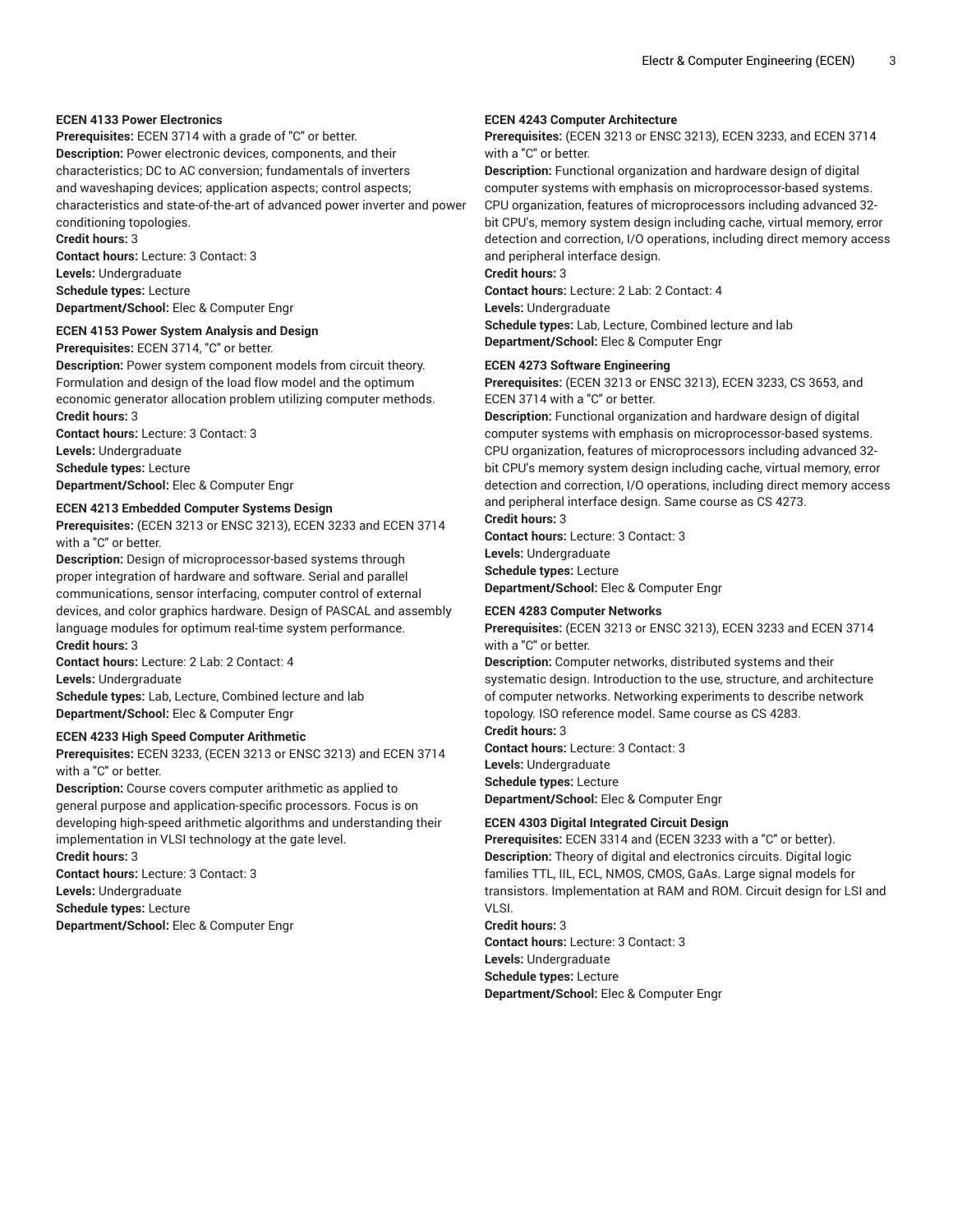#### **ECEN 4313 Linear Electronics Circuit Design**

#### **Prerequisites:** ECEN 3314.

**Description:** Class A and B small-signal, push-pull power, complementary symmetry, differential and operational amplifiers, utilizing field-effect transistors, bipolar transistors, tunnel diodes and integrated circuits. Emphasis on amplification in electronic devices, design and analysis of wide-band amplifier circuitry.

**Credit hours:** 3

**Contact hours:** Lecture: 3 Contact: 3 **Levels:** Undergraduate **Schedule types:** Lecture

**Department/School:** Elec & Computer Engr

#### **ECEN 4353 Communication Electronics**

**Prerequisites:** ECEN 3314.

**Description:** Design of tuned voltage and power amplifiers, oscillators and mixers, modulation and detection, and parametric amplifiers. **Credit hours:** 3

**Contact hours:** Lecture: 3 Contact: 3

**Levels:** Undergraduate

**Schedule types:** Lecture

**Department/School:** Elec & Computer Engr

#### **ECEN 4413 Automatic Control Systems**

**Prerequisites:** ECEN 3723 or (MAE 3723 or MAE 3724).

**Description:** Properties of feedback control systems, mathematical models of basic components, state-variable models of feedback systems, time-domain analysis, stability, transform analysis, frequency domain techniques, root-locus design of single input single output systems and simple compensation techniques. Same course as MAE 4053.

**Credit hours:** 3

**Contact hours:** Lecture: 3 Contact: 3 **Levels:** Undergraduate **Schedule types:** Lecture **Department/School:** Elec & Computer Engr

#### **ECEN 4503 Random Signals and Noise**

#### **Prerequisites:** ECEN 3513.

**Description:** Analysis of electrical systems using elementary concepts of probability, random variables and random processes. Frequency and time domain response of linear systems driven by random inputs. Statistical properties of electrical noise. Analysis and design of optimum linear systems.

**Credit hours:** 3

**Contact hours:** Lecture: 3 Contact: 3 **Levels:** Undergraduate **Schedule types:** Lecture **Department/School:** Elec & Computer Engr

#### **ECEN 4523 Communication Theory**

**Prerequisites:** ECEN 4503.

Design of optimal receivers. Introduction to information theory. **Credit hours:** 3 **Contact hours:** Lecture: 3 Contact: 3 **Levels:** Undergraduate **Schedule types:** Lecture

**Description:** Noise in modulation systems. Digital data transmission.

**Department/School:** Elec & Computer Engr

#### **ECEN 4533 Data Communications**

**Prerequisites:** ECEN 4503 prerequisite or concurrent enrollment. **Description:** Signal detection in noise. Tradeoffs between bandwidth signal-to-noise ratio and rate of information transfer. Transmission multiplexing and error handling. Elements of computer network design. Data link protocols.

**Credit hours:** 3 **Contact hours:** Lecture: 3 Contact: 3 **Levels:** Undergraduate **Schedule types:** Lecture **Department/School:** Elec & Computer Engr

#### **ECEN 4613 Microwave Engineering**

#### **Prerequisites:** ECEN 3613.

**Description:** Review of EM and transmission line theory. Microwave network theory: Impedance and admittance matrices, scattering matrix and S-parameters, ABCD and transfer matrices. Signal-flow diagrams. Matching circuits and microwave filters. Passive microwave devices: power dividers, hybrids, couplers, resonators, isolators, and circulators. Class projects such as radar, communication, imaging, or sensing systems.

**Credit hours:** 3

**Contact hours:** Lecture: 3 Contact: 3 **Levels:** Undergraduate

**Schedule types:** Lecture

**Department/School:** Elec & Computer Engr

#### **ECEN 4743 Introduction to Biomedical Engineering Modeling and Systems**

**Prerequisites:** ECEN 4763.

**Description:** An overview of the field of biomedical engineering and an introduction of the modeling approaches implemented in biomedical engineering. Topics include bio-electronics, biomechanics, compartmental modeling, bio-signal processing, biomedical optics, etc. The course will demonstrate a few of major fields of activity in which biomedical engineers are engaged and modeling approaches are implemented.

**Credit hours:** 3

**Contact hours:** Lecture: 3 Contact: 3 **Levels:** Undergraduate **Schedule types:** Lecture **Department/School:** Elec & Computer Engr

#### **ECEN 4763 Introduction to Digital Signal Processing**

**Prerequisites:** ECEN 3513.

**Description:** Introduction to discrete linear systems using difference equations and z-transforms. Discrete Fourier analysis. Design of digital filters. Sampling theorem. Applications of digital signal processing. **Credit hours:** 3 **Contact hours:** Lecture: 3 Contact: 3

**Levels:** Undergraduate **Schedule types:** Lecture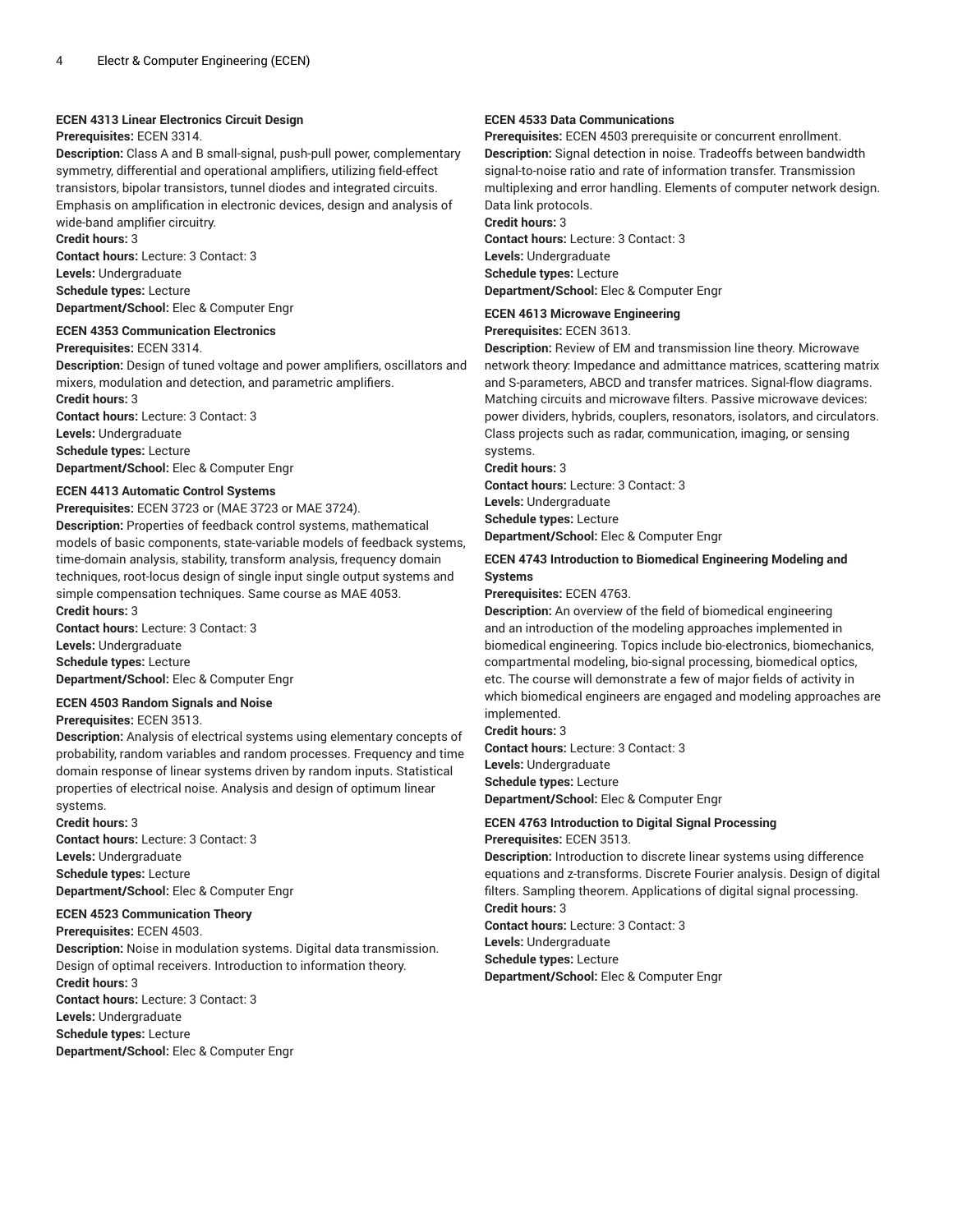#### **ECEN 4773 Real Time Digital Signal Processing**

**Prerequisites:** ECEN 4763.

**Description:** DSP Processor architectures and programming. A/D, D/A, polled and interrupt-driven I/O. Realtime implementation of FIR/IIR filters, the FFT, and other DSP algorithms on special purpose DSP hardware from Motorola, Texas Instruments and others. Link between DSP theory and practical implementation.

**Credit hours:** 3

**Contact hours:** Lecture: 3 Contact: 3 **Levels:** Undergraduate **Schedule types:** Lecture

**Department/School:** Elec & Computer Engr

#### **ECEN 4823 Design of Optical Systems**

**Prerequisites:** ECEN 3714 with a "C" or better.

**Description:** Introduction to optics through the design, construction, and characterization of optical systems. Emphasis on geometrical optics and spectroscopy. Course previously offered as ECEN 3813.

**Credit hours:** 3

**Contact hours:** Lecture: 2 Lab: 2 Contact: 4 **Levels:** Undergraduate **Schedule types:** Lab, Lecture, Combined lecture and lab **Department/School:** Elec & Computer Engr

**ECEN 4843 Design of Lasers and Systems**

**Prerequisites:** ECEN 3613.

**Description:** Introduction of the design of lasers and optical systems based on lasers including the design, construction, and characterization of lasers. Gaussian beams and optics, laser gain materials, laser cavities, advanced topics. Course previously offered as ECEN 4813.

**Credit hours:** 3

**Contact hours:** Lecture: 2 Lab: 2 Contact: 4

**Levels:** Undergraduate

**Schedule types:** Lab, Lecture, Combined lecture and lab **Department/School:** Elec & Computer Engr

#### **ECEN 5000 Thesis or Report**

**Description:** A student studying for the master's degree will enroll in this course for a maximum of six credit hours. Offered for variable credit, 1-6 credit hours, maximum of 6 credit hours.

**Credit hours:** 1-6

**Contact hours:** Contact: 1-6 Other: 1-6 **Levels:** Graduate **Schedule types:** Independent Study **Department/School:** Elec & Computer Engr

#### **ECEN 5030 Professional Practice**

**Description:** Experience in application of electrical engineering principles to typical problems encountered in industry and government engineering design and development projects. Solutions to the problems require participation by the student in the role of junior engineer or engineer-intern. Problem solutions involve economics and ecological considerations as well as technology and must be adequately documented. Offered for variable credit, 1-8 credit hours, maximum of 8 credit hours.

**Credit hours:** 1-8 **Contact hours:** Contact: 1-8 Other: 1-8 **Levels:** Graduate

**Schedule types:** Independent Study **Department/School:** Elec & Computer Engr

#### **ECEN 5060 Special Topics**

**Prerequisites:** Advisor permission.

**Description:** Engineering topics not normally included in existing courses. Repeat credit may be earned with different course subtitles assigned. Offered for variable credit, 1-6 credit hours, maximum of 6 credit hours. **Credit hours:** 1-6 **Contact hours:** Contact: 1-6 Other: 1-6 **Levels:** Graduate **Schedule types:** Independent Study **Department/School:** Elec & Computer Engr

#### **ECEN 5070 Directed Studies**

**Prerequisites:** Consent of instructor.

**Description:** Investigation outside of the classroom of topics not normally covered in lecture courses. Offered for variable credit, 1-6 credit hours, maximum of 6 credit hours.

**Credit hours:** 1-6

**Contact hours:** Contact: 1-6 Other: 1-6 **Levels:** Graduate **Schedule types:** Independent Study **Department/School:** Elec & Computer Engr

#### **ECEN 5080 Fundamental Topics**

**Prerequisites:** Advisor permission.

**Description:** Fundamental topics that are typically introduced in the senior year curriculum with additional depth and breadth commensurate with the graduate program. Repeat credit may be earned with difference course subtitles assigned. Offered for variable credit, 1-6 credit hours, maximum of 9 credit hours.

#### **Credit hours:** 1-6

**Contact hours:** Lecture: 1-6 Contact: 1-6 **Levels:** Graduate **Schedule types:** Lecture **Department/School:** Elec & Computer Engr

#### **ECEN 5113 Power Systems Analysis by Computer Methods**

**Description:** Quasi-static control of power systems and analysis of power systems under abnormal operating conditions. Transient stability studies. Models formulated and solutions outlined for implementation on the computer.

**Credit hours:** 3 **Contact hours:** Lecture: 3 Contact: 3 **Levels:** Graduate **Schedule types:** Lecture **Department/School:** Elec & Computer Engr

#### **ECEN 5123 Engineering Systems Reliability Evaluation**

**Description:** Techniques and concepts needed for evaluating the longterm and short-term reliability of a system. Topics include static and spinning generation capacity; transmission, composite, interconnected, and dc system reliability evaluations; and power system security. Applications to systems other than power systems included. For students with little or no background in probability or statistics. **Credit hours:** 3 **Contact hours:** Lecture: 3 Contact: 3

**Levels:** Graduate

**Schedule types:** Lecture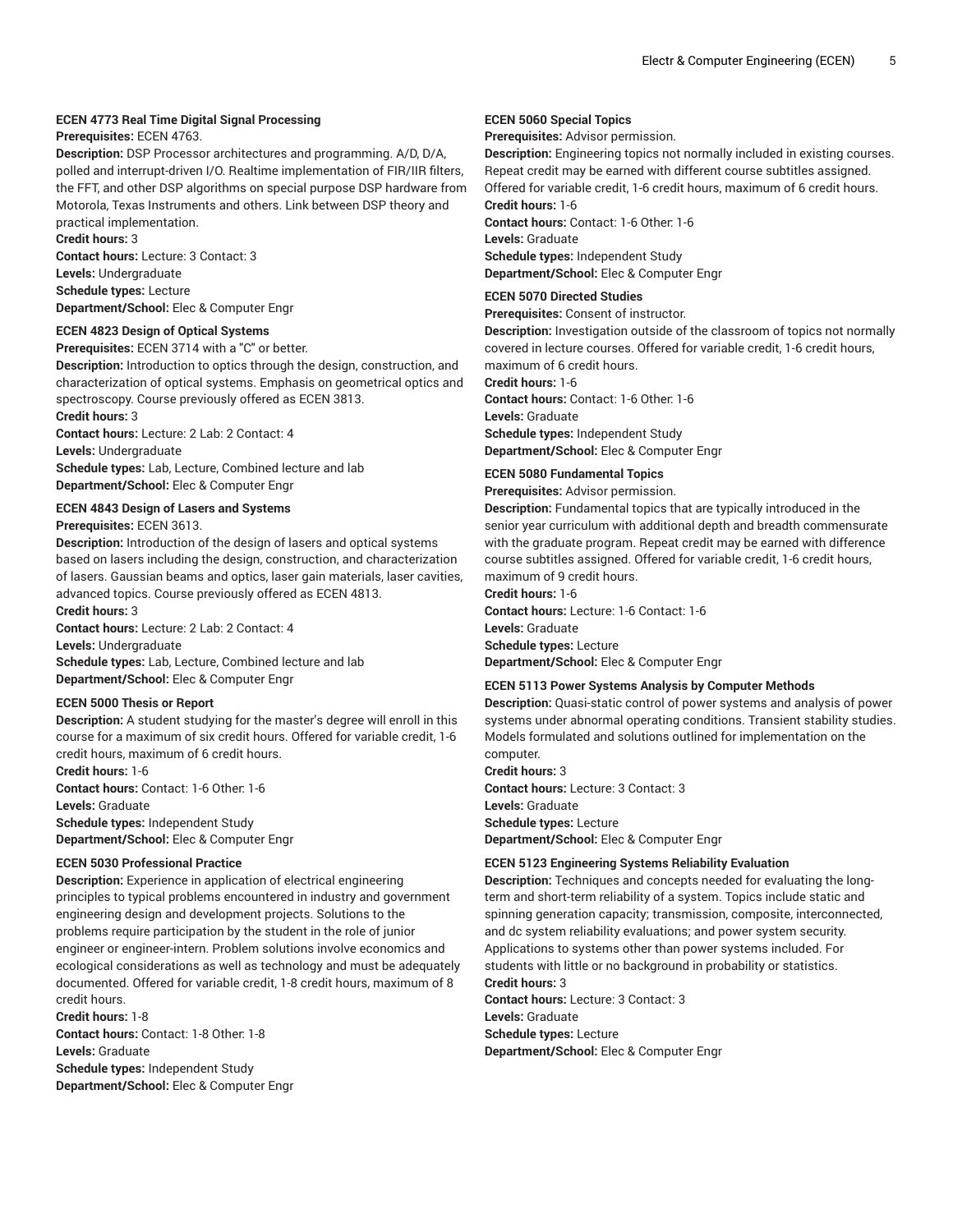#### **ECEN 5133 Power Electronics and Renewables**

**Description:** Modeling and control aspects of power electronics for integrating renewable energy systems. Topics covered here will focus on power converter dynamics, indirect converter topologies, PWM technique, sliding mode control of converters, game theory based control, Maximum power point tracking, control of generators for different renewable energy systems. Simulation tools will be discussed as appropriate.

**Credit hours:** 3 **Contact hours:** Lecture: 3 Contact: 3 **Levels:** Graduate **Schedule types:** Lecture **Department/School:** Elec & Computer Engr

#### **ECEN 5153 Direct Energy Conversion**

**Description:** Energy conversion techniques and applications; thermo-electrics, thermionics, fuel cells, MHD and other processes involving electrical, mechanical and thermal energies. State-of-the-art developments in direct energy conversion using selected papers from journals and other publications. Gives the student a proper perspective of the possibilities and problems associated with satisfying future energy requirements.

**Credit hours:** 3 **Contact hours:** Lecture: 3 Contact: 3 **Levels:** Graduate **Schedule types:** Lecture **Department/School:** Elec & Computer Engr

#### **ECEN 5163 Cyber Physical Systems and Smart Grid**

**Prerequisites:** ECEN 5193.

**Description:** Introduction to smart grid technologies and applications; advance metering infrastructures, demand response, renewable generation, electric vehicles, and cyberattacks. **Credit hours:** 3 **Contact hours:** Lecture: 3 Contact: 3

**Levels:** Graduate **Schedule types:** Lecture **Department/School:** Elec & Computer Engr

#### **ECEN 5193 Power Economics and Regulation**

**Prerequisites:** Vector calculus, familiarity with complex numbers. **Description:** Natural monopoly, regulated mono-polities. Power pricing. Deregulation and the Energy Policy Act of 1992. Bulk power markets, transmission access and wheeling. Economic dispatch and system operations. Security and reliability. Environmental externalities and Clean Air Act compliance. Procurement of new capacity and integrated resource planning. Co-generators and independent power producers. **Credit hours:** 3

**Contact hours:** Lecture: 3 Contact: 3 **Levels:** Graduate **Schedule types:** Lecture **Department/School:** Elec & Computer Engr

#### **ECEN 5223 Digital Systems Testing**

**Prerequisites:** ECEN 3233.

**Description:** Testing of combinational and sequential circuits. Test generation techniques. Design of reliable and testable circuits and systems. Testing for LSI and VLSI.

**Credit hours:** 3

**Contact hours:** Lecture: 3 Contact: 3 **Levels:** Graduate **Schedule types:** Lecture

**Department/School:** Elec & Computer Engr

#### **ECEN 5233 Embedded Sensor Networks**

**Prerequisites:** Graduate standing or consent of instructor. **Description:** Analysis and design of wireless networks, including the integration of sensing, computation, and wireless communication within an embedded system. Mobile sensor networks and body sensor networks. Real world application and new innovations. **Credit hours:** 3

**Contact hours:** Lecture: 3 Contact: 3 **Levels:** Graduate **Schedule types:** Lecture **Department/School:** Elec & Computer Engr

#### **ECEN 5253 Digital Computer Design**

**Prerequisites:** ECEN 4243 or graduate standing.

**Description:** Arithmetic algorithms and the design of the arithmetic/ logic unit (ALU). Serial and parallel data processing; control and timing systems; microprogramming; memory organization alternatives; input/ output interfaces. Same course as CS 5253. **Credit hours:** 3

**Contact hours:** Lecture: 3 Contact: 3 **Levels:** Graduate **Schedule types:** Lecture

**Department/School:** Elec & Computer Engr

#### **ECEN 5263 VLSI Digital Systems Design**

**Prerequisites:** ECEN 4303; ECEN 5253 recommended or graduate standing.

**Description:** Design of very large-scale digital systems on a single chip. Review of MOS technology. Design rules imposed by fabrication techniques. Systematic structures for control and data flow; system timing; highly concurrent systems. Experimental opportunities available. **Credit hours:** 3

**Contact hours:** Lecture: 3 Contact: 3 **Levels:** Graduate **Schedule types:** Lecture **Department/School:** Elec & Computer Engr

#### **ECEN 5283 Computer Vision**

**Description:** The development of machine vision and advanced image understanding techniques for robotics, automated inspection, biomedicine. Object recognition, motion analysis, object tracking, segmentation, representation, and 3-D analysis.

**Credit hours:** 3

**Contact hours:** Lecture: 3 Contact: 3 **Levels:** Graduate **Schedule types:** Lecture **Department/School:** Elec & Computer Engr

#### **ECEN 5313 Analog Integrated Circuits**

**Description:** Advanced studies of analog CMOS IC design with an emphasis on EDA. Topics include bandgap reference, oscillators, PLL, linear regulators, DC-OC converters, low voltage, low power, and energy harvesting techniques. **Credit hours:** 3

**Contact hours:** Lecture: 3 Contact: 3 **Levels:** Graduate **Schedule types:** Lecture **Department/School:** Elec & Computer Engr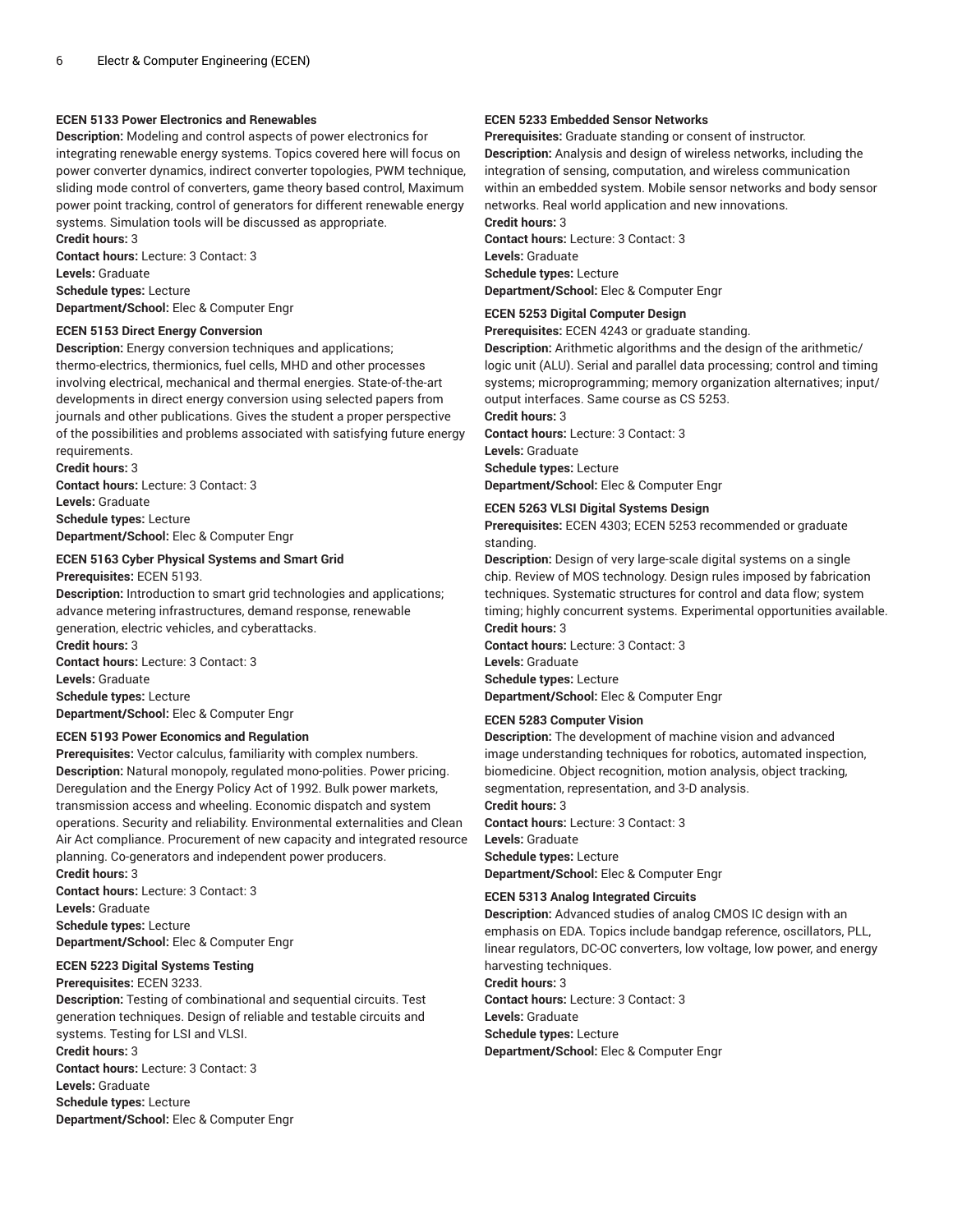#### **ECEN 5333 Semiconductor Devices**

**Prerequisites:** ECEN 3314 and PHYS 3313 or equivalent. **Description:** Semiconductor crystal structure and device fabrication, carrier distribution and transport, pn junction and diode, metalsemiconductor heterojunction, MOSFET, BJT and optoelectronic devices. **Credit hours:** 3

**Contact hours:** Lecture: 3 Contact: 3 **Levels:** Graduate

**Schedule types:** Lecture **Department/School:** Elec & Computer Engr

#### **ECEN 5363 Mixed-Signal Integrated Circuits**

**Description:** Analysis and design of CMOS mixed-signal IC for VLSI systems. Topics include comparators, switched-capacitor circuits, sample-and-hold, Nyquist and oversampling ADC/DAC, delta-sigma modulation, and digital calibration techniques.

**Credit hours:** 3 **Contact hours:** Lecture: 3 Contact: 3 **Levels:** Graduate **Schedule types:** Lecture **Department/School:** Elec & Computer Engr

#### **ECEN 5373 RF Microwave Circuit Design**

**Prerequisites:** ECEN 3314 , ECEN 4613 and ECEN 5333 or equivalent. **Description:** Smith chart, single- and multi-port network, filter design, RF/ microwave components and modeling, matching and biasing network, amplifier, oscillators and mixers.

**Credit hours:** 3 **Contact hours:** Lecture: 3 Contact: 3 **Levels:** Graduate **Schedule types:** Lecture **Department/School:** Elec & Computer Engr

#### **ECEN 5413 Optimal Control**

#### **Prerequisites:** ECEN 5713 or MAE 5713.

**Description:** Optimal control theory for modern systems design. Specification of optimum performance indices. Dynamic programming, calculus of variations and Pontryagin's minimum principle. Iterative numerical techniques for trajectory optimization. Same course as MAE 5413.

**Credit hours:** 3

**Contact hours:** Lecture: 3 Contact: 3 **Levels:** Graduate **Schedule types:** Lecture **Department/School:** Elec & Computer Engr

#### **ECEN 5433 Robotics Kinematics, Dynamics and Control**

**Prerequisites:** ECEN 4413 or MAE 4053 or consent of instructor. **Description:** Kinematic and dynamic analysis of robot manipulators. Inverse kinematics, motion planning and trajectory generation. Industrial practice in robot servo control. Dynamics and control in the presence of constraints. Actuators and sensors. Force sensors and vision systems. Robotic force control and its applications in industry. Passivity-based control algorithms. Advanced control techniques for motion and force control. Same course as MAE 5433.

**Credit hours:** 3

**Contact hours:** Lecture: 3 Contact: 3 **Levels:** Graduate **Schedule types:** Lecture **Department/School:** Elec & Computer Engr

#### **ECEN 5463 Nonlinear System Analysis and Control**

**Prerequisites:** ECEN 4413 or MAE 4053.

**Description:** Failure of superposition of effects; phase-plane analysis; limit-cycles; Lyapunov stability; hyperstability and input-output stability; controllability and observability of nonlinear systems; feedback linearization; robust nonlinear control system design. Same course as MAE 5463. Course previously offered as ECEN 5723.

#### **Credit hours:** 3

**Contact hours:** Lecture: 3 Contact: 3 **Levels:** Graduate **Schedule types:** Lecture **Department/School:** Elec & Computer Engr

#### **ECEN 5473 Digital Control Systems**

**Prerequisites:** ECEN 4413 or MAE 4053.

**Description:** Input-output and state-space representation of linear discrete-time systems. Approximate methods in discrete-time representation. Stability methods. Controllability, observability, state estimation, and parameter identification. Design and analysis of feedback control system using frequency-domain and state-space methods. Introduction to optimal control. Same course as MAE 5473. Course previously offered as ECEN 6413.

**Credit hours:** 3

**Contact hours:** Lecture: 3 Contact: 3

**Levels:** Graduate

**Schedule types:** Lecture

**Department/School:** Elec & Computer Engr

#### **ECEN 5483 Advanced Mechatronics Design**

**Prerequisites:** MAE 4733 or similar course and consent of instructor. **Description:** Optimizing C programming code for microcontrollers using the assembly language instruction set. RS-232 microcontroller communication protocol. Controller Area Network (CAN) communication protocol plus hands-on CAN bus development boards, advanced topics which could include but are not limited to sensor design, real time operating systems, and advanced communication protocols. Same course as MAE 5483.

**Credit hours:** 3 **Contact hours:** Lecture: 3 Contact: 3 **Levels:** Graduate **Schedule types:** Lecture **Department/School:** Elec & Computer Engr

#### **ECEN 5513 Stochastic Systems**

**Prerequisites:** ECEN 3513 and ECEN 4503 or STAT 4033. **Description:** Theory and applications involving probability, random variables, functions of random variables, and stochastic processes, including Gaussian and Markov processes. Correlation, power spectral density, and non-stationary random processes. Response of linear systems to stochastic processes. State-space formulation and covariance analysis. Same course as MAE 5513.

#### **Credit hours:** 3

**Contact hours:** Lecture: 3 Contact: 3 **Levels:** Graduate **Schedule types:** Lecture **Department/School:** Elec & Computer Engr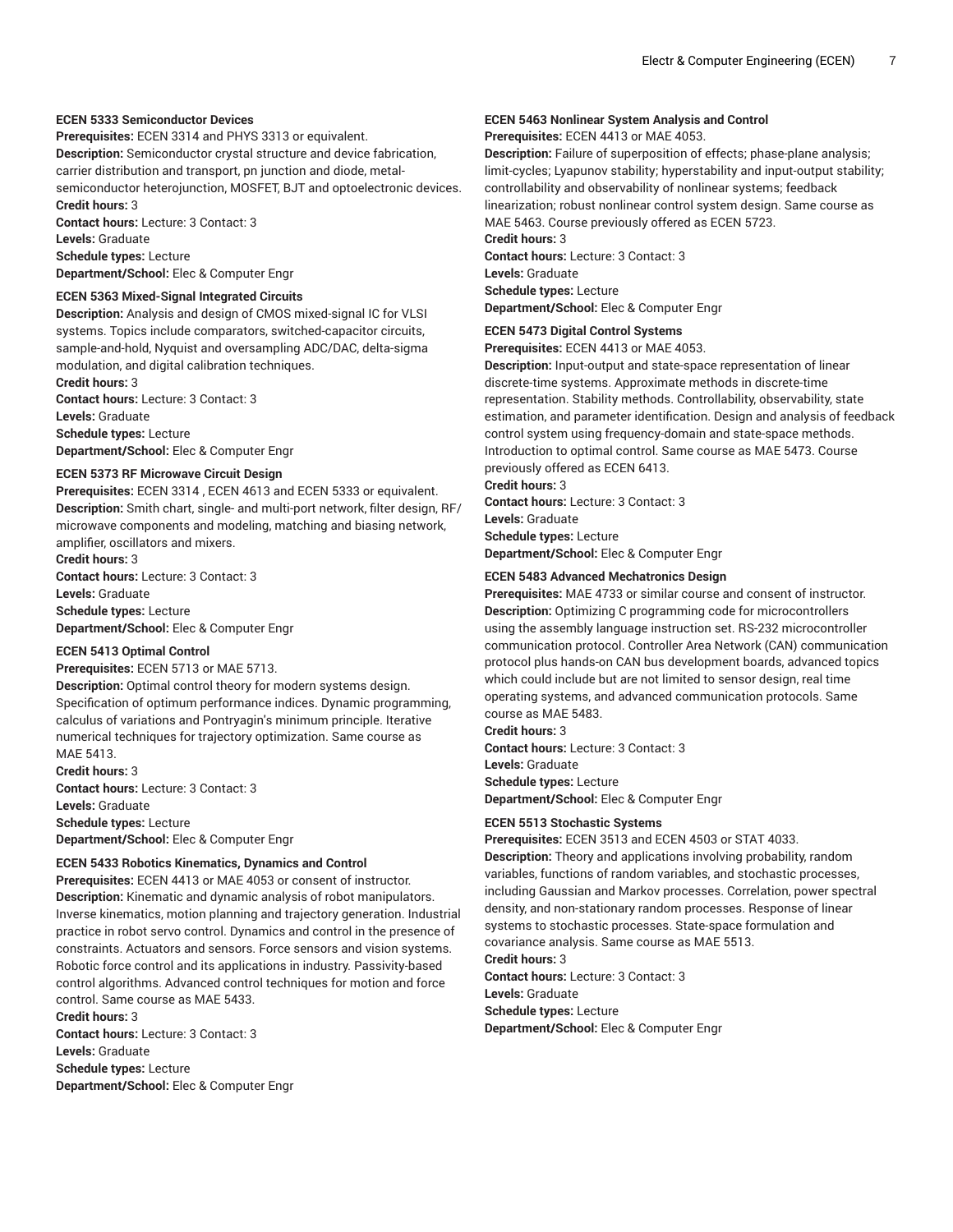#### **ECEN 5533 Modern Communication Theory**

#### **Prerequisites:** ECEN 5513.

**Description:** Noise as a random process, analog and digital signal detection in the presence of noise, optimum receiver design using signal space concepts and introduction to information theory. Trade-offs between bandwidth, signal-to-noise ratio and the rate of information transfer. Example system designs include earth satellite, deep space and terrestrial communication systems and computer communication networks.

**Credit hours:** 3 **Contact hours:** Lecture: 3 Contact: 3 **Levels:** Graduate **Schedule types:** Lecture **Department/School:** Elec & Computer Engr

#### **ECEN 5543 Data Transportation and Protection**

**Description:** Data and its representation; finite field matrices, pseudorandom sequences; information protection; space division networks; synchronization; and channel and error control. **Credit hours:** 3

**Contact hours:** Lecture: 3 Contact: 3 **Levels:** Graduate **Schedule types:** Lecture **Department/School:** Elec & Computer Engr

#### **ECEN 5553 Telecommunications Systems**

**Prerequisites:** Graduate standing or consent of instructor. **Description:** Surveys the ways and means that voice, data and video are moved long distances. Covers computer networks (Ethernet LAN's, Internet WAN's); telephone systems (PSTN, VolP and cellular telephony); video (MPEG, H.323, and IPTV); and last mile delivery systems. **Credit hours:** 3

**Contact hours:** Lecture: 3 Contact: 3 **Levels:** Graduate **Schedule types:** Lecture **Department/School:** Elec & Computer Engr

#### **ECEN 5573 Wireless Communication**

**Description:** Wireless channel characterization: large-scale and small scale fading. Techniques to combat fading; diversity techniques, coding techniques, CDMA, OFDM, MIMO. Cellular concept.

**Credit hours:** 3 **Contact hours:** Lecture: 3 Contact: 3 **Levels:** Graduate **Schedule types:** Lecture

**Department/School:** Elec & Computer Engr

#### **ECEN 5613 Electromagnetic Theory**

**Prerequisites:** ECEN 3613.

**Description:** First graduate level treatment of classical electromagnetic theory. Wave equation, potential theory, boundary conditions. Rectangular, cylindrical and spherical wave functions. Conducting and

dielectric guiding structures. Scattering and radiation. Introduction to numerical techniques.

#### **Credit hours:** 3

**Contact hours:** Lecture: 3 Contact: 3 **Levels:** Graduate **Schedule types:** Lecture

**Department/School:** Elec & Computer Engr

#### **ECEN 5623 Antenna Theory**

**Prerequisites:** ECEN 3613.

**Description:** Fundamental antenna parameters, including directivity, efficiency, radiation resistance, and pattern. Analysis of dipole, loop, aperture, broad- band, and traveling wave antennas. Array theory. Introduction to numerical techniques used in modern antenna design. **Credit hours:** 3

**Contact hours:** Lecture: 3 Contact: 3 **Levels:** Graduate **Schedule types:** Lecture **Department/School:** Elec & Computer Engr

#### **ECEN 5633 Radar Theory**

**Prerequisites:** ECEN 3613; ECEN 4503 or ECEN 5513.

**Description:** Theoretical treatment of radar principles. Overview of radar systems and techniques, radar equation, integration of signals. Radar cross-section of single and multiple targets. Waveform design, resolution, ambiguities and accuracy. Range, speed and angular measurements. Detection of targets in noise. Statistical description of clutter. Signal processing techniques.

**Credit hours:** 3

**Contact hours:** Lecture: 3 Contact: 3 **Levels:** Graduate **Schedule types:** Lecture **Department/School:** Elec & Computer Engr

#### **ECEN 5643 Antennas and Propagation for Wireless Communications Prerequisites:** ECEN 3613, ECEN 4503.

**Description:** Aspects of radiowave propagation for fixed and mobile communication systems. Review of Maxwell's equations and plane wave propagation, antenna principles. Reflection, refraction, diffraction, fading and scintillation, attenuation, ducting, diversity. Propagation in a cellular environment. Satellite communications.

**Credit hours:** 3

**Contact hours:** Lecture: 3 Contact: 3 **Levels:** Graduate **Schedule types:** Lecture

**Department/School:** Elec & Computer Engr

#### **ECEN 5683 Biomedical Optics**

**Description:** Biomedical optics, also often termed as biophotonics, is highly interdisciplinary subject on applying light for diagnostic detection and manipulation of biological tissue. This course introduces fundamental concepts and principal technologies of biomedical optics or biophotonics to graduate students and upper-level undergraduate students. The course includes three parts: The first part discusses lighttissue interaction. The second part introduces approaches to modeling photon propagation in tissue. The third part details several representative light-based sensing and imaging technologies for probing biological tissues at different spatial, spectral, and temporal scales for either morphological or functional diagnosis. Topics of therapeutic use of light will also be discussed.

**Credit hours:** 3 **Contact hours:** Lecture: 3 Contact: 3 **Levels:** Graduate **Schedule types:** Lecture **Department/School:** Elec & Computer Engr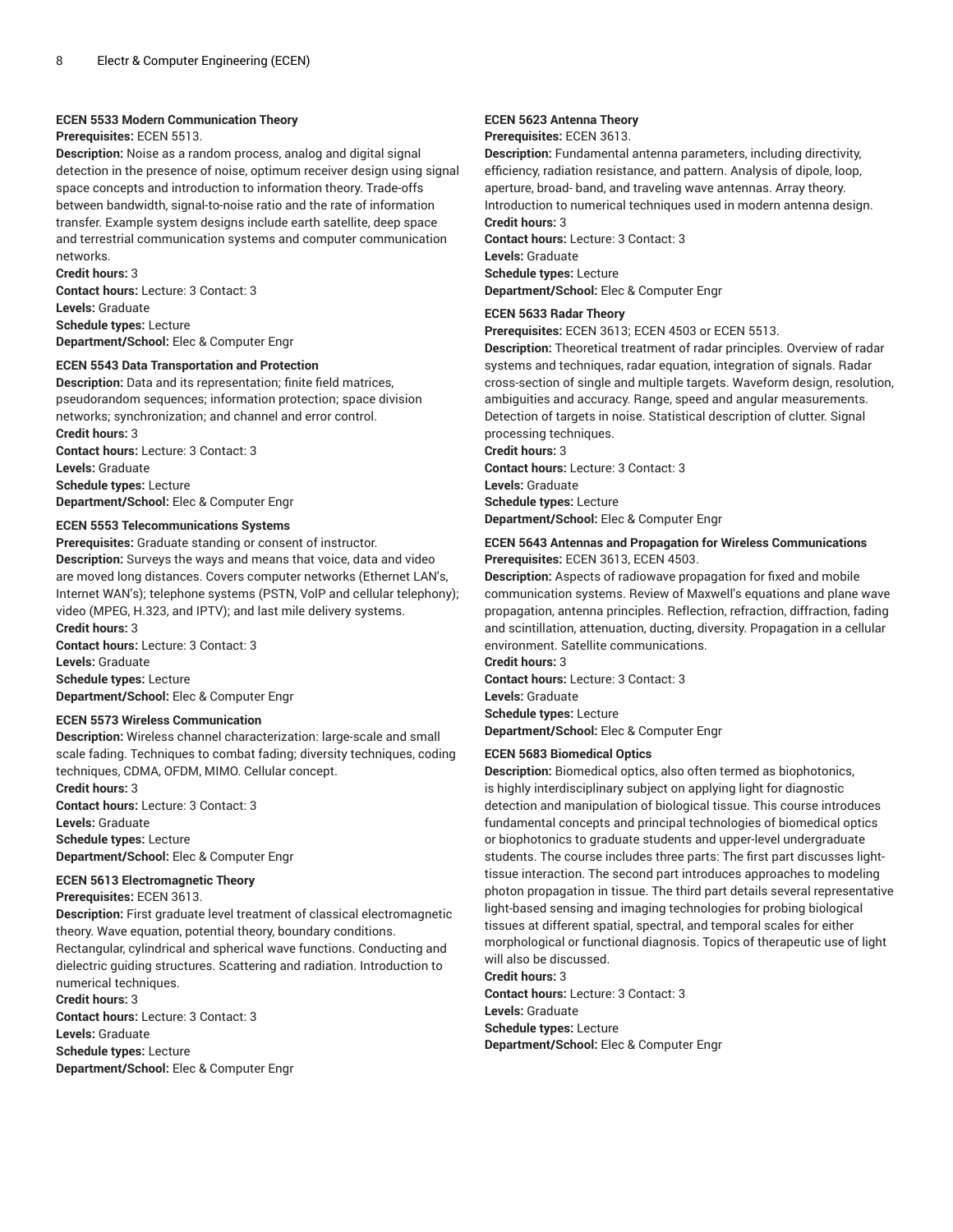#### **ECEN 5713 Linear Systems**

**Prerequisites:** Graduate standing or consent of instructor. **Description:** Introduction to the fundamental theory of finite-dimensional linear systems with emphasis on the state-space representation. Mathematical representations of systems; linear dynamic solutions; controllability, observability, and stability; linearization and realization theory; and state feedback and state observer. Same course as MAE 5713.

**Credit hours:** 3

**Contact hours:** Lecture: 3 Contact: 3 **Levels:** Graduate **Schedule types:** Lecture **Department/School:** Elec & Computer Engr

#### **ECEN 5733 Neural Networks**

**Prerequisites:** Graduate standing.

**Description:** Introduction to mathematical analysis of networks and learning rules, and on the application of neural networks to certain engineering problems in image and signal processing and control systems. Same course as CHE 5733 & MAE 5733. **Credit hours:** 3

**Contact hours:** Lecture: 3 Contact: 3 **Levels:** Graduate **Schedule types:** Lecture **Department/School:** Elec & Computer Engr

#### **ECEN 5763 Digital Signal Processing**

**Description:** Introduction to discrete linear systems; frequency-domain design of digital filters; quantization effects in digital filters; digital filter hardware, discrete Fourier transforms; high-speed convolution and correlation with application to digital filtering; introduction to Walsh-Fourier theory.

**Credit hours:** 3 **Contact hours:** Lecture: 3 Contact: 3 **Levels:** Graduate **Schedule types:** Lecture **Department/School:** Elec & Computer Engr

#### **ECEN 5773 Intelligent Systems**

**Prerequisites:** ECEN 5733.

**Description:** Introduction to the state-of-the art intelligent control and system successfully deployed to industrial and defense applications. Emerging intelligent algorithms (e.g., NN, FS, GA, EP, DES); intelligent control architecture (e.g., bottom-up, top-down, seminotics); reinforcement learning and hybrid systems; and case studies and design

projects. Same course as MAE 5773.

**Credit hours:** 3

**Contact hours:** Lecture: 3 Contact: 3 **Levels:** Graduate **Schedule types:** Lecture

**Department/School:** Elec & Computer Engr

#### **ECEN 5783 Medical Imaging**

**Prerequisites:** ECEN 3513, ECEN 4743 or consent of instructor. **Description:** A comprehensive introduction to the standard medical imaging modalities used today. Topics include radiation, radiationinteraction with matter, X-ray radiography, ultrasound, computer topography, image reconstruction and analysis, MRI, nuclear medicine, and radiation therapy. The fundamental mathematics underlying each imaging modality is reviewed and the hardware needed to implement each system is examined. **Credit hours:** 3

**Contact hours:** Lecture: 3 Contact: 3 **Levels:** Graduate **Schedule types:** Lecture **Department/School:** Elec & Computer Engr

#### **ECEN 5793 Digital Image Processing**

**Prerequisites:** ECEN 4763 or ECEN 5763.

**Description:** Digital image processing including image acquisition and characterization, transforms, coding and compression, enhancement, restoration and segmentation. Use of modern image processing software on Sun and IBM work stations.

**Credit hours:** 3 **Contact hours:** Lecture: 3 Contact: 3 **Levels:** Graduate **Schedule types:** Lecture **Department/School:** Elec & Computer Engr

#### **ECEN 5803 Geometrical Optics**

**Prerequisites:** PHYS 3213 or consent of instructor.

**Description:** Foundations of geometrical optics, geometrical theory of optical imaging, geometrical theory aberrations, image forming instruments. Same course as PHYS 5123.

**Credit hours:** 3 **Contact hours:** Lecture: 3 Contact: 3 **Levels:** Graduate **Schedule types:** Lecture **Department/School:** Elec & Computer Engr

#### **ECEN 5823 Physical Optics**

**Prerequisites:** PHYS 3213 or consent of instructor.

**Description:** Multiple beam interference, diffractions, imaging, near field optical probes of matter, surface plasmons, light scattering from random media, optical coherence tomography- biomedical applications, negative materials, perfect lenses and super resolution. Same course as PHYS 5303.

#### **Credit hours:** 3

**Contact hours:** Lecture: 3 Contact: 3 **Levels:** Graduate **Schedule types:** Lecture **Department/School:** Elec & Computer Engr

#### **ECEN 5833 Fiber-Optic Communication Systems**

**Prerequisites:** Graduate standing or consent of instructor. **Description:** Five generations of fiber-optic communication systems described in detail. Technical advances and increased capability of each system. Historical framework of how technical capability at the time forced technical decisions. A systems engineering point of view, emphasizing optimization of all components of the optical fiber link. **Credit hours:** 3

**Contact hours:** Lecture: 3 Contact: 3 **Levels:** Graduate

**Schedule types:** Lecture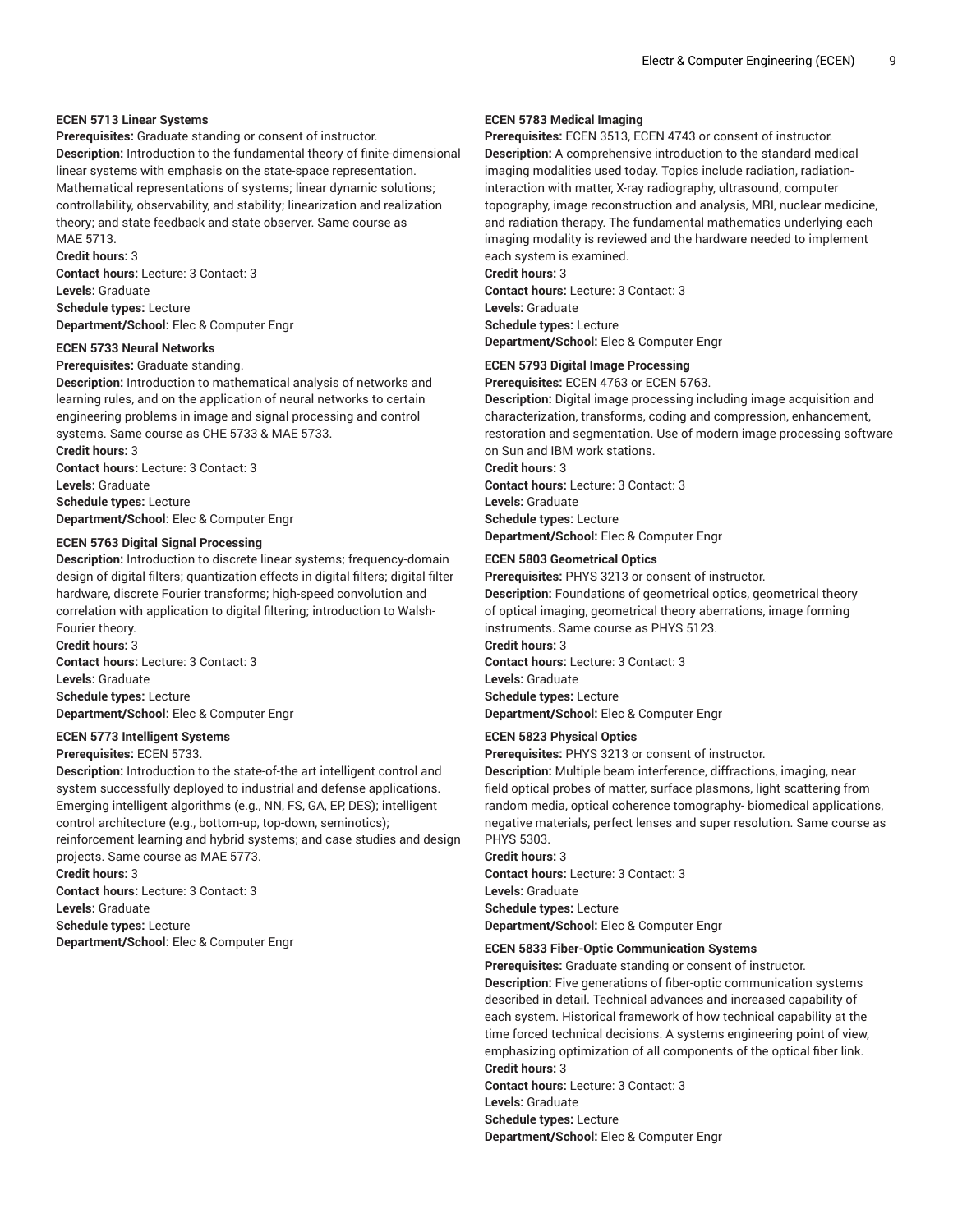#### **ECEN 5843 Microelectronic Fabrication**

#### **Prerequisites:** ECEN 3314.

**Description:** Contamination control and clean-room, vacuum systems, wafer manufacturing. Photolithography and alternative lithographic techniques. Physical and chemical vapor deposition, oxidation, etching, doping, packaging, formation of semiconductor devices and circuits. A series of Fabrication lab projects is conducted starting from bare silicon wafers to fabricate Optoelectronic circuits. Additional flat fee of \$120.00 applies.

**Credit hours:** 3 **Contact hours:** Lecture: 3 Contact: 3 **Levels:** Graduate **Schedule types:** Lecture **Department/School:** Elec & Computer Engr

#### **ECEN 5853 Ultrafast Optoelectronics**

**Prerequisites:** Graduate standing or consent of instructor. **Description:** Combining ultra fast laser pulses with electronic circuitry. Increased device performance. Optoelectronic/electrical pulses as short as 0.2 psec. High performance areas illustrating the power of advanced techniques in applications.

**Credit hours:** 3 **Contact hours:** Lecture: 3 Contact: 3 **Levels:** Graduate **Schedule types:** Lecture **Department/School:** Elec & Computer Engr

#### **ECEN 5923 Introduction to MEMS**

**Prerequisites:** ECEN 5843 or consent of instructor.

**Description:** Fundamentals of Microsystems. Topics include: energy transduction mechanisms, energy dissipation modeling, energy methods, mechanics of small scale, fabrication process design, micromachining, electronic interface.

**Credit hours:** 3 **Contact hours:** Lecture: 3 Contact: 3 **Levels:** Graduate **Schedule types:** Lecture **Department/School:** Elec & Computer Engr

#### **ECEN 6000 Research**

**Prerequisites:** Consent of major professor. **Description:** Independent research for students continuing graduate study beyond the level of the MS degree. Offered for variable credit, 1-16 credit hours, maximum of 36 credit hours. **Credit hours:** 1-16 **Contact hours:** Contact: 1-16 Other: 1-16 **Levels:** Graduate

**Schedule types:** Independent Study **Department/School:** Elec & Computer Engr

#### **ECEN 6001 PhD Seminar Series**

**Prerequisites:** Approval of ECEN department head. **Description:** Seminar series for PhD studies and research. **Credit hours:** 1 **Contact hours:** Lecture: 1 Contact: 1 **Levels:** Graduate **Schedule types:** Lecture **Department/School:** Elec & Computer Engr

#### **ECEN 6050 Preliminary PhD Research and Proposal**

**Prerequisites:** Consent of adviser.

**Description:** Independent research and report of an advanced electrical engineering problem. Work performed serves as foundation of the oral PhD preliminary exam. **Credit hours:** 3

**Contact hours:** Contact: 3 Other: 3 **Levels:** Graduate **Schedule types:** Independent Study **Department/School:** Elec & Computer Engr

#### **ECEN 6060 Special Topics**

**Prerequisites:** Advisor permission.

**Description:** Advanced engineering topics not normally included in existing courses. Repeat credit may be earned with different course subtitles assigned. Offered for variable credit, 1-6 credit hours, maximum of 6 credit hours. **Credit hours:** 1-6

**Contact hours:** Contact: 1-6 Other: 1-6 **Levels:** Graduate

**Schedule types:** Independent Study **Department/School:** Elec & Computer Engr

#### **ECEN 6070 Advanced Directed Studies**

**Prerequisites:** Admission into PhD program and consent of instructor. **Description:** Investigation outside of the classroom of topics not normally covered in lecture courses. Offered for variable credit, 1-6 credit hours, maximum of 12 credit hours.

**Credit hours:** 1-6 **Contact hours:** Contact: 1-6 Other: 1-6 **Levels:** Graduate **Schedule types:** Independent Study **Department/School:** Elec & Computer Engr

#### **ECEN 6123 Special Topics in Power Systems**

**Prerequisites:** ECEN 5113. **Description:** Selected relevant current topics related to power system operation and planning. **Credit hours:** 3 **Contact hours:** Lecture: 3 Contact: 3 **Levels:** Graduate **Schedule types:** Lecture **Department/School:** Elec & Computer Engr

#### **ECEN 6253 Advanced Topics in Computer Architecture**

**Prerequisites:** ECEN 5253 or CS 5253.

**Description:** Innovations in the architecture and organization of computers, with an emphasis on parallelism. Topics may include pipelining, multiprocessors, data flow, and reduction machines. Same course as CS 6253.

**Credit hours:** 3 **Contact hours:** Lecture: 3 Contact: 3 **Levels:** Graduate **Schedule types:** Lecture **Department/School:** Elec & Computer Engr

### **ECEN 6263 Advanced VLSI Design and Applications**

**Prerequisites:** ECEN 5223 and ECEN 5263. **Description:** System timing. Designing testable integrated circuits. Specialized parallel processing architectures. Application examples. **Credit hours:** 3 **Contact hours:** Lecture: 3 Contact: 3 **Levels:** Graduate **Schedule types:** Lecture **Department/School:** Elec & Computer Engr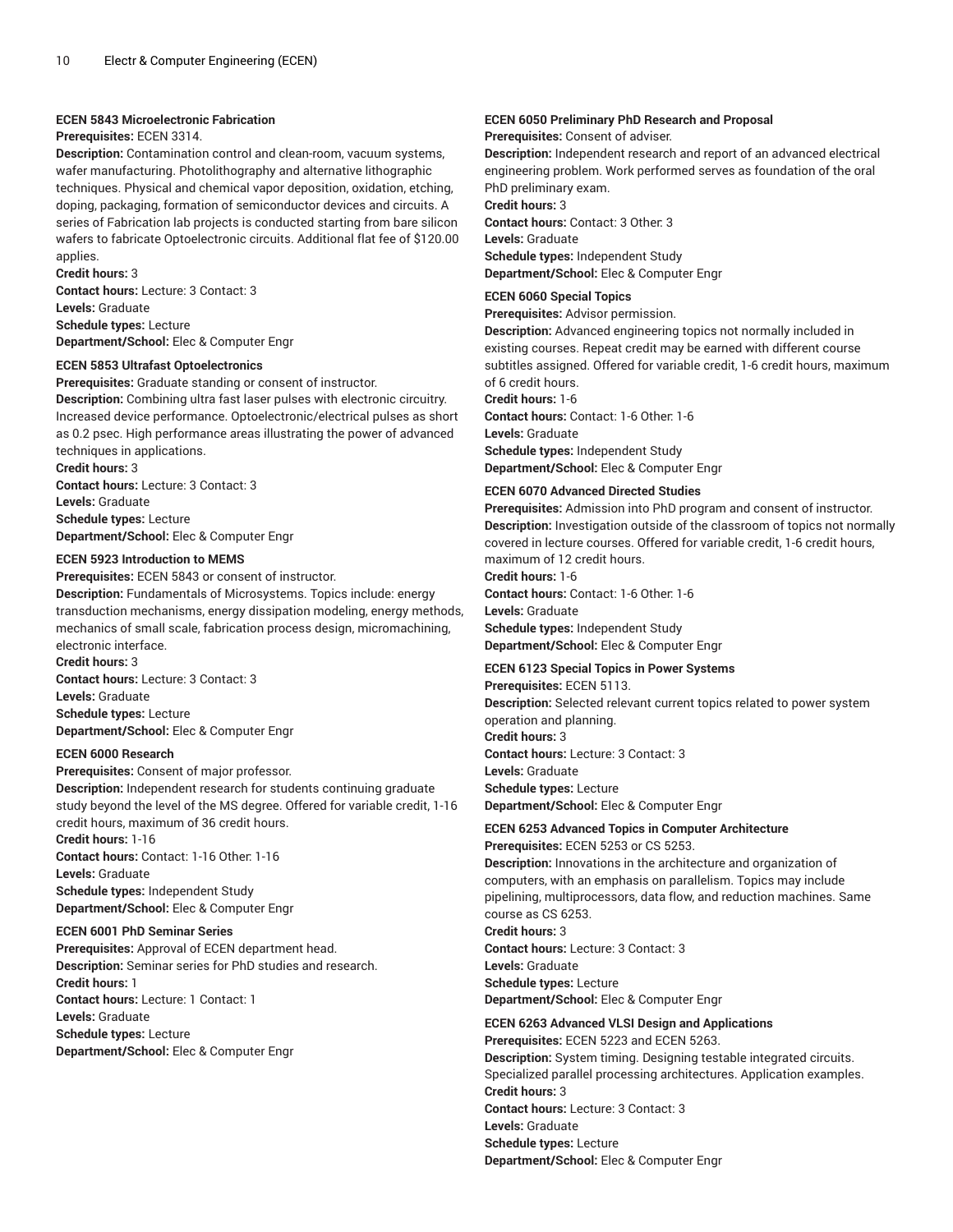#### **ECEN 6453 Adaptive Control**

**Prerequisites:** ECEN 5473 or ECEN 5713 or MAE 5473 or MAE 5713. **Description:** Analysis and design of control techniques that modify their performance to adapt to changes in system operation. Review of systems analysis techniques, including state variable representations, linearization, discretization, covariance analysis, stability, and linear quadratic Gaussian design. On-line parameter estimation, model reference adaptive systems, self-tuning regulators, stable adaptive systems. Same course as MAE 6453. Course previously offered as ECEN 6450.

**Credit hours:** 3

**Contact hours:** Lecture: 3 Contact: 3 **Levels:** Graduate **Schedule types:** Lecture **Department/School:** Elec & Computer Engr

#### **ECEN 6483 Robust Multivariate Control Systems Prerequisites:** ECEN 5713 or MAE 5713.

**Description:** Introduction to multivariable systems: SISO robustness vs. MIMO robustness; multivariable system poles and zeros; MIMO transfer functions; multivariable frequency response analysis; multivariable Nyquist theorem; performance specifications; stability of feedback systems; linear fractional transformations (LFT's); parameterization of all stabilizing controllers; structured singular value; algebraic ricatti equations; H2 optimal control; H-infinity controller design. Same course as MAE 6483.

**Credit hours:** 3 **Contact hours:** Lecture: 3 Contact: 3 **Levels:** Graduate **Schedule types:** Lecture **Department/School:** Elec & Computer Engr

#### **ECEN 6523 Information Theory**

**Prerequisites:** ECEN 5513 or consent of instructor.

**Description:** Mathematical theory of information (Shannon theory) including information measure and transmission rates and capacities. Source coding theory including algebraic and error-correcting codes. Design of waiver-forms for noise immunity. Information transfer in learning systems.

**Credit hours:** 3 **Contact hours:** Lecture: 3 Contact: 3 **Levels:** Graduate **Schedule types:** Lecture **Department/School:** Elec & Computer Engr

#### **ECEN 6803 Photonics I: Advanced Optics**

**Prerequisites:** ECEN 3813 or PHYS 3213 or consent of instructor. **Description:** Advanced optics including spectral and time characteristics of detectors, characteristics of lasers, time, spectral and spatial parameters of laser emission, interferometric techniques, and nonlinear effects such as two-photon absorption and second and third harmonic generations. Emphasis on ultrashort laser pulses. Same course as CHEM 6803 & PHYS 6803. **Credit hours:** 3

**Contact hours:** Lecture: 3 Contact: 3 **Levels:** Graduate **Schedule types:** Lecture **Department/School:** Elec & Computer Engr

#### **ECEN 6810 Photonics II: THz Photonics and THz-TD Prerequisites:** ECEN 6803.

**Description:** Concepts and techniques of driving electronic circuitry with ultra short laser pulses to generate and detect freely propagating pulses of THz electromagnetic radiation using several operational research systems. Same course as CHEM 6810 & PHYS 6810. Course previously offered as ECEN 6811. Offered for fixed credit, maximum of 4 credit hours.

**Credit hours:** 1 **Contact hours:** Lab: 2 Contact: 2 **Levels:** Graduate **Schedule types:** Lab **Department/School:** Elec & Computer Engr

#### **ECEN 6820 Photonics II: Spectroscopy II**

**Prerequisites:** ECEN 6803.

**Description:** Operating principles and applications of laser spectroscopy of atoms, molecules, solids and complex fluids. Absorption, emission, photon correlation, coherence, time resolved Fourier transform. Raman spectroscopy and non-linear optical. Same course as CHEM 6820 & PHYS 6820. Course previously offered as ECEN 6821. Offered for fixed credit, maximum of 4 credit hours.

**Credit hours:** 1 **Contact hours:** Lab: 2 Contact: 2 **Levels:** Graduate

**Schedule types:** Lab

**Department/School:** Elec & Computer Engr

#### **ECEN 6823 Advanced Optical Techniques**

**Prerequisites:** ECEN 5853.

**Description:** State-of-the-art optical devices and research methodologies. Investigation and discussion of contemporary developments in nonlinear optical devices and laser applications. Includes both analytical and experimental techniques.

**Credit hours:** 3 **Contact hours:** Lecture: 3 Contact: 3 **Levels:** Graduate **Schedule types:** Lecture **Department/School:** Elec & Computer Engr

#### **ECEN 6830 Photonics II: Spectroscopy III**

**Prerequisites:** ECEN 6803.

**Description:** Advanced spectroscopic instruments and methods used for investigation of semi-conductors and solid state material. Stimulated emission characterized both in wavelength and in time. Time-resolved fluorescence measurements. Multiphotonic excitations. Fast measuring techniques, including subnanosecond detectors, picosecond streak cameras, and ultra fast four-wave mixing and correlation techniques. Time-dependent photoconductivity measurements. Same course as CHEM 6830 & PHYS 6830. Course previously offered as ECEN 6831. Offered for 1 fixed credit hour, maximum of 4 credit hours. **Credit hours:** 1

**Contact hours:** Lab: 2 Contact: 2 **Levels:** Graduate **Schedule types:** Lab **Department/School:** Elec & Computer Engr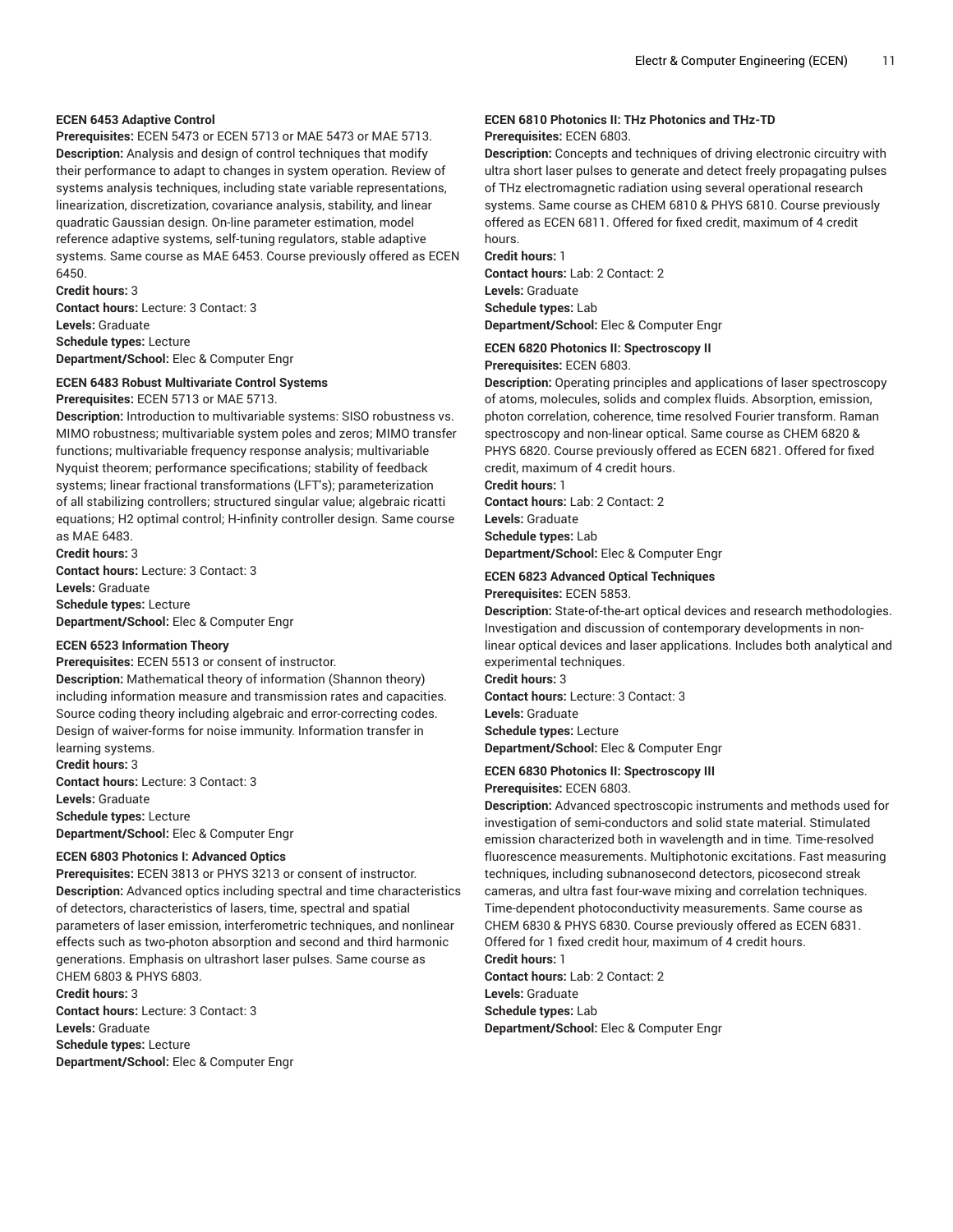#### **ECEN 6840 Photonics III: Microscopy I**

**Prerequisites:** CHEM 3553 or consent of instructor.

**Description:** The structure and imaging of solid surfaces. Basics of scanning probe microscopy (SPM). Contact and non-contact atomic force microscopy (AFM). Scanning tunneling microscopy (STM) in air. Same course as CHEM 6840 & PHYS 6840. Course previously offered as ECEN 6841. Offered for fixed credit hours, maximum of 4 credit hours. **Credit hours:** 1

**Contact hours:** Lab: 2 Contact: 2 **Levels:** Graduate **Schedule types:** Lab

**Department/School:** Elec & Computer Engr

#### **ECEN 6843 Advanced Microelectronic Fabrication Prerequisites:** ECEN 5843.

**Description:** Photolithography, wet and dry etching, thermal and electron beam evaporation, photomask design using L-Edit, silicon devices processing, quartz devices processing, silicon-on-sapphire devices processing. GaAs devices processing and MEMS devices processing. **Credit hours:** 3

**Contact hours:** Lecture: 3 Contact: 3 **Levels:** Graduate **Schedule types:** Lecture **Department/School:** Elec & Computer Engr

#### **ECEN 6850 Photonics III: Microscopy II**

**Prerequisites:** CHEM 3553 or consent of instructor.

**Description:** Advanced techniques of scanning probe microscopy (SPM). Magnetic force microscopy, Kelvin force microscopy, scanning probe microscopy (STM) in vacuum. Characterization of materials with SPM. Nanolithography with SPM. Device manufacturing and analysis. Same course as CHEM 6850 & PHYS 6850. Course previously offered as ECEN 6851. Offered for 1 fixed credit hour, maximum of 4 credit hours. **Credit hours:** 1 **Contact hours:** Lab: 2 Contact: 2 **Levels:** Graduate

**Schedule types:** Lab **Department/School:** Elec & Computer Engr

#### **ECEN 6860 Photonics III: Microscopy III and Image Processing Prerequisites:** ECEN 5793.

**Description:** Digital image processing, including projects. Image acquisition and display, image enhancement, geometric operations, linear and nonlinear filtering, image restoration, edge detection, image analysis, morphology, segmentation, recognition, and coding/compression. Same course as CHEM 6860 & PHYS 6860. Offered for fixed credit hours,

maximum of 4 credit hours. **Credit hours:** 1 **Contact hours:** Lab: 2 Contact: 2 **Levels:** Graduate **Schedule types:** Lab **Department/School:** Elec & Computer Engr

#### **ECEN 6870 Photonics IV: Synthesis and Devices I Prerequisites:** ECEN 6803 and ECEN 6840.

**Description:** Preparation of functional nanostructures and related optical/electronic devices. Physical and chemical methods of thin film deposition. Engineering of prototypes of light emitting diodes, sensors, optical limiting coatings, lithographic patterns. Same course as CHEM 6870 & PHYS 6870. Course previously offered as ECEN 6871. Offered for 1 fixed credit hour, maximum of 4 credit hours.

**Credit hours:** 1

**Contact hours:** Lab: 2 Contact: 2

**Levels:** Graduate

**Schedule types:** Lab

**Department/School:** Elec & Computer Engr

#### **ECEN 6880 Photonics IV: Semiconductor Devices, Testing and Characterization**

**Prerequisites:** ECEN 6803 and ECEN 6840.

**Description:** Test and characterization of semiconductor and optoelectronic devices. Hall effect, four point probe, CV and IV measurements, optical pump-probe, photoluminescence and electrooptics sampling. Same course as CHEM 6880 & PHYS 6880. Course previously offered as ECEN 6881. Offered for 1 fixed credit hour, maximum of 4 credit hours.

**Credit hours:** 1

**Contact hours:** Lab: 2 Contact: 2 **Levels:** Graduate

**Schedule types:** Lab

**Department/School:** Elec & Computer Engr

#### **ECEN 6890 Photonics IV: Semiconductor Synthesis and Devices III Prerequisites:** ECEN 6803.

**Description:** Processing, fabrication and characterization of semiconductor optoelectronic devices in class 100/10000 cleanrooms. Cleanroom operation including general procedure for material processing and device fabrication. Device processing using a variety of processing such as mask aligner, vacuum evaporators and rapid thermal annealer. Testing using optical and electrical testing apparatus such as I-V, C-V, Hall, and optical spectral measurement systems. Same course as CHEM 6890 & PHYS 6890. Course previously offered as ECEN 6891. Offered for fixed 1 credit hour, maximum of 4 credit hours. **Credit hours:** 1

**Contact hours:** Lab: 2 Contact: 2 **Levels:** Graduate **Schedule types:** Lab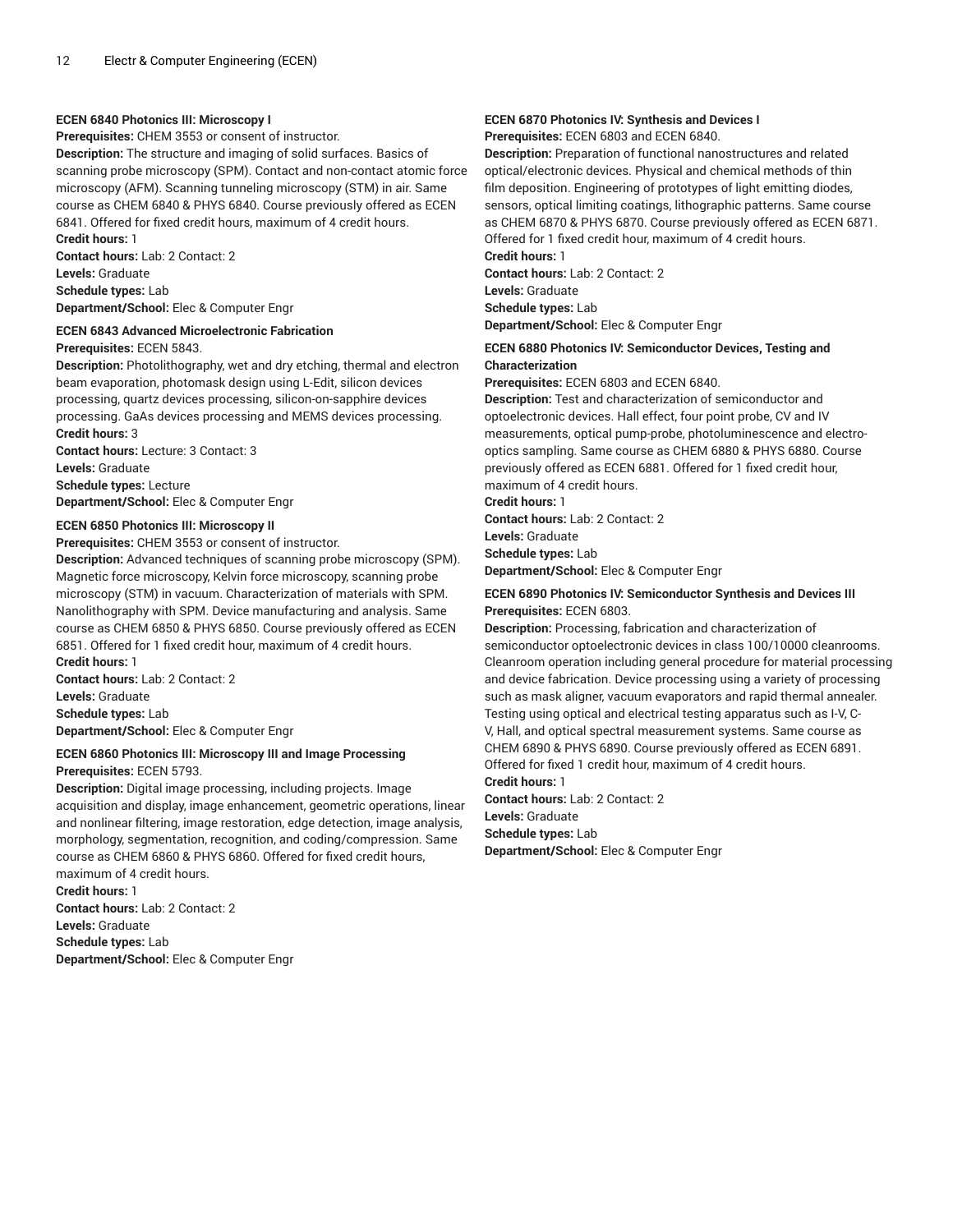## **ENGINEERING SCIENCE (ENSC)**

#### **ENSC 2113 Statics**

**Prerequisites:** Either MATH 2133 or MATH 2144 and either PHYS 1114 or PHYS 2014 with grades of "C" or better.

**Description:** Resultants of force systems, static equilibrium of rigid bodies, statics of structures, and fluid statics. Shear and moment diagrams.

**Credit hours:** 3

**Contact hours:** Lecture: 2 Contact: 3 Other: 1

**Levels:** Undergraduate

**Schedule types:** Discussion, Combined lecture & discussion, Lecture **Department/School:** Dean of Engineering

#### **ENSC 2123 Elementary Dynamics**

**Prerequisites:** ENSC 2113 with a grade of "C" or better.

**Description:** Kinematics and kinetics of particles, systems of particles, and rigid bodies from a Newtonian viewpoint using vector algebra and calculus. Work-energy and impulse-momentum principles. Planar and three-dimensional kinetics and kinematics of rigid bodies.

**Credit hours:** 3

**Contact hours:** Lecture: 2 Contact: 3 Other: 1

**Levels:** Undergraduate

**Schedule types:** Discussion, Combined lecture & discussion, Lecture **Department/School:** Dean of Engineering

#### **ENSC 2141 Strength of Materials Lab**

**Prerequisites:** Concurrent enrollment in ENSC 2143 or GENT 3323 or permission of the instructor.

**Description:** Study the sensing, conditioning and acquisition of load, deformation and strain data and the inference of stress. Develop and conduct appropriate experimentation, analyze and interpret data, and use engineering judgment to draw conclusions. Perform material tensile tests and acquire stress and strain data. Study the behavior of engineering materials in service and failure. Operate 3D printers and mills to manufacture samples and structures for testing. Test engineered designs of beams, pressure vessels, truss and frames structures, etc. to failure and compare to design predictions from ENSC 2143. Preparation of formal reports, including the presentation of plots, figures and table. **Credit hours:** 1

**Contact hours:** Lab: 2 Contact: 2 **Levels:** Undergraduate **Schedule types:** Lab **Department/School:** Dean of Engineering

#### **ENSC 2143 Strength of Materials**

**Prerequisites:** ENSC 2113 with grade of "C" or better.

**Description:** Bending moments, deformation and displacement in elastic and plastic deformable bodies. Axial, torsional and shear loads. Buckling stress transformations and combined loads.

**Credit hours:** 3

**Contact hours:** Lecture: 2 Contact: 3 Other: 1 **Levels:** Undergraduate

**Schedule types:** Discussion, Combined lecture & discussion, Lecture **Department/School:** Dean of Engineering

#### **ENSC 2213 Thermodynamics**

**Prerequisites:** A grade of "C" or better in CHEM 1314, CHEM 1414 or CHEM 1515, MATH 2144, PHYS 2014.

**Description:** Properties of substances and principles governing changes in form of energy. First and second laws.

**Credit hours:** 3

**Contact hours:** Lecture: 2 Contact: 3 Other: 1

**Levels:** Undergraduate

**Schedule types:** Discussion, Combined lecture & discussion, Lecture **Department/School:** Dean of Engineering

#### **ENSC 2611 Electrical Fabrication Lab**

**Prerequisites:** ENSC 2613 or concurrent enrollment in ENSC 2613 or ECEN 2714 or concurrent enrollment in ECEN 2714 or permission of instructor.

**Description:** This course will cover electrical fabrication techniques including schematic capture, printed circuit board layout, circuit board milling, cabling, heat sinks, soldering and package design. An emphasis on a hands-on experience with modern PCB fabrication tools and equipment will be central to this course.

**Credit hours:** 1

**Contact hours:** Lab: 2 Contact: 2 **Levels:** Undergraduate **Schedule types:** Lab **Department/School:** Dean of Engineering

#### **ENSC 2613 Introduction to Electrical Science**

**Prerequisites:** MATH 2153 and PHYS 2114.

**Description:** Elements of electrical engineering; AC and DC circuits, mesh and node formulation of network equations, steady-state response to sinusoids, energy, power and power factor.

**Credit hours:** 3

**Contact hours:** Lecture: 2 Contact: 3 Other: 1

**Levels:** Undergraduate

**Schedule types:** Discussion, Combined lecture & discussion, Lecture **Department/School:** Dean of Engineering

#### **ENSC 3231 Fluids and Hydraulics Lab**

**Prerequisites:** Concurrent enrollment in ENSC 3233 or MET 3313 or FPST 2483 or MAE 3333 or permission of instructor.

**Description:** Laboratory providing hands-on experience with standard measurement techniques of fluid mechanics and their applications. Develop and conduct appropriate experimentation, analyses and interpret data to draw conclusions using engineering judgment. Comparison of analytical models introduced in an introductory fluid mechanics course to the actual behavior of real fluid flows. Preparation of formal reports, including the presentation of plots, figures, and tables.

**Credit hours:** 1

**Contact hours:** Lab: 2 Contact: 2 **Levels:** Undergraduate **Schedule types:** Lab **Department/School:** Dean of Engineering

#### **ENSC 3233 Fluid Mechanics**

**Prerequisites:** ENSC 2113 and MATH 2153 with a grade of "C" or better. **Description:** The study of fluid properties, statics, conservation equations, dimensional analysis and similitude, viscous flow in ducts, inviscid flow, boundary layer theory, open channel flow, turbomachinery and fluid measurement techniques.

**Credit hours:** 3

**Contact hours:** Lecture: 2 Contact: 3 Other: 1

**Levels:** Undergraduate

**Schedule types:** Discussion, Combined lecture & discussion, Lecture **Department/School:** Dean of Engineering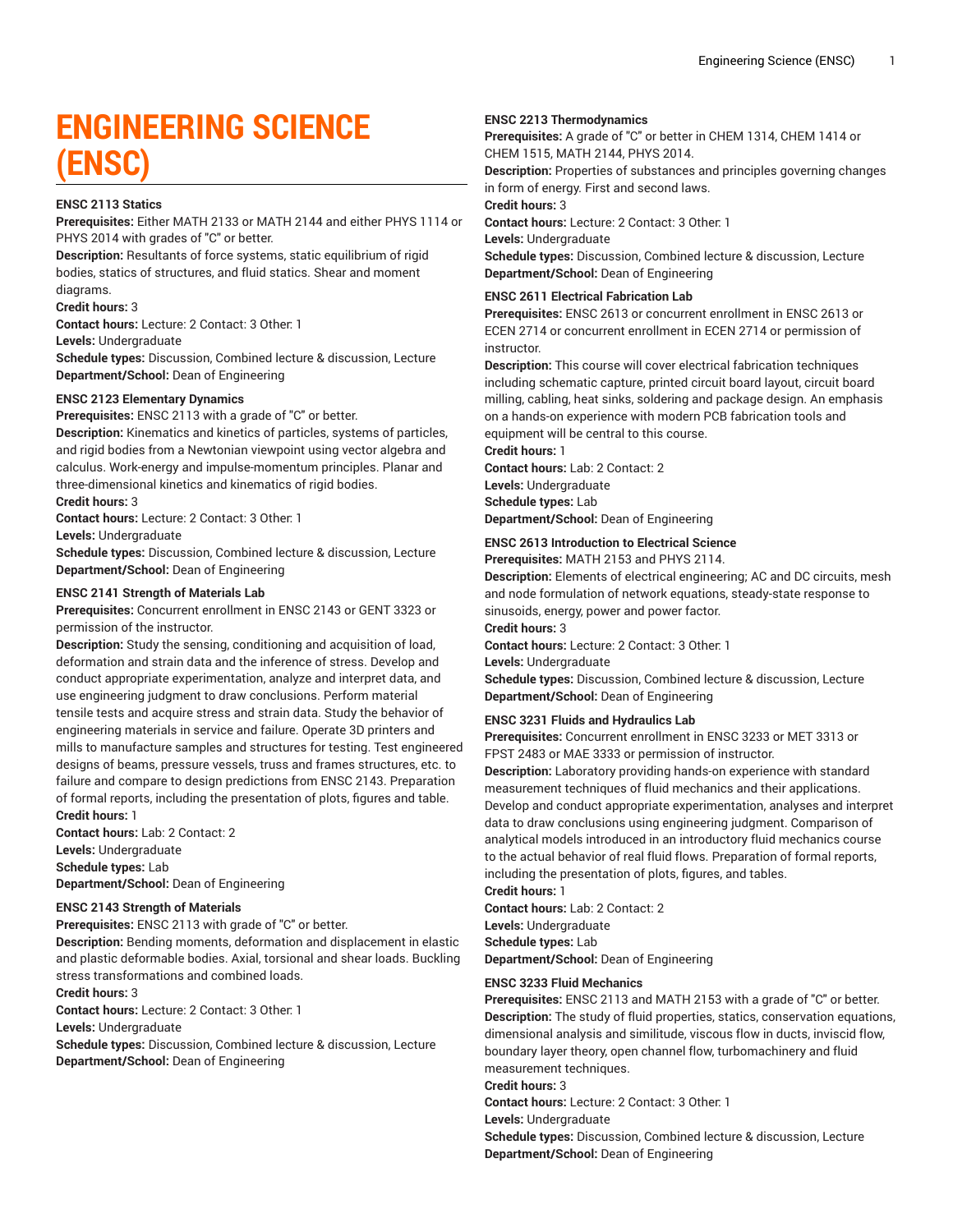#### **ENSC 3313 Materials Science**

**Prerequisites:** CHEM 1314 or CHEM 1414 or CHEM 1515. **Description:** Introductory level. Relationship between structure and properties of materials and engineering applications. Atomic, microscopic and macroscopic properties. **Credit hours:** 3 **Contact hours:** Lecture: 3 Contact: 3 **Levels:** Undergraduate **Schedule types:** Lecture **Department/School:** Dean of Engineering

#### **ENSC 3431 Thermodynamics and Heat Transfer Lab**

**Prerequisites:** Concurrent enrollment in ENSC 2213 or MET 3433 or MAE 3233 or MET 3453 or MET 4433 or permission of the instructor. **Description:** Laboratory providing hands-on experience with engineering topics related to fundamental principles of Thermodynamics and Heat Transfer.

**Credit hours:** 1 **Contact hours:** Lab: 2 Contact: 2 **Levels:** Undergraduate **Schedule types:** Lab **Department/School:** Dean of Engineering

#### **ENSC 3451 Heat Transfer Lab**

**Prerequisites:** Concurrent enrollment in MAE 3233 or MET 3453 or MET 4433 or permission of the instructor. **Description:** Laboratory providing hands-on experience with engineering topics related to fundamental principles of Heat Transfer. **Credit hours:** 1 **Contact hours:** Lab: 2 Contact: 2 **Levels:** Undergraduate **Schedule types:** Lab **Department/School:** Dean of Engineering